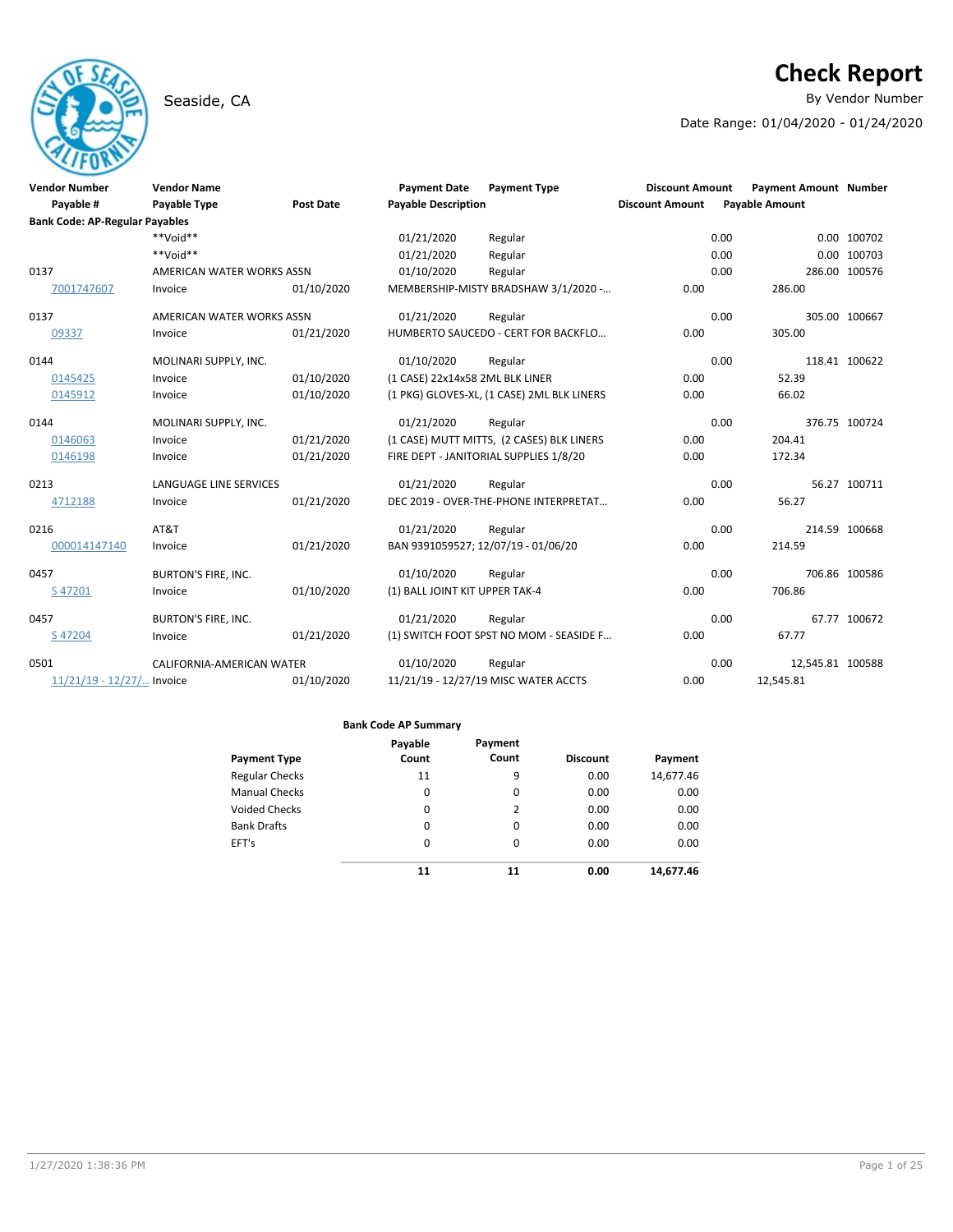| <b>Vendor Number</b>                  | <b>Vendor Name</b>          |            | <b>Payment Date</b>           | <b>Payment Type</b> | <b>Discount Amount</b> |      | <b>Payment Amount Number</b> |                    |
|---------------------------------------|-----------------------------|------------|-------------------------------|---------------------|------------------------|------|------------------------------|--------------------|
| Payable #                             | Payable Type                | Post Date  | <b>Payable Description</b>    |                     | <b>Discount Amount</b> |      | <b>Payable Amount</b>        |                    |
| <b>Bank Code: PY-Payroll Payables</b> |                             |            |                               |                     |                        |      |                              |                    |
| 0530                                  | CA. STATE DISBURSEMENT UNIT |            | 01/16/2020                    | <b>Bank Draft</b>   |                        | 0.00 |                              | 12.93 74D38CF6657  |
| <b>INV0004045</b>                     | Invoice                     | 01/16/2020 | PARTICIPANT ID: 0470000090230 |                     | 0.00                   |      | 12.93                        |                    |
| 0530                                  | CA. STATE DISBURSEMENT UNIT |            | 01/16/2020                    | <b>Bank Draft</b>   |                        | 0.00 |                              | 49.68 74D38CF6657  |
| <b>INV0004042</b>                     | Invoice                     | 01/16/2020 | CASE NO.: 200000001441634     |                     | 0.00                   |      | 49.68                        |                    |
| 0530                                  | CA. STATE DISBURSEMENT UNIT |            | 01/16/2020                    | <b>Bank Draft</b>   |                        | 0.00 |                              | 299.07 74D38CF6657 |
| INV0004041                            | Invoice                     | 01/16/2020 | CASE NO.: 0530033626-01       |                     | 0.00                   |      | 299.07                       |                    |
| 0530                                  | CA. STATE DISBURSEMENT UNIT |            | 01/16/2020                    | <b>Bank Draft</b>   |                        | 0.00 |                              | 3.64 74D38CF6657   |
| <b>INV0004047</b>                     | Invoice                     | 01/16/2020 | CASE NO: 200000001987788      |                     | 0.00                   |      | 3.64                         |                    |
| 0530                                  | CA. STATE DISBURSEMENT UNIT |            | 01/16/2020                    | <b>Bank Draft</b>   |                        | 0.00 |                              | 142.61 74D38CF6657 |
| <b>INV0004043</b>                     | Invoice                     | 01/16/2020 | CASE NO: 200000000125769      |                     | 0.00                   |      | 142.61                       |                    |
| 0530                                  | CA. STATE DISBURSEMENT UNIT |            | 01/16/2020                    | <b>Bank Draft</b>   |                        | 0.00 |                              | 603.69 74D38CF6657 |
| <b>INV0004046</b>                     | Invoice                     | 01/16/2020 | CASE NO: 200000001987788      |                     | 0.00                   |      | 603.69                       |                    |
| 0530                                  | CA. STATE DISBURSEMENT UNIT |            | 01/16/2020                    | <b>Bank Draft</b>   |                        | 0.00 |                              | 461.53 74D38CF6657 |
| <b>INV0004044</b>                     | Invoice                     | 01/16/2020 | CASE NO.: 200000001549267     |                     | 0.00                   |      | 461.53                       |                    |

|                       | Payable  | Payment  |                 |          |
|-----------------------|----------|----------|-----------------|----------|
| <b>Payment Type</b>   | Count    | Count    | <b>Discount</b> | Payment  |
| <b>Regular Checks</b> | 0        | 0        | 0.00            | 0.00     |
| <b>Manual Checks</b>  | 0        | $\Omega$ | 0.00            | 0.00     |
| <b>Voided Checks</b>  | $\Omega$ | 0        | 0.00            | 0.00     |
| <b>Bank Drafts</b>    | 7        | 7        | 0.00            | 1,573.15 |
| EFT's                 | $\Omega$ | $\Omega$ | 0.00            | 0.00     |
|                       |          |          | 0.00            | 1.573.15 |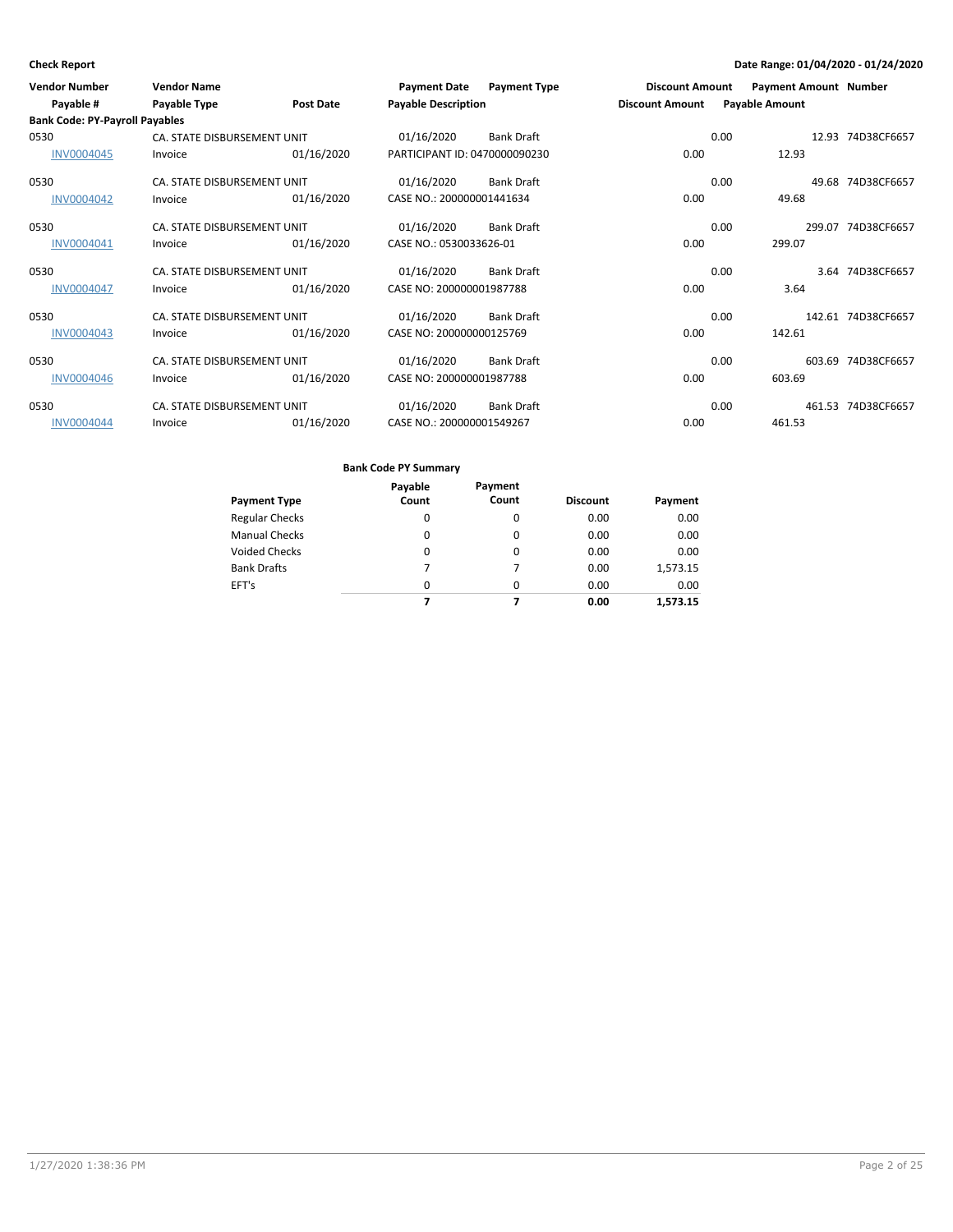| <b>Vendor Number</b><br>Payable #     | <b>Vendor Name</b><br>Payable Type | <b>Post Date</b> | <b>Payment Date</b><br><b>Payable Description</b> | <b>Payment Type</b>                       | <b>Discount Amount</b><br><b>Discount Amount</b> |      | <b>Payment Amount Number</b><br><b>Payable Amount</b> |               |
|---------------------------------------|------------------------------------|------------------|---------------------------------------------------|-------------------------------------------|--------------------------------------------------|------|-------------------------------------------------------|---------------|
| <b>Bank Code: AP-Regular Payables</b> |                                    |                  |                                                   |                                           |                                                  |      |                                                       |               |
| 0574                                  | CALIFORNIA COAST UNIFORMS, INC     |                  | 01/21/2020                                        | Regular                                   |                                                  | 0.00 | 3,388.83 100673                                       |               |
| 7725                                  | Invoice                            | 01/21/2020       |                                                   | (1) US ARMOR 6316 LEVEL 3 VEST - OFCR J.  | 0.00                                             |      | 1,414.79                                              |               |
| 7726                                  | Invoice                            | 01/21/2020       |                                                   | (1) US ARMOR 6316 LEVEL 3 VEST - OFCR J.  | 0.00                                             |      | 1,414.79                                              |               |
| 7727                                  | Invoice                            | 01/21/2020       |                                                   | (1) RANGER 500 CARRIER, (1) 10x12 CARRIER | 0.00                                             |      | 559.25                                                |               |
| 0647                                  | CASNER EXTERMINATING, INC.         |                  | 01/21/2020                                        | Regular                                   |                                                  | 0.00 |                                                       | 740.00 100676 |
| 7533                                  | Invoice                            | 01/21/2020       |                                                   | 1635 BROADWAY AVE - ELECTRO GUN (2A)      | 0.00                                             |      | 740.00                                                |               |
| 0676                                  | <b>CENTRAL COAST P &amp; S</b>     |                  | 01/10/2020                                        | Regular                                   |                                                  | 0.00 |                                                       | 68.54 100589  |
| 602586                                | Invoice                            | 01/10/2020       |                                                   | WINDSHIELD WIPER FLUID FOR STREET SWE     | 0.00                                             |      | 68.54                                                 |               |
| 0791                                  | COMMUNITY PARTNERSHIP FOR YOUTH    |                  | 01/10/2020                                        | Regular                                   |                                                  | 0.00 | 1,589.25 100594                                       |               |
| <b>DEC 2019</b>                       | Invoice                            | 01/10/2020       |                                                   | DEC 2019 - CAP VIP FOR MIDLE SCHOOL ME    | 0.00                                             |      | 1,589.25                                              |               |
|                                       |                                    |                  |                                                   |                                           |                                                  |      |                                                       |               |
| 0855                                  | <b>COUNTY OF MONTEREY</b>          |                  | 01/24/2020                                        | Regular                                   |                                                  | 0.00 | 29,568.42 100769                                      |               |
| 12/5/19 FEE SCHE Invoice              |                                    | 01/24/2020       | Q1 & Q2 NGEN O&M FY 2019/20                       |                                           | 0.00                                             |      | 29,568.42                                             |               |
| 0898                                  | <b>CRYSTAL SPRINGS WATER</b>       |                  | 01/10/2020                                        | Regular                                   |                                                  | 0.00 |                                                       | 63.00 100596  |
| 0000272887                            | Invoice                            | 01/10/2020       | 986 HILBY AVE - 12/18/19                          |                                           | 0.00                                             |      | 34.00                                                 |               |
| 0000272888                            | Invoice                            | 01/10/2020       | 1136 WHEELER ST - 12/18/19                        |                                           | 0.00                                             |      | 1.00                                                  |               |
| 0000280204                            | Invoice                            | 01/10/2020       | 986 HILBY AVE - 12/31/19                          |                                           | 0.00                                             |      | 18.00                                                 |               |
| 0000280205                            | Invoice                            | 01/10/2020       | 1148 WHEELER ST - 12/31/19                        |                                           | 0.00                                             |      | 5.00                                                  |               |
| 0000280206                            | Invoice                            | 01/10/2020       | 1136 WHEELER ST - 12/31/19                        |                                           | 0.00                                             |      | 5.00                                                  |               |
| 0898                                  | <b>CRYSTAL SPRINGS WATER</b>       |                  | 01/21/2020                                        | Regular                                   |                                                  | 0.00 |                                                       | 81.75 100678  |
| 0000268914                            | Invoice                            | 01/21/2020       | 656 BROADWAY AVE - 12/11/19                       |                                           | 0.00                                             |      | 4.75                                                  |               |
| 0000272883                            | Invoice                            | 01/21/2020       |                                                   | 440 HARCOURT AVE - ENGINEERING 12/18/     | 0.00                                             |      | 16.75                                                 |               |
| 0000272884                            | Invoice                            | 01/21/2020       |                                                   | 440 HARCOURT AVE - CITY HALL 12/18/19     | 0.00                                             |      | 45.25                                                 |               |
| 0000279878                            | Invoice                            | 01/21/2020       |                                                   | 440 HARCOURT AVE - ENGINEERING 12/31/     | 0.00                                             |      | 5.00                                                  |               |
| 0000279879                            | Invoice                            | 01/21/2020       |                                                   | 440 HARCOURT AVE - CITY HALL 12/31/19     | 0.00                                             |      | 5.00                                                  |               |
| 0000279880                            | Invoice                            | 01/21/2020       | 656 BROADWAY AVE 12/31/19                         |                                           | 0.00                                             |      | 5.00                                                  |               |
|                                       |                                    |                  |                                                   |                                           |                                                  |      |                                                       |               |
| 0922                                  | <b>CYPRESS COAST FORD-LINCOLN</b>  |                  | 01/21/2020                                        | Regular                                   |                                                  | 0.00 |                                                       | 480.43 100679 |
| 347414                                | Invoice                            | 01/21/2020       |                                                   | TAG #7706RO / 2014 FORD EXPLORER REPAIR   | 0.00                                             |      | 480.43                                                |               |
| 0988                                  | DEL REY CAR WASH                   |                  | 01/10/2020                                        | Regular                                   |                                                  | 0.00 |                                                       | 63.00 100599  |
| 1075                                  | Invoice                            | 01/10/2020       |                                                   | (3) FULL SERVICE CAR WASHES - SEASIDE POL | 0.00                                             |      | 63.00                                                 |               |
| 0988                                  | <b>DEL REY CAR WASH</b>            |                  | 01/21/2020                                        | Regular                                   |                                                  | 0.00 |                                                       | 18.00 100682  |
| 1073                                  | Invoice                            | 01/21/2020       |                                                   | (1) FULL SERVICE CAR WASH - PUBLIC WORKS  | 0.00                                             |      | 18.00                                                 |               |
|                                       |                                    |                  |                                                   |                                           |                                                  |      |                                                       |               |
| 1090                                  | PARTSMASTER                        |                  | 01/21/2020                                        | Regular                                   |                                                  | 0.00 |                                                       | 293.56 100736 |
| 23495488                              | Invoice                            | 01/21/2020       | (1) 1/2 DRIVE TORQUE WRENCH                       |                                           | 0.00                                             |      | 293.56                                                |               |
| 1152                                  | ENTENMANN-ROVIN COMPANY            |                  | 01/10/2020                                        | Regular                                   |                                                  | 0.00 |                                                       | 77.62 100602  |
| 0148833-IN                            | Invoice                            | 01/10/2020       | (1) SEASIDE PD D 130 TT DOME BADGE                |                                           | 0.00                                             |      | 77.62                                                 |               |
|                                       |                                    |                  |                                                   |                                           |                                                  |      |                                                       |               |
| 1188                                  | FERGUSON ENTERPRISES INC #686      |                  | 01/10/2020                                        | Regular                                   |                                                  | 0.00 |                                                       | 698.12 100606 |
| 8166685                               | Invoice                            | 01/10/2020       |                                                   | BLDG 7693 - (1) 1.5 ELEC LAV FCT BATRY CP | 0.00                                             |      | 698.12                                                |               |
| 1224                                  | <b>FIRST ALARM</b>                 |                  | 01/10/2020                                        | Regular                                   |                                                  | 0.00 |                                                       | 458.31 100607 |
| 513855                                | Invoice                            | 01/10/2020       |                                                   | 656 BROADWAY AVE - MONITORING 1/1/20      | 0.00                                             |      | 219.00                                                |               |
| 515936                                | Invoice                            | 01/10/2020       |                                                   | 986 HILBY AVE - MONITORING 1/1/20 - 3/31  | 0.00                                             |      | 239.31                                                |               |
| 1224                                  | <b>FIRST ALARM</b>                 |                  | 01/24/2020                                        | Regular                                   |                                                  | 0.00 |                                                       | 194.22 100773 |
| 518907                                | Invoice                            | 01/24/2020       |                                                   | POLICE DEPT - MONITORING OF SYSTEM 2/1    | 0.00                                             |      | 194.22                                                |               |
|                                       |                                    |                  |                                                   |                                           |                                                  |      |                                                       |               |
| 1352                                  | GIRLS INC. OF THE CENTRAL COAST    |                  | 01/21/2020                                        | Regular                                   |                                                  | 0.00 | 2,900.53 100693                                       |               |
| <u>2 QTR</u>                          | Invoice                            | 01/21/2020       |                                                   | 2 QTR, FY 2019/20 - CDBG FOR AFTER SCHO   | 0.00                                             |      | 2,900.53                                              |               |
| 1388                                  | GRAINGER                           |                  | 01/21/2020                                        | Regular                                   |                                                  | 0.00 |                                                       | 364.96 100695 |
| 9309626944                            | Invoice                            | 01/21/2020       |                                                   | MISC PLUMBING SUPPLIES - 986 HILBY AVE.   | 0.00                                             |      | 296.97                                                |               |
| 9404388796                            | Invoice                            | 01/21/2020       | (4) DRAIN CLEANER, 1 GAL                          |                                           | 0.00                                             |      | 67.99                                                 |               |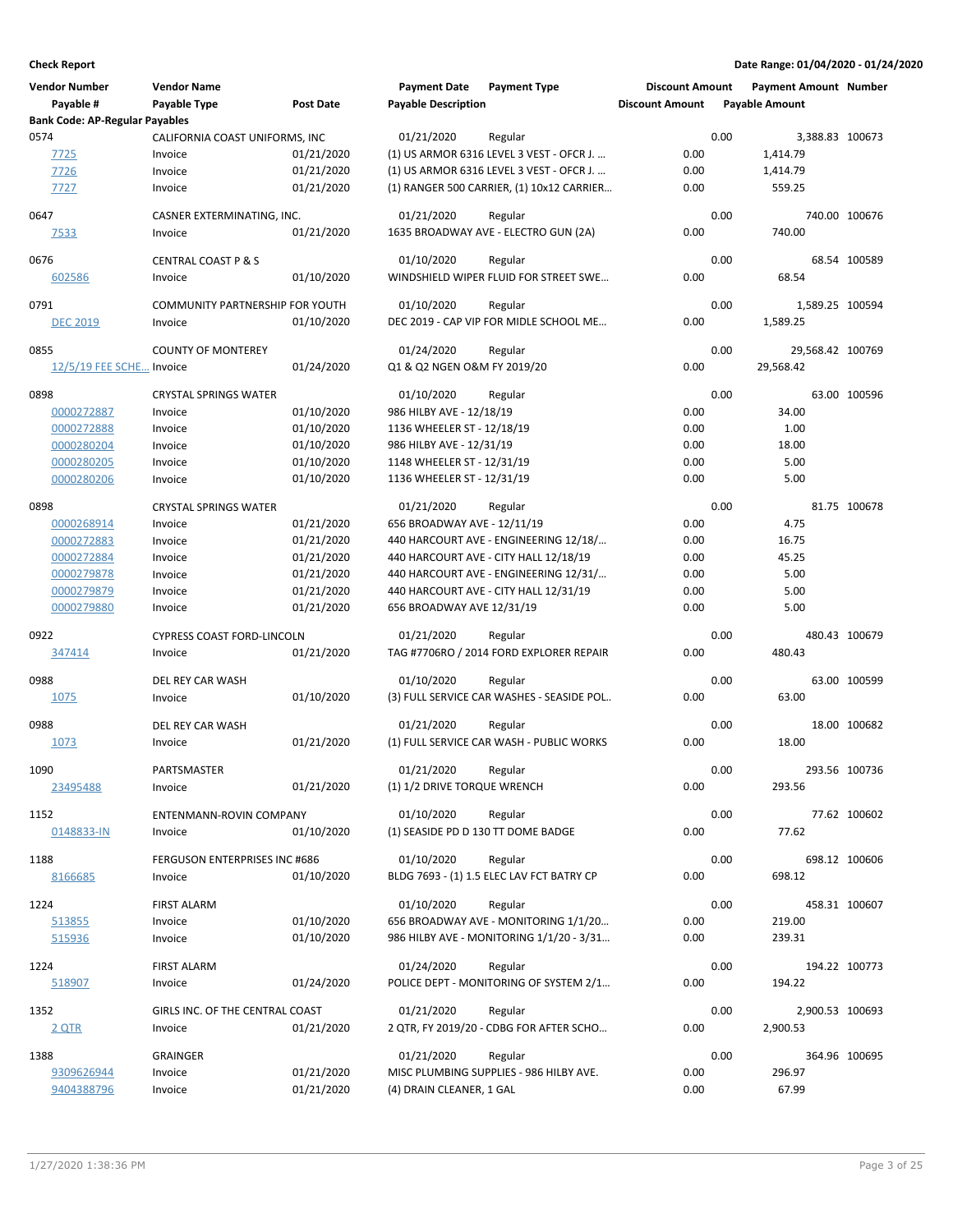| <b>Vendor Number</b> | <b>Vendor Name</b>                   |                  | <b>Payment Date</b>               | <b>Payment Type</b>                      | <b>Discount Amount</b> |      | <b>Payment Amount Number</b> |               |
|----------------------|--------------------------------------|------------------|-----------------------------------|------------------------------------------|------------------------|------|------------------------------|---------------|
| Payable #            | Payable Type                         | <b>Post Date</b> | <b>Payable Description</b>        |                                          | <b>Discount Amount</b> |      | <b>Payable Amount</b>        |               |
| 1391                 | <b>GRANITE CONSTRUCTION COMPANY</b>  |                  | 01/10/2020                        | Regular                                  |                        | 0.00 | 34,888.87 100609             |               |
| 1717283              | Invoice                              | 01/10/2020       | PAVEMENT REHAB PH 2 / APPL NO. 3  |                                          | 0.00                   |      | 34,888.87                    |               |
| 1392                 | <b>GRANITE ROCK COMPANY</b>          |                  | 01/21/2020                        | Regular                                  |                        | 0.00 | 1,452.56 100696              |               |
| 1214606              | Invoice                              | 01/21/2020       |                                   | TICKET #687313; (2) WATTLE 9x25 ROLLS    | 0.00                   |      | 55.72                        |               |
| 1215051              | Invoice                              | 01/21/2020       |                                   | TICKET #687339 / 1.20 TONS DRAIN ROCK    | 0.00                   |      | 66.21                        |               |
| 1215522              | Invoice                              | 01/21/2020       |                                   | TICKET #688989 / 1.59 TONS CLASS 2 AGG B | 0.00                   |      | 79.91                        |               |
| 1215589              | Invoice                              | 01/21/2020       |                                   | TICKET #688978 / .76 TONS UTILITY TRENCH | 0.00                   |      | 34.87                        |               |
| 1215882              | Invoice                              | 01/21/2020       |                                   | 4.86. TONS GRANITEPATCH FOR POT HOLE R   | 0.00                   |      | 1,139.71                     |               |
| 1216112              | Invoice                              | 01/21/2020       |                                   | TICKET #688307 / 1.38 TONS DRAIN ROCK    | 0.00                   |      | 76.14                        |               |
| 1402                 | <b>GREATER VICTORY TEMPLE</b>        |                  | 01/21/2020                        | Regular                                  |                        | 0.00 | 2,925.67 100697              |               |
| 2, 2 QTR             | Invoice                              | 01/21/2020       |                                   | 2 QTR, FY 2019/20 - AFTERNOON COMMUNI    | 0.00                   |      | 2,925.67                     |               |
| 1483                 | BROWNSTEIN HYATT FARBER SCHRECK, LLP |                  | 01/24/2020                        | Regular                                  |                        | 0.00 |                              | 513.00 100765 |
| 787331               | Invoice                              | 01/24/2020       | DEC 2019 - AUDIT MATTERS SERVICES |                                          | 0.00                   |      | 513.00                       |               |
|                      |                                      |                  |                                   |                                          |                        |      |                              |               |
| 1494                 | HD SUPPLY FACILITIES MAINTENANCE     |                  | 01/10/2020                        | Regular                                  |                        | 0.00 |                              | 360.88 100612 |
| 1807516214           | Credit Memo                          | 10/30/2019       |                                   | ACCTS RECEIV CASH APPL (INV #9176933790) | 0.00                   |      | $-2.73$                      |               |
| 1807516215           | Credit Memo                          | 11/01/2019       |                                   | ACCTS RECEIV CASH APPL (INV 9176999521)  | 0.00                   |      | $-3.03$                      |               |
| 9175527431           | Invoice                              | 01/10/2020       | (1) WILKINS BACKFLOW VALVE        |                                          | 0.00                   |      | 301.79                       |               |
| 9178269989           | Invoice                              | 01/10/2020       |                                   | (1) SHARKBITE PRV 1/2 SLIP CONNECTION    | 0.00                   |      | 64.85                        |               |
| 1561                 | HOME DEPOT CREDIT SERVICES           |                  | 01/21/2020                        | Regular                                  |                        | 0.00 | 2,802.42 100701              |               |
| 1044622              | Invoice                              | 01/21/2020       | POMA DEPT SUPPLIES 11/8/19        |                                          | 0.00                   |      | 55.40                        |               |
| 1060928              | Invoice                              | 01/21/2020       |                                   | SUPPLIES FOR AUTO ROW TOWER 11/8/19      | 0.00                   |      | 17.47                        |               |
| 1270017              | Invoice                              | 01/21/2020       | PARKS DEPT SUPPLIES 11/8/19       |                                          | 0.00                   |      | 87.00                        |               |
| 2044419              | Invoice                              | 01/21/2020       | STREETS DEPT SUPPLIES 11/7/19     |                                          | 0.00                   |      | 122.33                       |               |
| 2044474              | Invoice                              | 01/21/2020       | POMA DEPT SUPPLIES 11/17/19       |                                          | 0.00                   |      | 5.44                         |               |
| 2060785              | Invoice                              | 01/21/2020       | PARKS DEPT SUPPLIES 11/7/19       |                                          | 0.00                   |      | 37.30                        |               |
| 2163846              | Invoice                              | 01/21/2020       | POMA DEPT SUPPLIES 11/7/19        |                                          | 0.00                   |      | 163.78                       |               |
| 2163847              | Invoice                              | 01/21/2020       | POMA DEPT SUPPLIES 11/7/19        |                                          | 0.00                   |      | 54.56                        |               |
| 2540878              | Invoice                              | 01/21/2020       | POMA DEPT SUPPLIES 11/7/19        |                                          | 0.00                   |      | 24.29                        |               |
| 284662               | Invoice                              | 01/21/2020       | STREETS DEPT SUPPLIES 11/19/19    |                                          | 0.00                   |      | 49.15                        |               |
| 3053021              | Invoice                              | 01/21/2020       | POMA DEPT SUPPLIES 11/26/19       |                                          | 0.00                   |      | 15.87                        |               |
| 3194573              | Credit Memo                          | 01/21/2020       | CREDIT FOR POMA SUPPLIES 11/6/19  |                                          | 0.00                   |      | $-11.93$                     |               |
| 3350100              | Invoice                              | 01/21/2020       | POMA DEPT SUPPLIES 11/6/19        |                                          | 0.00                   |      | 202.37                       |               |
| 4360045              | Invoice                              | 01/21/2020       |                                   | SUPPLIES FOR MECHANICS SHOP 11/5/19      | 0.00                   |      | 24.45                        |               |
| 4360181              | Invoice                              | 01/21/2020       | CHRISTMAS LIGHTS 11/15/19         |                                          | 0.00                   |      | 316.45                       |               |
| 4370044              | Invoice                              | 01/21/2020       | WATER DEPT SUPPLIES 11/5/19       |                                          | 0.00                   |      | 33.31                        |               |
| 4370059              | Invoice                              | 01/21/2020       | WATER DEPT SUPPLIES 11/5/19       |                                          | 0.00                   |      | 17.01                        |               |
| 4370302              | Invoice                              | 01/21/2020       | STREETS DEPT SUPPLIES 11/25/19    |                                          | 0.00                   |      | 23.64                        |               |
| 4500047              | Invoice                              | 01/21/2020       | PARKS DEPT SUPPLIES 11/5/19       |                                          | 0.00                   |      | 129.54                       |               |
| 4510701              | Invoice                              | 01/21/2020       | POMA DEPT SUPPLIES 11/5/19        |                                          | 0.00                   |      | 128.82                       |               |
| 4521294              | Invoice                              | 01/21/2020       | POMA DEPT SUPPLIES 11/25/19       |                                          | 0.00                   |      | 22.82                        |               |
| 5051310              | Invoice                              | 01/21/2020       | POMA DEPT SUPPLIES 11/14/19       |                                          | 0.00                   |      | 9.42                         |               |
| 5350461              | Invoice                              | 01/21/2020       | IRRIGATION DEPT SUPPLIES 12/4/19  |                                          | 0.00                   |      | 127.57                       |               |
| 5521902              | Invoice                              | 01/21/2020       | POMA DEPT SUPPLIES 12/4/19        |                                          | 0.00                   |      | 15.27                        |               |
|                      |                                      |                  |                                   |                                          | 0.00                   |      |                              |               |
| 5541604              | Invoice                              | 01/21/2020       | POMA DEPT SUPPLIES 11/14/19       |                                          |                        |      | 17.46                        |               |
| 611947               | Invoice                              | 01/21/2020       | POMA DEPT SUPPLIES 11/19/19       |                                          | 0.00                   |      | 117.79                       |               |
| 6612910              | Invoice                              | 01/21/2020       | POMA DEPT SUPPLIES 12/3/19        |                                          | 0.00                   |      | 68.95                        |               |
| 6612919              | Invoice                              | 01/21/2020       | POMA DEPT SUPPLIES 12/3/19        |                                          | 0.00                   |      | 135.76                       |               |
| 6623620              | Invoice                              | 01/21/2020       | STREETS DEPT SUPPLIES 12/3/19     |                                          | 0.00                   |      | 42.51                        |               |
| 7360380              | Invoice                              | 01/21/2020       |                                   | SANDBAGS FOR PUBLIC WORKS 12/2/19        | 0.00                   |      | 288.25                       |               |
| 7380065              | Invoice                              | 01/21/2020       |                                   | SUPPLIES FOR W. BROADWAY AVE 11/12/19    | 0.00                   |      | 105.73                       |               |
| 7520401              | Invoice                              | 01/21/2020       | POMA DEPT SUPPLIES 11/12/19       |                                          | 0.00                   |      | 207.68                       |               |
| 7521769              | Invoice                              | 01/21/2020       | POMA DEPT SUPPLIES 12/2/19        |                                          | 0.00                   |      | 27.99                        |               |
| 7611265              | Invoice                              | 01/21/2020       | POMA DEPT SUPPLIES 11/12/19       |                                          | 0.00                   |      | 59.22                        |               |
| 7612118              | Invoice                              | 01/21/2020       | POMA DEPT SUPPLIES 11/22/19       |                                          | 0.00                   |      | 38.66                        |               |
| 7622531              | Invoice                              | 01/21/2020       | POMA DEPT SUPPLIES 11/22/19       |                                          | 0.00                   |      | 21.09                        |               |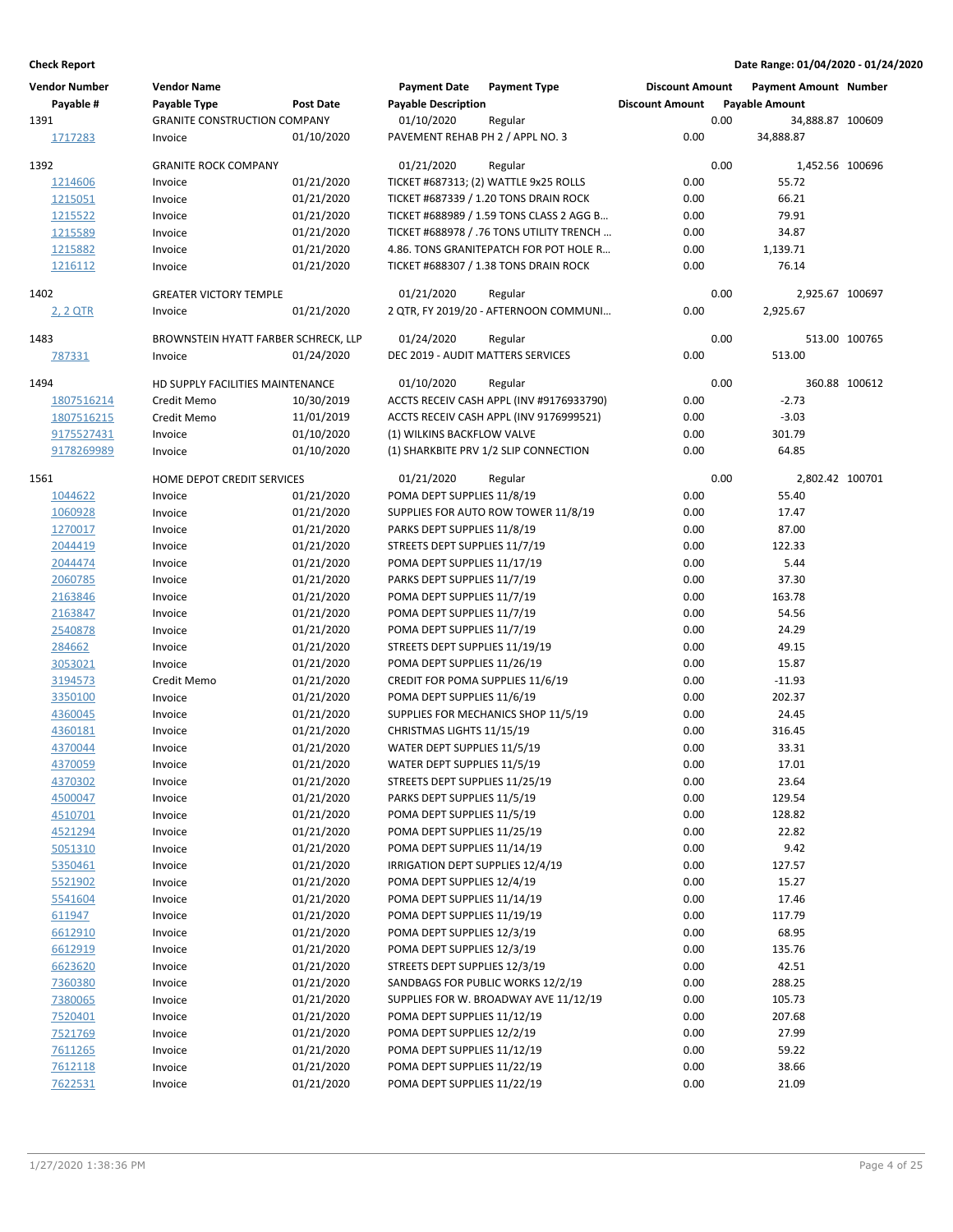| <b>Vendor Number</b> | <b>Vendor Name</b>                                  |            | <b>Payment Date</b>                 | <b>Payment Type</b>                      | <b>Discount Amount</b> |                       | Payment Amount Number |               |
|----------------------|-----------------------------------------------------|------------|-------------------------------------|------------------------------------------|------------------------|-----------------------|-----------------------|---------------|
| Payable #            | Payable Type                                        | Post Date  | <b>Payable Description</b>          |                                          | <b>Discount Amount</b> | <b>Payable Amount</b> |                       |               |
| 1569                 | <b>HOPE SERVICES</b>                                |            | 01/21/2020                          | Regular                                  |                        | 0.00                  | 5,805.14 100704       |               |
| S170024              | Invoice                                             | 01/21/2020 |                                     | DEC 2019 - SEASIDE MAINTENANCE CREW      | 0.00                   |                       | 5,805.14              |               |
| 1913                 | LAW ENFORCEMENT PSYCHOLOGICAL SVCS, INC. 01/24/2020 |            |                                     | Regular                                  |                        | 0.00                  | 800.00 100785         |               |
| 2001089              | Invoice                                             | 01/24/2020 |                                     | DEC 2019 - CLASSIC (POST-OFFER) PSYCH AS | 0.00                   |                       | 800.00                |               |
| 1925                 | LEAGUE OF CALIF CITIES                              |            | 01/24/2020                          | Regular                                  |                        | 0.00                  | 150.00 100786         |               |
| 8263                 | Invoice                                             | 01/24/2020 |                                     | MEMBERSHIP DUES FOR MONTEREY BAY DIV     | 0.00                   |                       | 150.00                |               |
|                      |                                                     |            |                                     |                                          |                        |                       |                       |               |
| 1943                 | <b>LEGAL SERVICES FOR SENIORS</b>                   |            | 01/21/2020                          | Regular                                  |                        | 0.00                  | 2,453.00 100712       |               |
| 2, 2 QTR             | Invoice                                             | 01/21/2020 |                                     | 2 QTR, FY 2019/20 - CDBG FOR LEGAL SVCS  | 0.00                   |                       | 2,453.00              |               |
| 1971                 | LIEBERT CASSIDY WHITMORE                            |            | 01/24/2020                          | Regular                                  |                        | 0.00                  | 3,585.00 100787       |               |
| 1490392              | Invoice                                             | 01/24/2020 |                                     | ERC MEMBERSHIP 1/1/2020 - 12/31/2020     | 0.00                   |                       | 3,585.00              |               |
|                      |                                                     |            |                                     |                                          |                        |                       |                       |               |
| 1976                 | LINCOLN AQUATICS                                    |            | 01/10/2020                          | Regular                                  |                        | 0.00                  | 1,094.98 100618       |               |
| 36982244             | Invoice                                             | 01/10/2020 | (3) KAHANA CLUB CHAIRS              |                                          | 0.00                   |                       | 739.04                |               |
| 36983222             | Invoice                                             | 01/10/2020 |                                     | MISC CHEMICALS FOR PATTULLO SWIM CTR     | 0.00                   |                       | 355.94                |               |
| 2045                 | M & S BUILDING SUPPLY INC                           |            | 01/10/2020                          | Regular                                  |                        | 0.00                  | 1.487.77 100619       |               |
| 001437373            | Invoice                                             | 01/10/2020 |                                     | LUMBER/CONCRETE/TAPE MEASURE 12/17/      | 0.00                   |                       | 799.97                |               |
| 001437375            | Credit Memo                                         | 12/17/2019 | <b>CREDIT FROM INV #01437373</b>    |                                          | 0.00                   |                       | $-11.35$              |               |
| 001437438            | Invoice                                             | 01/10/2020 |                                     | LUMBER SUPPLIES FOR P.D. PARKING LOT     | 0.00                   |                       | 672.35                |               |
| 001437444            | Invoice                                             | 01/10/2020 | (1 PK) TIE DOWN/RATCHET 1"x15' 4/PK |                                          | 0.00                   |                       | 26.80                 |               |
|                      |                                                     |            |                                     |                                          |                        |                       |                       |               |
| 2045                 | M & S BUILDING SUPPLY INC                           |            | 01/24/2020                          | Regular                                  |                        | 0.00                  | 306.96 100789         |               |
| 001438718            | Invoice                                             | 01/24/2020 |                                     | LUMBER/CONCRETE/BUNGEE STRAPS 1/9/20     | 0.00                   |                       | 326.08                |               |
| 001438720            | Invoice                                             | 01/24/2020 |                                     | LUMBER SUPPLIES FOR MONTEREY ROAD        | 0.00                   |                       | 187.23                |               |
| 001438721            | Credit Memo                                         | 01/24/2020 |                                     | CREDIT MEMO FROM INVOICE #001438718      | 0.00                   |                       | $-283.80$             |               |
| 001438819            | Invoice                                             | 01/24/2020 | (3 PC) PRESS. TREAT FIR             |                                          | 0.00                   |                       | 77.45                 |               |
| 2065                 | MAHONEY & ASSOCIATES CONSULTING, LLC                |            | 01/24/2020                          | Regular                                  |                        | 0.00                  | 4,852.78 100790       |               |
| FY19-FIELD           | Invoice                                             | 01/24/2020 |                                     | CONSULTING SVCS - FY19 COST ALLOCATION   | 0.00                   |                       | 4,852.78              |               |
| 2102                 | MARTIN'S IRRIGATION SUPPLY, INC.                    |            | 01/21/2020                          |                                          |                        | 0.00                  |                       | 86.91 100716  |
|                      | Invoice                                             | 01/21/2020 |                                     | Regular                                  | 0.00                   |                       | 86.91                 |               |
| 559355               |                                                     |            | (1) FASTTRACK RYE 25LBS             |                                          |                        |                       |                       |               |
| 2117                 | MATTESON & BEERS TOWING, LLC                        |            | 01/21/2020                          | Regular                                  |                        | 0.00                  |                       | 72.00 100717  |
| 55401                | Invoice                                             | 01/21/2020 | VEHICLE #693 - TOW TO CORP YARD     |                                          | 0.00                   |                       | 72.00                 |               |
| 2132                 | MEALS ON WHEELS OF THE                              |            | 01/24/2020                          | Regular                                  |                        | 0.00                  | 1,886.71 100791       |               |
| $\overline{2}$       | Invoice                                             | 01/24/2020 |                                     | 2 QTR, FY 2019/20 - CDBG FOR CONSUMABL   | 0.00                   |                       | 1,886.71              |               |
|                      |                                                     |            |                                     |                                          |                        |                       |                       |               |
| 2184                 | <b>MISSION LINEN SERVICE</b>                        |            | 01/21/2020                          | Regular                                  |                        | 0.00                  | 194.58 100722         |               |
| 511530651            | Invoice                                             | 01/21/2020 |                                     | FIRE DEPT - WEEKLY LAUNDRY SVC 1/2/20    | 0.00                   |                       | 97.29                 |               |
| 511576872            | Invoice                                             | 01/21/2020 |                                     | FIRE DEPT - WEEKLY LAUNDRY SVC 1/9/20    | 0.00                   |                       | 97.29                 |               |
| 2186                 | <b>MISSION UNIFORM SERVICE</b>                      |            | 01/10/2020                          | Regular                                  |                        | 0.00                  | 1,705.25 100621       |               |
| 511432570            | Invoice                                             | 01/10/2020 |                                     | RECREATION DEPT WEEKLY UNIFORM SVC 1     | 0.00                   |                       | 152.96                |               |
| 511462263            | Invoice                                             | 01/10/2020 |                                     | SEASIDE MAINT & UTIL WEEKLY UNIFORM S    | 0.00                   |                       | 340.52                |               |
| 511462264            | Invoice                                             | 01/10/2020 |                                     | SEASIDE POMA DEPT UNIFORM SVC 12/23/19   | 0.00                   |                       | 96.60                 |               |
| 511513285            | Invoice                                             | 01/10/2020 |                                     | SEASIDE MAINT & UTIL WEEKLY UNIFORM S    | 0.00                   |                       | 375.73                |               |
| 511513286            | Invoice                                             | 01/10/2020 |                                     | SEASIDE POMA DEPT UNIFORM SVC 12/30/19   | 0.00                   |                       | 107.07                |               |
| 511556388            | Invoice                                             | 01/10/2020 |                                     | SEASIDE MAINT & UTIL WEEKLY UNIFORM S    | 0.00                   |                       | 525.30                |               |
| 511556389            | Invoice                                             | 01/10/2020 |                                     | SEASIDE POMA DEPT UNIFORM SVC 1/6/20     | 0.00                   |                       | 107.07                |               |
|                      |                                                     |            |                                     |                                          |                        |                       |                       |               |
| 2186                 | <b>MISSION UNIFORM SERVICE</b>                      |            | 01/21/2020                          | Regular                                  |                        | 0.00                  |                       | 70.98 100723  |
| 511516931            | Invoice                                             | 01/21/2020 |                                     | FIRE DEPT - WEEKLY LAUNDRY SVC 12/31/19  | 0.00<br>0.00           |                       | 35.49                 |               |
| 511613710            | Invoice                                             | 01/21/2020 |                                     | FIRE DEPT - WEEKLY LAUNDRY SVC 1/14/20   |                        |                       | 35.49                 |               |
| 2186                 | <b>MISSION UNIFORM SERVICE</b>                      |            | 01/24/2020                          | Regular                                  |                        | 0.00                  |                       | 909.15 100792 |
| 511164173            | Invoice                                             | 01/24/2020 |                                     | RECREATION DEPT UNIFORM SVC 11/13/20     | 0.00                   |                       | 258.41                |               |
| 511579391            | Invoice                                             | 01/24/2020 |                                     | RECREATION DEPT UNIFORM SVC 1/8/20       | 0.00                   |                       | 169.10                |               |
| 511602826            | Invoice                                             | 01/24/2020 |                                     | SEASIDE MAINT & UTILITIES WEEKLY UNIFO   | 0.00                   |                       | 374.57                |               |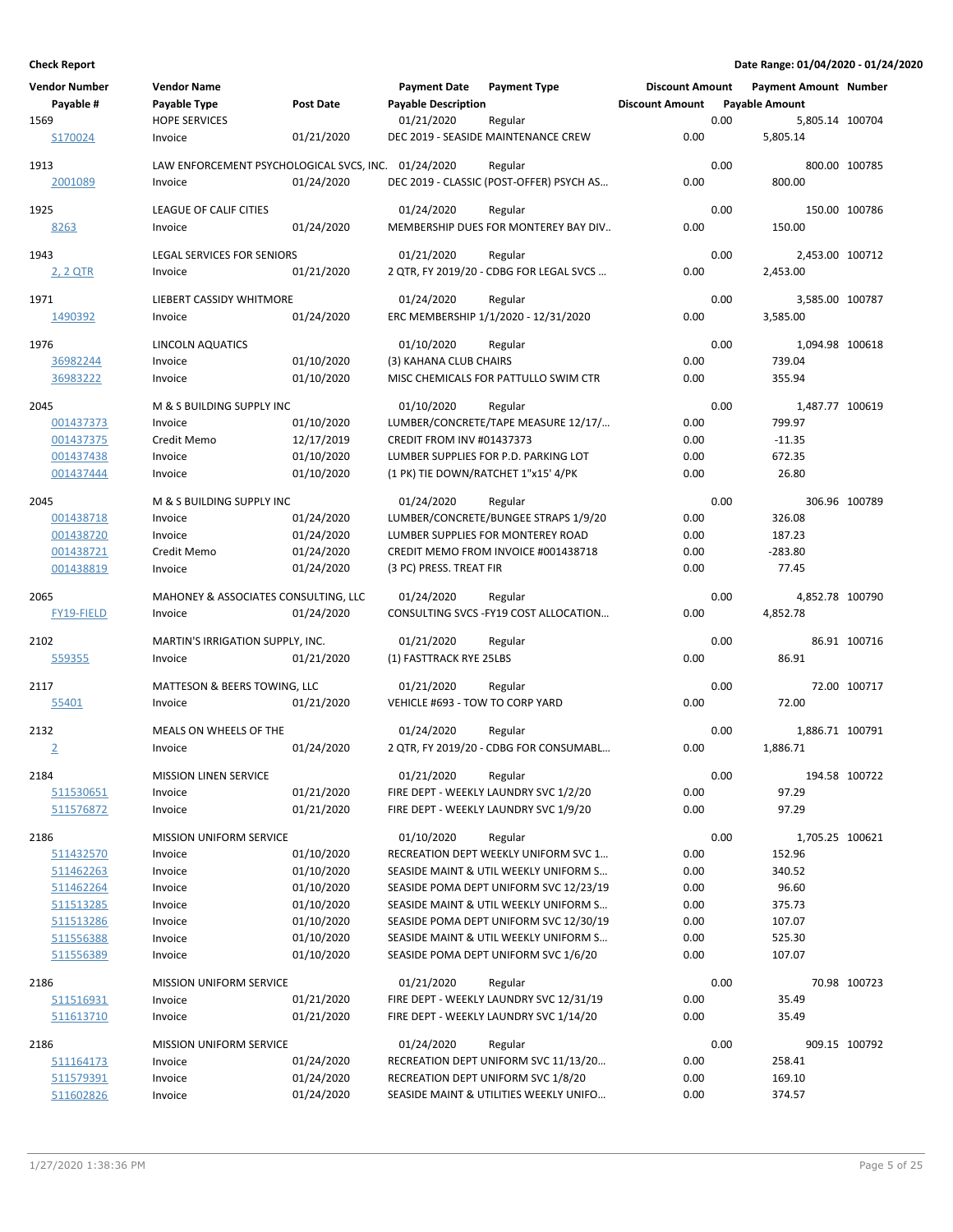| <b>Vendor Number</b><br>Payable #<br>511602827 | <b>Vendor Name</b><br>Payable Type<br>Invoice                   | <b>Post Date</b><br>01/24/2020 | <b>Payment Date</b><br><b>Payable Description</b> | <b>Payment Type</b><br>SEASIDE POMA DEPT WEEKLY UNIFORM SVC                     | <b>Discount Amount</b><br><b>Discount Amount</b><br>0.00 |      | <b>Payment Amount Number</b><br><b>Payable Amount</b><br>107.07 |               |
|------------------------------------------------|-----------------------------------------------------------------|--------------------------------|---------------------------------------------------|---------------------------------------------------------------------------------|----------------------------------------------------------|------|-----------------------------------------------------------------|---------------|
| 2205<br><b>NOV 2019</b>                        | MONTEREY CO. CONVENTION & VISITOR'S BUREA 01/10/2020<br>Invoice | 01/10/2020                     | NOV 2019 - SEASIDE TID REMITTANCE                 | Regular                                                                         | 0.00                                                     | 0.00 | 17,401.23 100624<br>17,401.23                                   |               |
|                                                |                                                                 |                                |                                                   |                                                                                 |                                                          |      |                                                                 |               |
| 2205                                           | MONTEREY CO. CONVENTION & VISITOR'S BUREA 01/24/2020            |                                |                                                   | Regular                                                                         |                                                          | 0.00 | 22,030.25 100796                                                |               |
| 15874                                          | Invoice                                                         | 01/24/2020                     |                                                   | JAN - MAR 2020 JURIS IMPRVMNT INVEST                                            | 0.00                                                     |      | 22,030.25                                                       |               |
| 2234                                           | MONTEREY BAY AIR RESOURCES DISTRICT                             |                                | 01/21/2020                                        | Regular                                                                         |                                                          | 0.00 | 15,874.72 100726                                                |               |
| 0002161                                        | Invoice                                                         | 01/21/2020                     | FY 2019/20 PER CAPITA ASSESSMENT                  |                                                                                 | 0.00                                                     |      | 15,874.72                                                       |               |
| 2236                                           | MBS BUSINESS SYSTEMS                                            |                                | 01/10/2020                                        | Regular                                                                         |                                                          | 0.00 |                                                                 | 225.34 100620 |
| 375970                                         | Invoice                                                         | 01/10/2020                     |                                                   | 610 OLYMPIA AVE - KONICA MINOLTA LEASE                                          | 0.00                                                     |      | 117.98                                                          |               |
| 376725                                         | Invoice                                                         | 01/10/2020                     | 610 OLYMPIA AVE - KONICA MINOLTA                  |                                                                                 | 0.00                                                     |      | 107.36                                                          |               |
| 2236                                           | <b>MBS BUSINESS SYSTEMS</b>                                     |                                | 01/21/2020                                        | Regular                                                                         |                                                          | 0.00 | 1,989.20 100718                                                 |               |
| 377519                                         | Invoice                                                         | 01/21/2020                     |                                                   | POLICE DEPT - KONICA MINOLTA COPIERS                                            | 0.00                                                     |      | 1,989.20                                                        |               |
| 2238                                           | MONTEREY BAY PEST CONTROL                                       |                                | 01/10/2020                                        | Regular                                                                         |                                                          | 0.00 |                                                                 | 65.00 100623  |
| 0173863                                        | Invoice                                                         | 01/10/2020                     |                                                   | 610 OLYMPIA AVE - ROACH CONTROL 12/10                                           | 0.00                                                     |      | 65.00                                                           |               |
|                                                |                                                                 |                                |                                                   |                                                                                 |                                                          |      |                                                                 |               |
| 2238                                           | MONTEREY BAY PEST CONTROL                                       |                                | 01/24/2020                                        | Regular                                                                         |                                                          | 0.00 |                                                                 | 227.00 100795 |
| 0174442                                        | Invoice                                                         | 01/24/2020                     |                                                   | 440 HARCOURT - TRAILER #A - MONTHLY SV<br>440 HARCOURT - POLICE DEPT MONTHLY SV | 0.00                                                     |      | 62.00                                                           |               |
| 0174444<br>0174445                             | Invoice<br>Invoice                                              | 01/24/2020<br>01/24/2020       |                                                   | 610 OLYMPIA AVE - MONTHLY SVC 1/2/20                                            | 0.00<br>0.00                                             |      | 100.00<br>65.00                                                 |               |
|                                                |                                                                 |                                |                                                   |                                                                                 |                                                          |      |                                                                 |               |
| 2290                                           | <b>MONTEREY COUNTY RECORDER</b>                                 |                                | 01/10/2020                                        | Regular                                                                         |                                                          | 0.00 |                                                                 | 4.00 100626   |
| 11/1/19-12/17/19 Invoice                       |                                                                 | 01/10/2020                     |                                                   | (2) OFFICIAL RECORDS FOR STORM WATER                                            | 0.00                                                     |      | 4.00                                                            |               |
| 2294                                           | MONTEREY CO. SHERIFF-CORONER                                    |                                | 01/24/2020                                        | Regular                                                                         |                                                          | 0.00 | 28,700.74 100797                                                |               |
| 1700                                           | Invoice                                                         | 01/24/2020                     |                                                   | 10/1/19 - 12/31/19 CRIMNL JUST INFO SYST                                        | 0.00                                                     |      | 28,700.74                                                       |               |
| 2295                                           | MONTEREY COUNTY PETROLEUM                                       |                                | 01/10/2020                                        | Regular                                                                         |                                                          | 0.00 | 13,198.75 100625                                                |               |
| 334188                                         | Invoice                                                         | 01/10/2020                     |                                                   | 806 GAL UNLEADED REG GASOLINE 12/4/19                                           | 0.00                                                     |      | 2,162.31                                                        |               |
| 334189                                         | Invoice                                                         | 01/10/2020                     |                                                   | 1,287 GAL DIESEL NO. 2 DELIVERED 12/4/19                                        | 0.00                                                     |      | 4,118.16                                                        |               |
| 334326                                         | Invoice                                                         | 01/10/2020                     |                                                   | 2,600 GAL. UNLEADED REG. GAS 12/17/19                                           | 0.00                                                     |      | 6,918.28                                                        |               |
| 2328                                           | <b>WALLACE GROUP</b>                                            |                                | 01/21/2020                                        | Regular                                                                         |                                                          | 0.00 | 45,968.75 100758                                                |               |
| 49814                                          | Invoice                                                         | 01/21/2020                     |                                                   | NOV 2019 - DEL MONTE SEWER UPGRADE                                              | 0.00                                                     |      | 45,968.75                                                       |               |
|                                                |                                                                 |                                |                                                   |                                                                                 |                                                          |      |                                                                 |               |
| 2338<br>$11/30/19 - 1/1/20$                    | MONTEREY PENINSULA WATER<br>Invoice                             | 01/10/2020                     | 01/10/2020                                        | Regular<br>SEASIDE MWS SURCHARGE FOR 11/30/2019                                 | 0.00                                                     | 0.00 | 3,404.77 100628<br>3.404.77                                     |               |
|                                                |                                                                 |                                |                                                   |                                                                                 |                                                          |      |                                                                 |               |
| 2342                                           | MONTEREY REGIONAL WASTE                                         |                                | 01/21/2020                                        | Regular                                                                         |                                                          | 0.00 |                                                                 | 211.42 100729 |
| SCALES DEC19 0 Invoice                         |                                                                 | 01/21/2020                     | SCALES_DEC19_054                                  |                                                                                 | 0.00                                                     |      | 211.42                                                          |               |
| 2351                                           | MONTEREY TIRE SERVICE                                           |                                | 01/10/2020                                        | Regular                                                                         |                                                          | 0.00 |                                                                 | 984.80 100631 |
| 1-92552                                        | Invoice                                                         | 01/10/2020                     | (4) TIRES FOR 2015 CHEVY TAHOE                    |                                                                                 | 0.00                                                     |      | 984.80                                                          |               |
| 2426                                           | MCDONALD REFRIGERATION INC                                      |                                | 01/21/2020                                        | Regular                                                                         |                                                          | 0.00 |                                                                 | 386.50 100719 |
| 63090                                          | Invoice                                                         | 01/21/2020                     |                                                   | CHILD DEV CTR - MONTHLY MAINTENANCE 1                                           | 0.00                                                     |      | 214.35                                                          |               |
| 63167                                          | Invoice                                                         | 01/21/2020                     |                                                   | CHILD DEV CTR - MONTHLY MAINTENANCE                                             | 0.00                                                     |      | 172.15                                                          |               |
|                                                |                                                                 |                                |                                                   |                                                                                 |                                                          |      |                                                                 |               |
| 2652                                           | PACIFIC GAS & ELECTRIC                                          |                                | 01/21/2020                                        | Regular                                                                         |                                                          | 0.00 | 5,000.00 100733                                                 |               |
| 0007892387-7<br>0007892392-7                   | Invoice                                                         | 01/21/2020<br>01/21/2020       |                                                   | EP DEL MONTE & HWY 218 CYN DEL REY SEA<br>EP ROSITA RD & ANGELES WY MONTEREY    | 0.00<br>0.00                                             |      | 2,500.00                                                        |               |
|                                                | Invoice                                                         |                                |                                                   |                                                                                 |                                                          |      | 2,500.00                                                        |               |
| 2720                                           | <b>OWEN EQUIPMENT COMPANY</b>                                   |                                | 01/10/2020                                        | Regular                                                                         |                                                          | 0.00 | 1,923.19 100634                                                 |               |
| 00047863                                       | Invoice                                                         | 01/10/2020                     | 2" DISCHARG, CHECK VALVES, O-RINGS                |                                                                                 | 0.00                                                     |      | 1,461.57                                                        |               |
| 00047989                                       | Invoice                                                         | 01/10/2020                     | (1) MANUAL, USB MEMO                              |                                                                                 | 0.00                                                     |      | 461.62                                                          |               |
| 2720                                           | OWEN EQUIPMENT COMPANY                                          |                                | 01/24/2020                                        | Regular                                                                         |                                                          | 0.00 |                                                                 | 440.71 100801 |
| 00048116                                       | Invoice                                                         | 01/24/2020                     |                                                   | (6) FLEXIBLE HOSE, (4) SCREEN, 80 MESH                                          | 0.00                                                     |      | 440.71                                                          |               |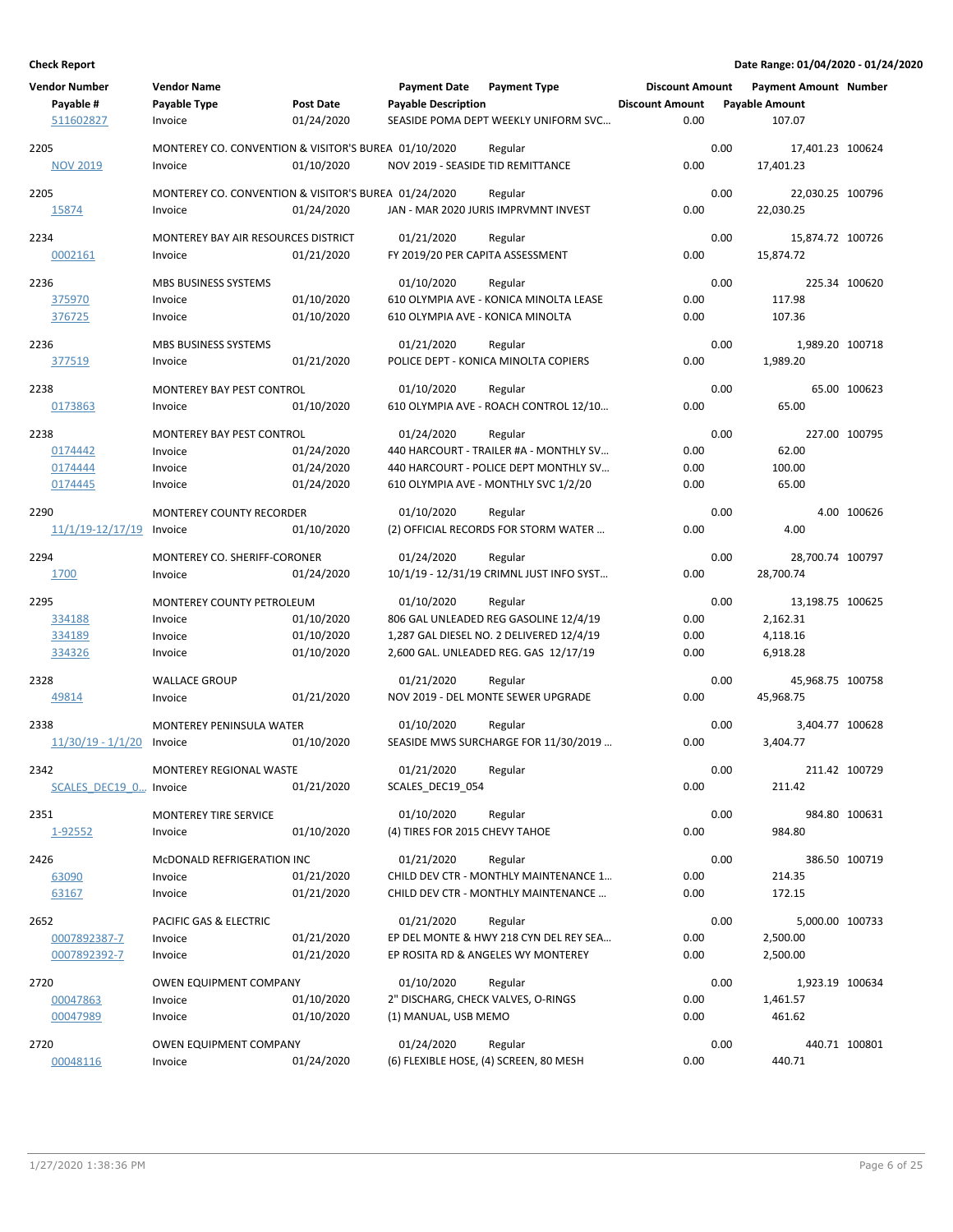| <b>Vendor Number</b> | <b>Vendor Name</b>                       |                  | <b>Payment Date</b>                   | <b>Payment Type</b>                     | <b>Discount Amount</b> |      | <b>Payment Amount Number</b> |               |
|----------------------|------------------------------------------|------------------|---------------------------------------|-----------------------------------------|------------------------|------|------------------------------|---------------|
| Payable #            | Payable Type                             | <b>Post Date</b> | <b>Payable Description</b>            |                                         | <b>Discount Amount</b> |      | <b>Payable Amount</b>        |               |
| 2742                 | PENINSULA MESSENGER LLC                  |                  | 01/10/2020                            | Regular                                 |                        | 0.00 |                              | 235.67 100638 |
| 190189               | Invoice                                  | 01/10/2020       |                                       | MONTHLY COURIER SVC TO D.A. OFC IN SAL  | 0.00                   |      | 235.67                       |               |
| 2746                 | PENINSULA POOL SERVICE                   |                  | 01/10/2020                            | Regular                                 |                        | 0.00 |                              | 88.84 100639  |
| 192961202            | Invoice                                  | 01/10/2020       | (4) 4 GAL CASE SANI-CHLOR             |                                         | 0.00                   |      | 88.84                        |               |
| 2746                 | PENINSULA POOL SERVICE                   |                  | 01/21/2020                            | Regular                                 |                        | 0.00 |                              | 88.84 100739  |
| 202960101            | Invoice                                  | 01/21/2020       | (4) 4 GAL CASE SANI-CHLOR             |                                         | 0.00                   |      | 88.84                        |               |
| 2752                 | PENINSULA WELDING & MEDICAL SUPPLY, INC. |                  | 01/10/2020                            | Regular                                 |                        | 0.00 |                              | 140.16 100640 |
| 194623               | Invoice                                  | 01/10/2020       | (1) GLOVE WELD XLG, (4) 40G FLAP DISC |                                         | 0.00                   |      | 99.72                        |               |
| 194695               | Invoice                                  | 01/10/2020       | (2) OXYGEN USP MED GRD SZ 15CF        |                                         | 0.00                   |      | 40.44                        |               |
| 2781                 | <b>MIRIAM WILSON</b>                     |                  | 01/21/2020                            | Regular                                 |                        | 0.00 |                              | 500.00 100721 |
| 242965               | Invoice                                  | 01/21/2020       | DEC 2019 - MIGRATORY BIRD CONTROL     |                                         | 0.00                   |      | 500.00                       |               |
| 2816                 | PLUG & PAY TECHNOLOGIES, INC.            |                  | 01/24/2020                            | Regular                                 |                        | 0.00 |                              | 30.00 100802  |
| <b>DEC 2019</b>      | Invoice                                  | 01/24/2020       |                                       | DEC 2019 - INV #2020010219042105331     | 0.00                   |      | 15.00                        |               |
| <b>DEC 2019.</b>     | Invoice                                  | 01/24/2020       |                                       | DEC 2019 - INV #2020010219042105332     | 0.00                   |      | 15.00                        |               |
| 2849                 | PREMIUM AUTO PARTS, INC.                 |                  | 01/10/2020                            | Regular                                 |                        | 0.00 |                              | 36.20 100642  |
| 7474-179493          | Invoice                                  | 01/10/2020       | (2) HEADLIGHT - HALOGEN               |                                         | 0.00                   |      | 27.51                        |               |
| 7474-179500          | Invoice                                  | 01/10/2020       | (1) SOCKETS                           |                                         | 0.00                   |      | 8.69                         |               |
| 2849                 | PREMIUM AUTO PARTS, INC.                 |                  | 01/24/2020                            | Regular                                 |                        | 0.00 |                              | 262.06 100804 |
| 7474-179997          | Invoice                                  | 01/24/2020       | (1) BATTERY - GOLD                    |                                         | 0.00                   |      | 143.01                       |               |
| 7474-180070          | Invoice                                  | 01/24/2020       | $(10)$ FUSE                           |                                         | 0.00                   |      | 9.72                         |               |
| 7474-180117          | Invoice                                  | 01/24/2020       | (1) BAT BOLT EXTN SIDE                |                                         | 0.00                   |      | 7.96                         |               |
| 7474-180126          | Invoice                                  | 01/24/2020       |                                       | (3) ANTIFRZ DEX-COOL, (3) CONVTNL GREEN | 0.00                   |      | 101.37                       |               |

| <b>Payment Type</b>   | Payable<br>Count | Payment<br>Count | <b>Discount</b> | Payment    |
|-----------------------|------------------|------------------|-----------------|------------|
| <b>Regular Checks</b> | 153              | 65               | 0.00            | 268,871.29 |
| <b>Manual Checks</b>  | 0                | $\Omega$         | 0.00            | 0.00       |
| <b>Voided Checks</b>  | 0                | 0                | 0.00            | 0.00       |
| <b>Bank Drafts</b>    | 0                | $\Omega$         | 0.00            | 0.00       |
| EFT's                 | 153              |                  | 0.88            | 268,871.29 |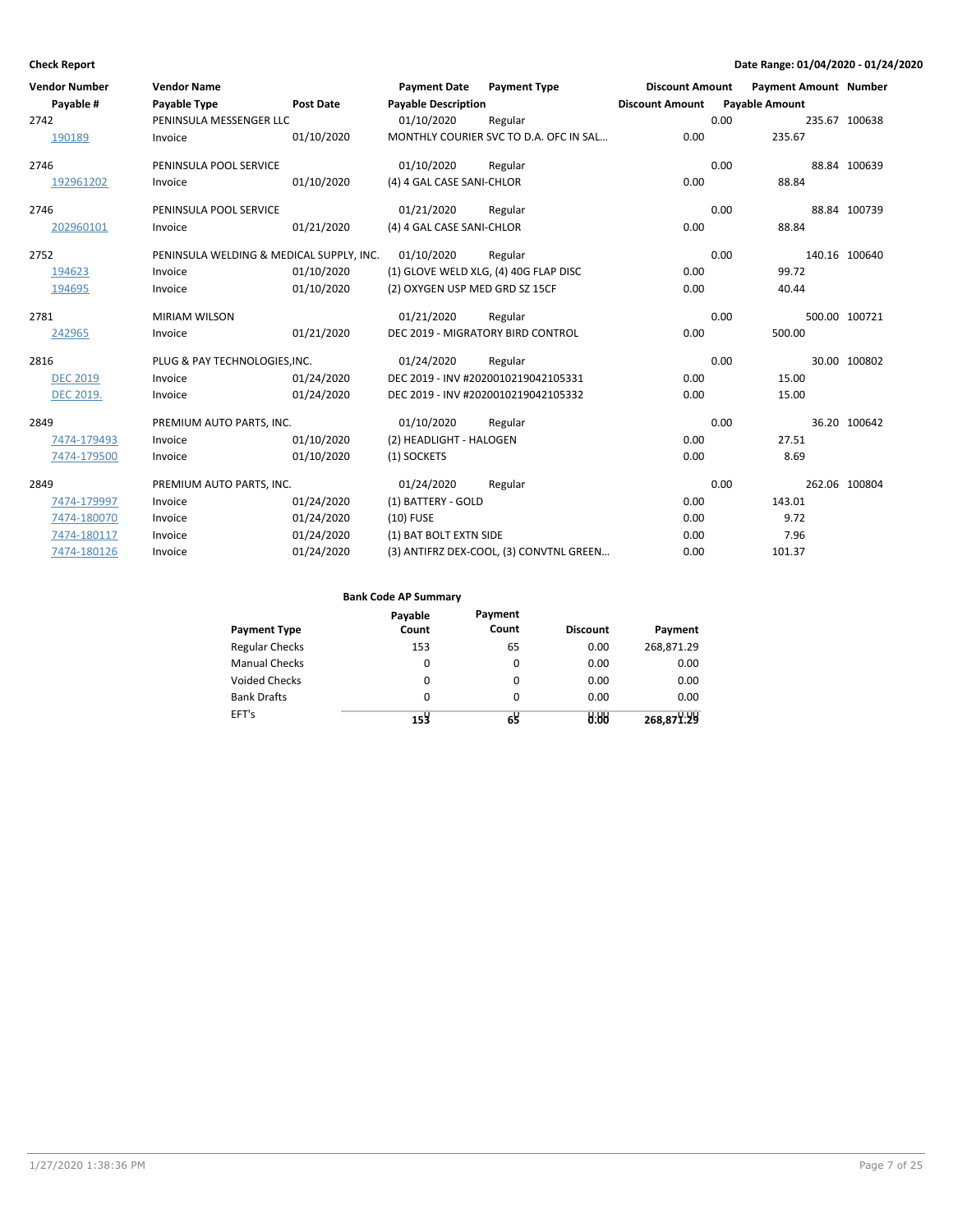| <b>Vendor Number</b>                  | <b>Vendor Name</b>                  |                  | <b>Payment Date</b>           | <b>Payment Type</b> | <b>Discount Amount</b> |                       | <b>Payment Amount Number</b> |
|---------------------------------------|-------------------------------------|------------------|-------------------------------|---------------------|------------------------|-----------------------|------------------------------|
| Pavable #                             | Payable Type                        | <b>Post Date</b> | <b>Payable Description</b>    |                     | <b>Discount Amount</b> | <b>Pavable Amount</b> |                              |
| <b>Bank Code: PY-Payroll Payables</b> |                                     |                  |                               |                     |                        |                       |                              |
| 2877                                  | PUBLIC EMPLOYEES' RETIREMENT SYSTEM |                  | 01/15/2020                    | <b>Bank Draft</b>   |                        | 0.00                  | 8.457.12 1001470817          |
| <b>INV0003978</b>                     | Invoice                             | 01/15/2020       | INV#100000015902224: 2020 RBF |                     | 0.00                   | 8.457.12              |                              |

|                       | Payable | Payment |                 |          |
|-----------------------|---------|---------|-----------------|----------|
| <b>Payment Type</b>   | Count   | Count   | <b>Discount</b> | Payment  |
| <b>Regular Checks</b> | 0       | 0       | 0.00            | 0.00     |
| <b>Manual Checks</b>  | 0       | 0       | 0.00            | 0.00     |
| <b>Voided Checks</b>  | 0       | 0       | 0.00            | 0.00     |
| <b>Bank Drafts</b>    | 1       |         | 0.00            | 8,457.12 |
| EFT's                 | Ô       |         | 0.00            | 8,457.12 |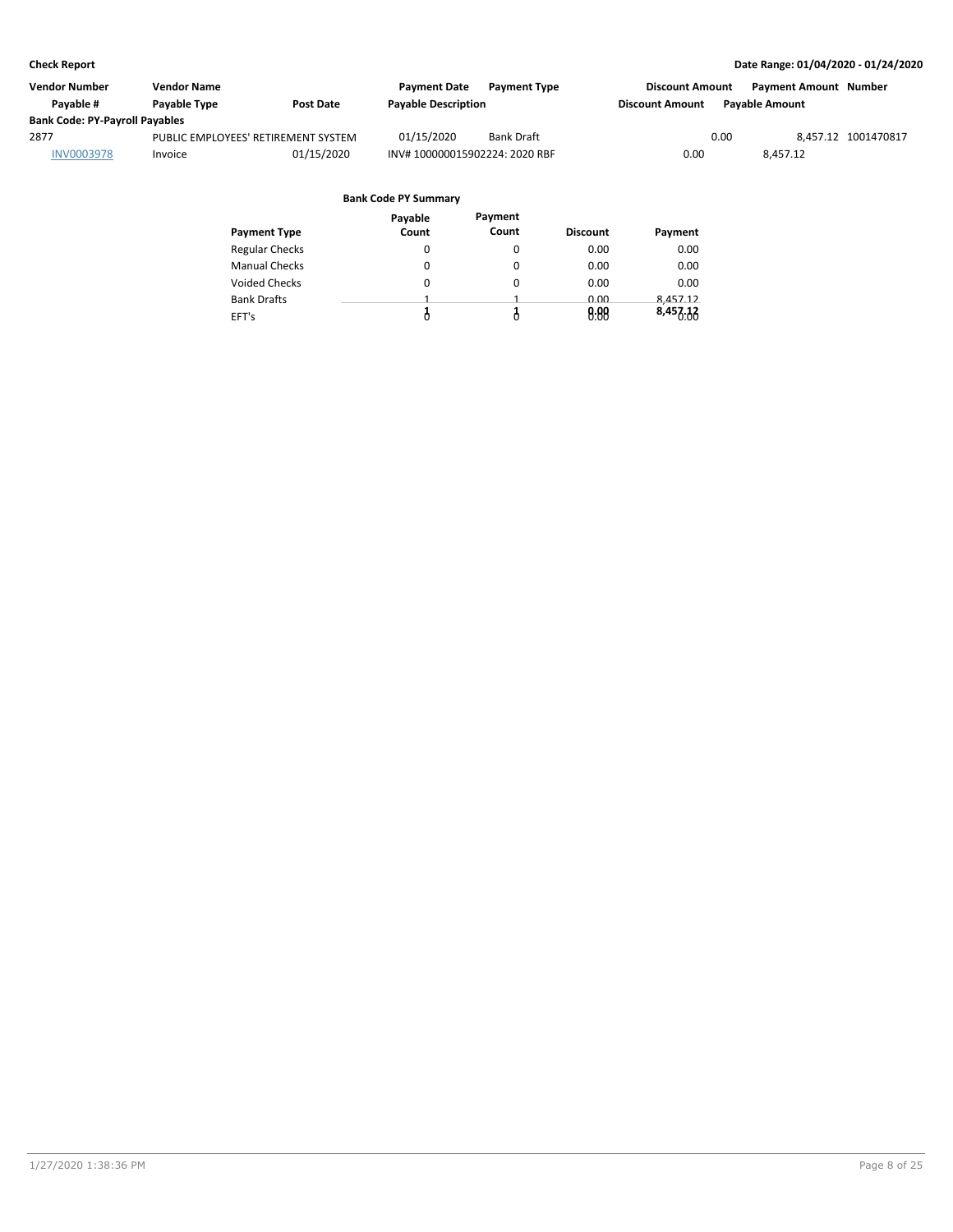| <b>Vendor Number</b>                               | <b>Vendor Name</b>                   |                  | <b>Payment Date</b><br><b>Payable Description</b> | <b>Payment Type</b>                        | <b>Discount Amount</b> |      | <b>Payment Amount Number</b> |               |
|----------------------------------------------------|--------------------------------------|------------------|---------------------------------------------------|--------------------------------------------|------------------------|------|------------------------------|---------------|
| Payable #<br><b>Bank Code: AP-Regular Payables</b> | Payable Type                         | <b>Post Date</b> |                                                   |                                            | <b>Discount Amount</b> |      | <b>Payable Amount</b>        |               |
| 2910                                               | R & S ERECTION OF MONTEREY BAY, INC. |                  | 01/10/2020                                        | Regular                                    |                        | 0.00 | 11,320.00 100643             |               |
| <b>COMM4864</b>                                    | Invoice                              | 01/10/2020       |                                                   | REPAIRS ON MULTIPLE DOORS AT FIRE DEPT     | 0.00                   |      | 11,320.00                    |               |
| 2946                                               | BECK'S SHOE STORE, INC               |                  | 01/10/2020                                        | Regular                                    |                        | 0.00 | 176.12 100584                |               |
| 1000010420                                         | Invoice                              | 01/10/2020       |                                                   | MICHAEL CHIOINO (SALES SLIP NO. 912012)    | 0.00                   |      | 176.12                       |               |
| 3124                                               | PAMELA JEAN SCHOLZ                   |                  | 01/10/2020                                        | Regular                                    |                        | 0.00 |                              | 75.00 100636  |
| 1/3/20                                             | Invoice                              | 01/10/2020       |                                                   | MUSIC FOR SR. CANDLELIGHT LUNCH ON 1/      | 0.00                   |      | 75.00                        |               |
| 3124                                               | PAMELA JEAN SCHOLZ                   |                  | 01/21/2020                                        | Regular                                    |                        | 0.00 |                              | 100.00 100735 |
| 1/8/2020                                           | Invoice                              | 01/21/2020       |                                                   | HARP MUSIC AT AVERY GALLERY 1/17/2020      | 0.00                   |      | 100.00                       |               |
| 3154                                               | <b>GREEN VALLEY LANSCAPE INC.</b>    |                  | 01/24/2020                                        | Regular                                    |                        | 0.00 |                              | 637.69 100778 |
| 36240                                              | Invoice                              | 01/24/2020       | (1.25) TOPSOIL, PER YARD                          |                                            | 0.00                   |      | 71.01                        |               |
| 36241                                              | Invoice                              | 01/24/2020       | (2.25) TOPSOIL, PER YARD                          |                                            | 0.00                   |      | 121.43                       |               |
| 36245                                              | Invoice                              | 01/24/2020       | (6) TOPSOIL, PER YARD                             |                                            | 0.00                   |      | 323.82                       |               |
| 36264                                              | Invoice                              | 01/24/2020       | (2.25) TOPSOIL, PER YARD                          |                                            | 0.00                   |      | 121.43                       |               |
| 3211                                               | SHERWIN-WILLIAMS CO.                 |                  | 01/24/2020                                        | Regular                                    |                        | 0.00 |                              | 119.01 100811 |
| $2124 - 7$                                         | Invoice                              | 01/24/2020       | PAINT SUPPLIES - POMA DEPT 1/8/20                 |                                            | 0.00                   |      | 56.44                        |               |
| 2193-2                                             | Invoice                              | 01/24/2020       | MISC PAINT SUPPLIES - 1/10/20                     |                                            | 0.00                   |      | 58.58                        |               |
| 4489-2                                             | Invoice                              | 01/24/2020       |                                                   | PAINT SUPPLIES FOR STREETS DEPT 1/14/20    | 0.00                   |      | 3.99                         |               |
| 3244                                               | SLAKEY BROTHERS, INC.                |                  | 01/24/2020                                        | Regular                                    |                        | 0.00 |                              | 13.19 100812  |
| 16170989-00                                        | Invoice                              | 01/24/2020       | (1) IGNITOR H/S (41-412) GOO                      |                                            | 0.00                   |      | 13.19                        |               |
| 3290                                               | THE SPCA OF MONTEREY CO.             |                  | 01/24/2020                                        | Regular                                    |                        | 0.00 | 5,366.91 100817              |               |
| 12-19                                              | Invoice                              | 01/24/2020       |                                                   | DEC 2019 - SERVICES FOR SEASIDE POLICE     | 0.00                   |      | 5,366.91                     |               |
|                                                    |                                      |                  |                                                   |                                            |                        |      |                              |               |
| 3307                                               | <b>SAME DAY SHRED</b>                |                  | 01/10/2020                                        | Regular                                    |                        | 0.00 |                              | 32.50 100646  |
| 38680                                              | Invoice                              | 01/10/2020       |                                                   | FIRE DEPT - SECURITY CONSOLE SVCD 1/2/20   | 0.00                   |      | 32.50                        |               |
| 3307                                               | <b>SAME DAY SHRED</b>                |                  | 01/21/2020                                        | Regular                                    |                        | 0.00 |                              | 32.50 100745  |
| 38628                                              | Invoice                              | 01/21/2020       |                                                   | SEASIDE POLICE - (1) 64 GAL BIN SVCD 12/26 | 0.00                   |      | 32.50                        |               |
| 3319                                               | STAPLES ADVANTAGE                    |                  | 01/10/2020                                        | Regular                                    |                        | 0.00 |                              | 339.98 100651 |
| 3433546680                                         | Invoice                              | 01/10/2020       |                                                   | RECREATION DEPT - WEEKLY TIME CARDS        | 0.00                   |      | 45.20                        |               |
| 3434026293                                         | Invoice                              | 01/10/2020       |                                                   | RECREATION DEPT - 11x17 PAPR (6 RMS), C    | 0.00                   |      | 242.98                       |               |
| 3434714188                                         | Invoice                              | 01/10/2020       | <b>BUILDING DEPT - CUSTOM STAMP</b>               |                                            | 0.00                   |      | 29.49                        |               |
| 3434714192                                         | Invoice                              | 01/10/2020       |                                                   | ECONOMIC DEV - (1 BX) SHEET PROTECTORS     | 0.00                   |      | 22.31                        |               |
| 3319                                               | STAPLES ADVANTAGE                    |                  | 01/21/2020                                        | Regular                                    |                        | 0.00 |                              | 620.50 100749 |
| 3434026287                                         | Invoice                              | 01/21/2020       | POLICE DEPT - TR WALL FILE LETTER (2)             |                                            | 0.00                   |      | 128.89                       |               |
| 3434026288                                         | Invoice                              | 01/21/2020       |                                                   | POLICE DEPT - (1 CT) TISSUE FACIAL KLEENEX | 0.00                   |      | 44.78                        |               |
| 3434714185                                         | Invoice                              | 01/21/2020       |                                                   | POLICE DEPT - MISC SUPPLIES 12/28/19       | 0.00                   |      | 415.52                       |               |
| 3434981128                                         | Invoice                              | 01/21/2020       |                                                   | CITY HALL/HR MISC SUPPLIES 12/31/19        | 0.00                   |      | 31.31                        |               |
| 3319                                               | STAPLES ADVANTAGE                    |                  | 01/24/2020                                        | Regular                                    |                        | 0.00 |                              | 889.15 100815 |
| 3431639451                                         | Invoice                              | 01/24/2020       | ENGINEERING DEPT - (2 PK) PENS, RD                |                                            | 0.00                   |      | 20.95                        |               |
| 3435554645                                         | Invoice                              | 01/24/2020       |                                                   | RECREATION DEPT - MISC SUPPLIES 1/4/20     | 0.00                   |      | 139.86                       |               |
| 3435554646                                         | Invoice                              | 01/24/2020       |                                                   | RECREATION DEPT - WIRELESS BLACK MOUSE     | 0.00                   |      | 11.57                        |               |
| 3435704059                                         | Invoice                              | 01/24/2020       |                                                   | 656 BROADWAY AVE -- CUSTOM 2" STAMP        | 0.00                   |      | 41.90                        |               |
| 3435782184                                         | Invoice                              | 01/24/2020       | POLICE DEPT - MISC SUPPLIES 1/9/20                |                                            | 0.00                   |      | 76.73                        |               |
| 3435782185                                         | Invoice                              | 01/24/2020       | CITY HALL - MISC SUPPLIES 1/9/20                  |                                            | 0.00                   |      | 256.91                       |               |
| 3436111567                                         | Invoice                              | 01/24/2020       |                                                   | POLICE DEPT - EASY PEEL 8TAB DIVIDERS      | 0.00                   |      | 36.90                        |               |
| 3436111568                                         | Invoice                              | 01/24/2020       | BUILDING DEPT - (1) WALL CALENDAR                 |                                            | 0.00                   |      | 16.38                        |               |
| 3436111569                                         | Invoice                              | 01/24/2020       |                                                   | CITY HALL/ECON DEV - MISC SUPPLIES 1/11/   | 0.00                   |      | 287.95                       |               |
| 3345                                               | SWRCB ACCOUNTING OFFICE              |                  | 01/10/2020                                        | Regular                                    |                        | 0.00 | 5,187.60 100654              |               |
| SM-1024884                                         | Invoice                              | 01/10/2020       |                                                   | ANNUAL FEES 07/01/2019 - 06/30/2020        | 0.00                   |      | 5,187.60                     |               |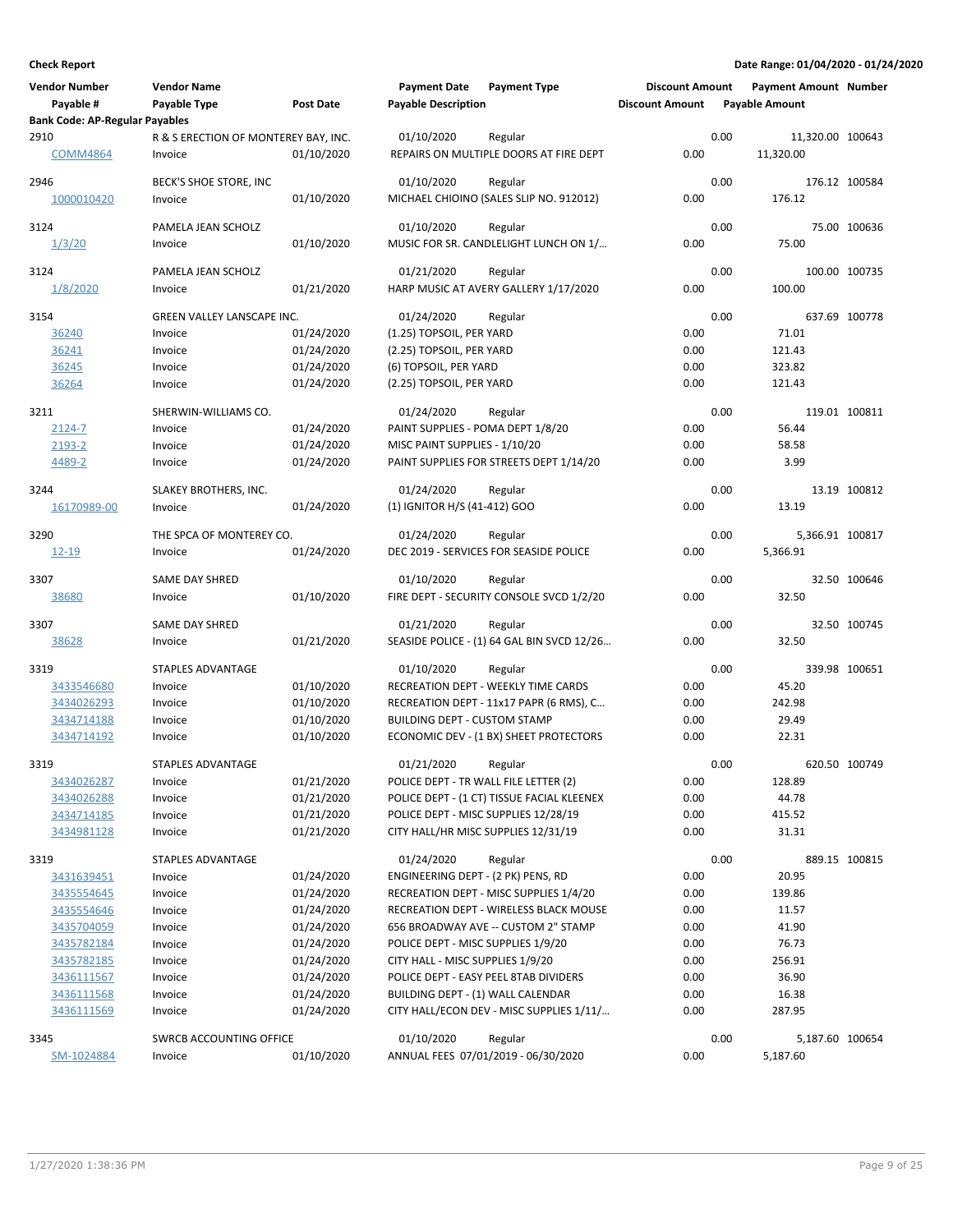| <b>Vendor Number</b>     | <b>Vendor Name</b>               |            | <b>Payment Date</b>                 | <b>Payment Type</b>                      | <b>Discount Amount</b> |      | Payment Amount Number |               |
|--------------------------|----------------------------------|------------|-------------------------------------|------------------------------------------|------------------------|------|-----------------------|---------------|
| Payable #                | Payable Type                     | Post Date  | <b>Payable Description</b>          |                                          | <b>Discount Amount</b> |      | <b>Payable Amount</b> |               |
| 3574                     | U.S. BANK-CALCARD                |            | 01/21/2020                          | Regular                                  |                        | 0.00 | 42,670.03 100754      |               |
| 4246 0445 5565 0 Invoice |                                  | 01/21/2020 | CAL Card 11/22/19                   |                                          | 0.00                   |      | 42,670.03             |               |
| CM0000343                | Credit Memo                      | 01/15/2020 | CalCard 11/22/19 Sales Tax          |                                          | 0.00                   |      | $-35.08$              |               |
| SALES TAX 11/22/ Invoice |                                  | 01/21/2020 | SALES AND USE TAX                   |                                          | 0.00                   |      | 35.08                 |               |
|                          |                                  |            |                                     |                                          |                        |      |                       |               |
| 3595                     | VAPOR CLEANERS, INC.             |            | 01/10/2020                          | Regular                                  |                        | 0.00 |                       | 13.77 100661  |
| 01-010866                | Invoice                          | 01/10/2020 |                                     | UNIFORM JACKET, BLACK HOOD, VEST (YLW)   | 0.00                   |      | 13.77                 |               |
|                          |                                  |            |                                     |                                          |                        |      |                       |               |
| 3851                     | <b>BOUND TREE MEDICAL, LLC</b>   |            | 01/10/2020                          | Regular                                  |                        | 0.00 | 983.72 100585         |               |
| 83456209                 | Invoice                          | 01/10/2020 |                                     | MISC CSA 74 SUPPLIES FOR SEASIDE FIRE DE | 0.00                   |      | 983.72                |               |
| 3883                     | FELIPE DE JESUS OLVERA           |            | 01/10/2020                          | Regular                                  |                        | 0.00 | 2,200.00 100605       |               |
| 12/18/19                 | Invoice                          | 01/10/2020 |                                     | REMOVE 20 ACACIA TREES - LAGUNA GRAN     | 0.00                   |      | 2,200.00              |               |
|                          |                                  |            |                                     |                                          |                        |      |                       |               |
| 4106                     | BAY REPROGRAPHIC & SUPPLY, INC.  |            | 01/24/2020                          | Regular                                  |                        | 0.00 |                       | 393.52 100762 |
| 392730                   | Invoice                          | 01/24/2020 |                                     | DEC '19 - JAN '20 BAY MPS BASE/LF USAGE  | 0.00                   |      | 393.52                |               |
|                          |                                  |            |                                     |                                          |                        |      |                       |               |
| 4222                     | HARRIS & ASSOCIATES, INC.        |            | 01/10/2020                          | Regular                                  |                        | 0.00 | 10,940.00 100611      |               |
| 43330                    | Invoice                          | 01/10/2020 | 10/27/19-11/23/19 - CIP MGMT SVCS   |                                          | 0.00                   |      | 8,382.50              |               |
| 43401                    | Invoice                          | 01/10/2020 | 11/24/19 - 12/28/19 - CIP MGMT SVCS |                                          | 0.00                   |      | 2,557.50              |               |
| 4222                     | HARRIS & ASSOCIATES, INC.        |            |                                     |                                          |                        | 0.00 |                       |               |
|                          |                                  |            | 01/21/2020                          | Regular                                  |                        |      | 319,049.19 100699     |               |
| 42589                    | Invoice                          | 01/21/2020 |                                     | 8/25/19 - 9/28/19 - PAVEMENT REHAB PROE  | 0.00                   |      | 69,698.00             |               |
| 42895                    | Invoice                          | 01/21/2020 |                                     | 9/29/19 - 10/26/19 PAVEMENT REHAB PROJ   | 0.00                   |      | 96,353.15             |               |
| 43275                    | Invoice                          | 01/21/2020 |                                     | 10/27/19 - 11/23/19 - LIFT STATION UPGRA | 0.00                   |      | 22,935.00             |               |
| 43305                    | Invoice                          | 01/21/2020 |                                     | 10/27/19 - 11/23/19 PAVEMENT REHAB PRO   | 0.00                   |      | 110,473.04            |               |
| 43369                    | Invoice                          | 01/21/2020 |                                     | 11/24/19 - 12/28/19 LIFT STATION UPGRAD  | 0.00                   |      | 19,590.00             |               |
| 4425                     | MONTEREY AUTO SUPPLY             |            | 01/21/2020                          | Regular                                  |                        | 0.00 |                       | 637.60 100725 |
| 688407                   | Invoice                          | 01/21/2020 | (1) CRB MAP SENSOR                  |                                          | 0.00                   |      | 80.29                 |               |
|                          | Invoice                          | 01/21/2020 |                                     |                                          | 0.00                   |      | 210.75                |               |
| 688563                   |                                  |            |                                     | (1) SPARK CONTRL MODULE, (1) IGNITION C  |                        |      |                       |               |
| 688918                   | Invoice                          | 01/21/2020 | (1) REPLACEMENT CASTERS             |                                          | 0.00                   |      | 21.84                 |               |
| 688962                   | Invoice                          | 01/21/2020 |                                     | (2) HI TEMP 9004 9007 - 2007 FORD CROWN  | 0.00                   |      | 25.94                 |               |
| 688967                   | Invoice                          | 01/21/2020 | (1) THROTTLE POSITION               |                                          | 0.00                   |      | 73.19                 |               |
| 689756                   | Invoice                          | 01/21/2020 |                                     | (1) WATER PUMP - NEW (1997 CHEVY TAHO    | 0.00                   |      | 57.60                 |               |
| 690546                   | Invoice                          | 01/21/2020 | (1) BATTERY                         |                                          | 0.00                   |      | 149.31                |               |
| 694028                   | Invoice                          | 01/21/2020 |                                     | (1) SMALL DIA COOL HOSE, (2) CONNECTOR   | 0.00                   |      | 18.68                 |               |
| 4452                     | RYAN L. RIDER                    |            | 01/21/2020                          | Regular                                  |                        | 0.00 | 14,750.00 100744      |               |
| 1130                     | Invoice                          | 01/21/2020 | METZ PARK SIGN WORK 12/18/19        |                                          | 0.00                   |      | 14,750.00             |               |
|                          |                                  |            |                                     |                                          |                        |      |                       |               |
| 4487                     | PACIFIC TELEMANAGEMENT SERVICES  |            | 01/10/2020                          | Regular                                  |                        | 0.00 | 131.00 100635         |               |
| 2034880                  | Invoice                          | 01/10/2020 |                                     | JAN 2020 - PAY PHONES AT CITY HALL/BRAN  | 0.00                   |      | 103.00                |               |
| 2034898                  | Invoice                          | 01/10/2020 |                                     | JAN 2020 - PAY PHONE AT OLDEMEYER CEN    | 0.00                   |      | 28.00                 |               |
|                          |                                  |            |                                     |                                          |                        |      |                       |               |
| 4560                     | <b>CONTE'S GENERATOR SERVICE</b> |            | 01/10/2020                          | Regular                                  |                        | 0.00 | 1,880.65 100595       |               |
| 83124                    | Invoice                          | 01/10/2020 |                                     | DEC 2019 - MONTHLY SVC ON EMERGENCY      | 0.00                   |      | 1,200.00              |               |
| 83125                    | Invoice                          | 01/10/2020 |                                     | FUEL DELIVERY TO BLDG 4463 (132 GAL) ON  | 0.00                   |      | 680.65                |               |
| 4560                     | <b>CONTE'S GENERATOR SERVICE</b> |            | 01/21/2020                          | Regular                                  |                        | 0.00 |                       | 327.00 100677 |
| 83189                    | Invoice                          | 01/21/2020 |                                     | FIRE DEPT - SERVICE CALL ON EMERGENCY G  | 0.00                   |      | 327.00                |               |
|                          |                                  |            |                                     |                                          |                        |      |                       |               |
| 4804                     | OFFICE TEAM                      |            | 01/10/2020                          | Regular                                  |                        | 0.00 |                       | 519.18 100633 |
| 55037684                 | Invoice                          | 01/10/2020 |                                     | MARLENE GARCIA - WK END DT 12/27/2019    | 0.00                   |      | 519.18                |               |
| 4804                     | OFFICE TEAM                      |            | 01/21/2020                          | Regular                                  |                        | 0.00 |                       | 641.34 100730 |
|                          |                                  |            |                                     | MARLENE GARCIA WEEK ENDED 01/03/2020     |                        |      |                       |               |
| 55095024                 | Invoice                          | 01/21/2020 |                                     |                                          | 0.00                   |      | 641.34                |               |
| 4838                     | HIRE RIGHT, LLC                  |            | 01/21/2020                          | Regular                                  |                        | 0.00 |                       | 54.70 100700  |
| P0931849                 | Invoice                          | 01/21/2020 |                                     | DEC 2019 - BACKGROUND SCREENING SERVI    | 0.00                   |      | 54.70                 |               |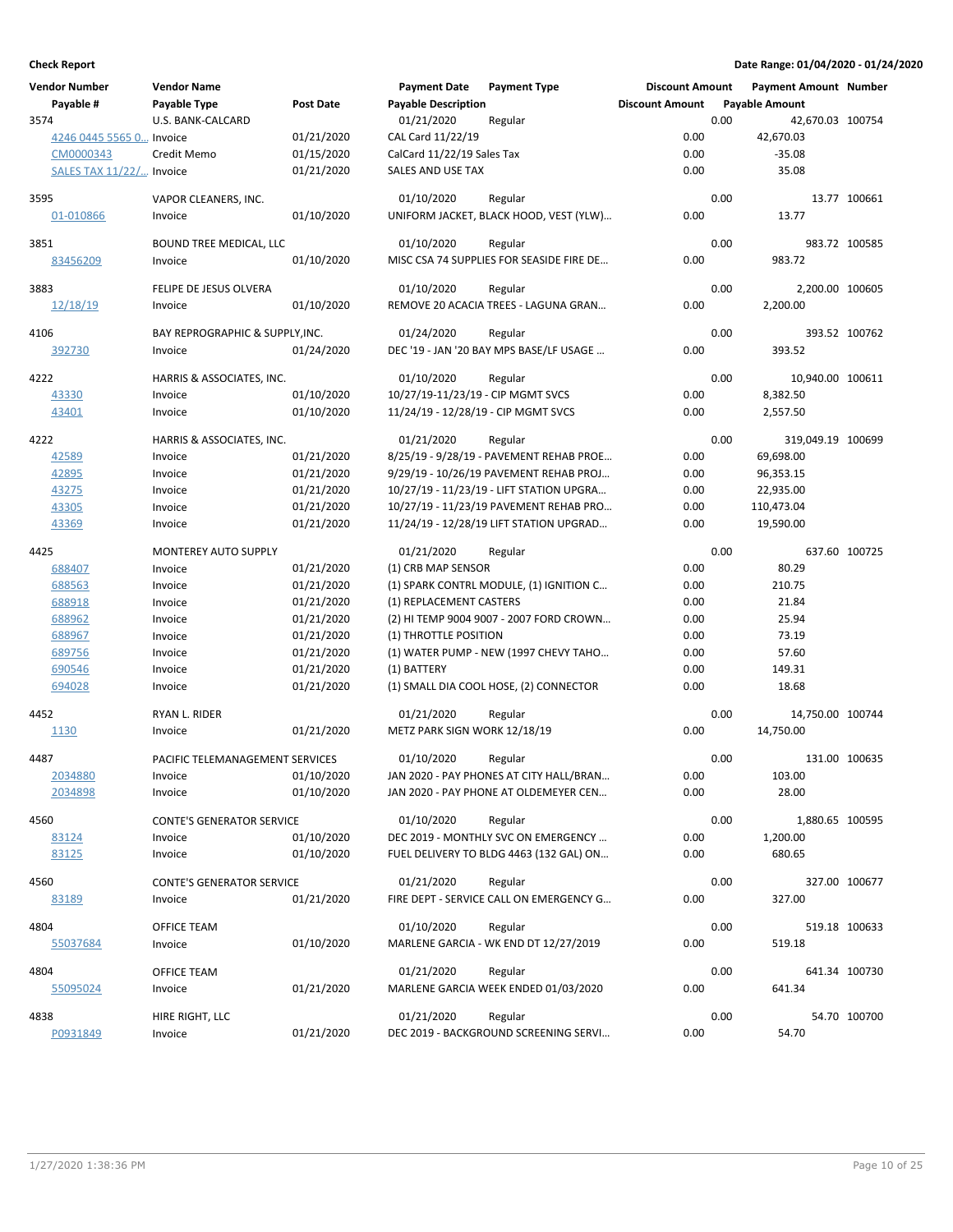| <b>Vendor Number</b> | <b>Vendor Name</b>            |            | <b>Payment Date</b>                 | <b>Payment Type</b> | <b>Discount Amount</b> |                       | <b>Payment Amount Number</b> |               |
|----------------------|-------------------------------|------------|-------------------------------------|---------------------|------------------------|-----------------------|------------------------------|---------------|
| Pavable #            | Payable Type                  | Post Date  | <b>Payable Description</b>          |                     | <b>Discount Amount</b> | <b>Pavable Amount</b> |                              |               |
| 4892                 | <b>EDGES ELECTRICAL GROUP</b> |            | 01/10/2020                          | Regular             |                        | 0.00                  |                              | 143.79 100601 |
| S4762676.001         | Invoice                       | 01/10/2020 | (2) X-LARGE GLOVES (SPECIAL ORDER)  |                     | 0.00                   |                       | 28.51                        |               |
| S4845296.001         | Invoice                       | 01/10/2020 | (12) PHIL FB32T8/TL841/6/ALTO 20 PK |                     | 0.00                   |                       | 99.94                        |               |
| S4847267.001         | Invoice                       | 01/10/2020 | $(1)$ 1G RCP COVER                  |                     | 0.00                   |                       | 15.34                        |               |
| 4896                 | DEPARTMENT OF JUSTICE         |            | 01/21/2020                          | Regular             |                        | 0.00                  |                              | 264.00 100684 |
| 425996               | Invoice                       | 01/21/2020 | DEC 2019 - FINGERPRINT APPS (4)     |                     | 0.00                   |                       | 264.00                       |               |

|                       | Payable  | Payment  |                 |            |
|-----------------------|----------|----------|-----------------|------------|
| <b>Payment Type</b>   | Count    | Count    | <b>Discount</b> | Payment    |
| <b>Regular Checks</b> | 68       | 31       | 0.00            | 420,509.64 |
| <b>Manual Checks</b>  | 0        | 0        | 0.00            | 0.00       |
| <b>Voided Checks</b>  | 0        | $\Omega$ | 0.00            | 0.00       |
| <b>Bank Drafts</b>    | 68       | 30       | 0.00            | 420.509.60 |
| EFT's                 | $\Omega$ | $\Omega$ | 0.00            | 0.00       |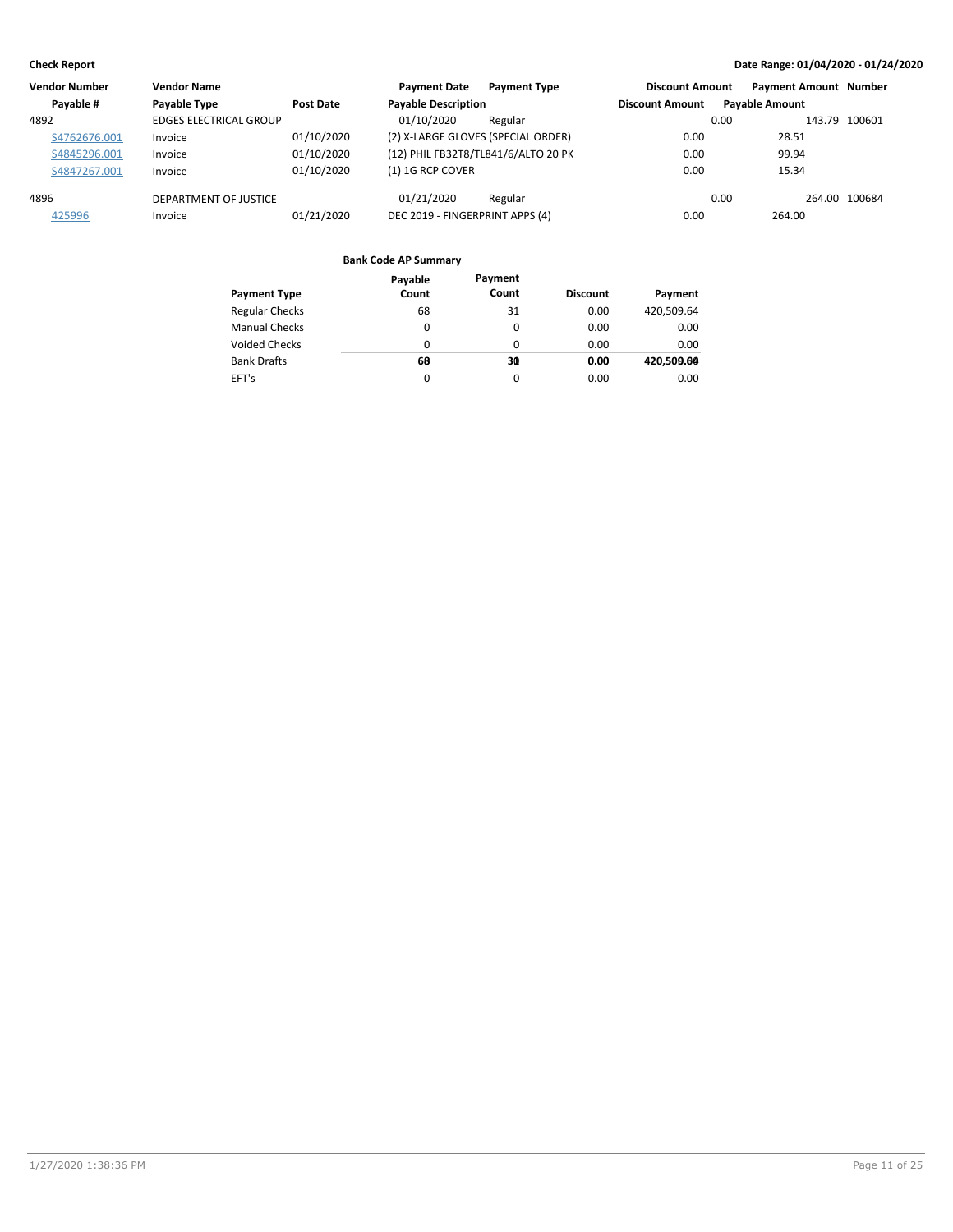| <b>Vendor Number</b>                  | <b>Vendor Name</b>               |                  | <b>Payment Date</b>        | <b>Payment Type</b>                   | <b>Discount Amount</b> | <b>Payment Amount Number</b> |       |                      |
|---------------------------------------|----------------------------------|------------------|----------------------------|---------------------------------------|------------------------|------------------------------|-------|----------------------|
| Payable #                             | Payable Type                     | <b>Post Date</b> | <b>Payable Description</b> |                                       | <b>Discount Amount</b> | <b>Payable Amount</b>        |       |                      |
| <b>Bank Code: PY-Payroll Payables</b> |                                  |                  |                            |                                       |                        |                              |       |                      |
| 4920                                  | <b>ICMA RETIREMENT TRUST-457</b> |                  | 01/21/2020                 | <b>Bank Draft</b>                     |                        | 0.00                         |       | 34,429.21 2908588764 |
| <b>INV0004053</b>                     | Invoice                          | 01/16/2020       | <b>CONTRIBUTIONS</b>       |                                       | 0.00                   | 34.429.21                    |       |                      |
| 4920                                  | <b>ICMA RETIREMENT TRUST-457</b> |                  | 01/21/2020                 | <b>Bank Draft</b>                     |                        | 0.00                         |       | -59.14 2908588764    |
| CM0000346                             | Credit Memo                      | 01/21/2020       | <b>KELSO LOAN 1 ADJ</b>    |                                       | 0.00                   | $-59.14$                     |       |                      |
| 4920                                  | <b>ICMA RETIREMENT TRUST-457</b> |                  | 01/21/2020                 | <b>Bank Draft</b>                     |                        | 0.00                         | 78.25 | 2908588764           |
| DM0000387                             | Debit Memo                       | 01/21/2020       |                            | OGDEN LOAN 3 ADJ FOR 1/2/20: CORRECTI | 0.00                   | 78.25                        |       |                      |
| 4920                                  | <b>ICMA RETIREMENT TRUST-457</b> |                  | 01/21/2020                 | <b>Bank Draft</b>                     |                        | 0.00                         |       | -78.25 2908588764    |
| DM0000383                             | Credit Memo                      | 01/21/2020       | OGDEN LOAN 3 ADJ           |                                       | 0.00                   | $-78.25$                     |       |                      |
| 4920                                  | <b>ICMA RETIREMENT TRUST-457</b> |                  | 01/21/2020                 | <b>Bank Draft</b>                     |                        | 0.00                         |       | -78.25 2908588764    |
| CM0000347                             | Credit Memo                      | 01/21/2020       |                            | OGDEN LOAN 3 ADJ FOR 1/2/20: CORRECTI | 0.00                   | $-78.25$                     |       |                      |

|                       | Payable | Payment |                 |           |
|-----------------------|---------|---------|-----------------|-----------|
| <b>Payment Type</b>   | Count   | Count   | <b>Discount</b> | Payment   |
| <b>Regular Checks</b> | 0       | 0       | 0.00            | 0.00      |
| <b>Manual Checks</b>  | 0       | 0       | 0.00            | 0.00      |
| <b>Voided Checks</b>  |         |         | 0.88            | 34,291.82 |
| <b>Bank Drafts</b>    | 5       | 5       | 0.00            | 34,291.82 |
| EFT's                 |         | 0       | 0.00            | 0.00      |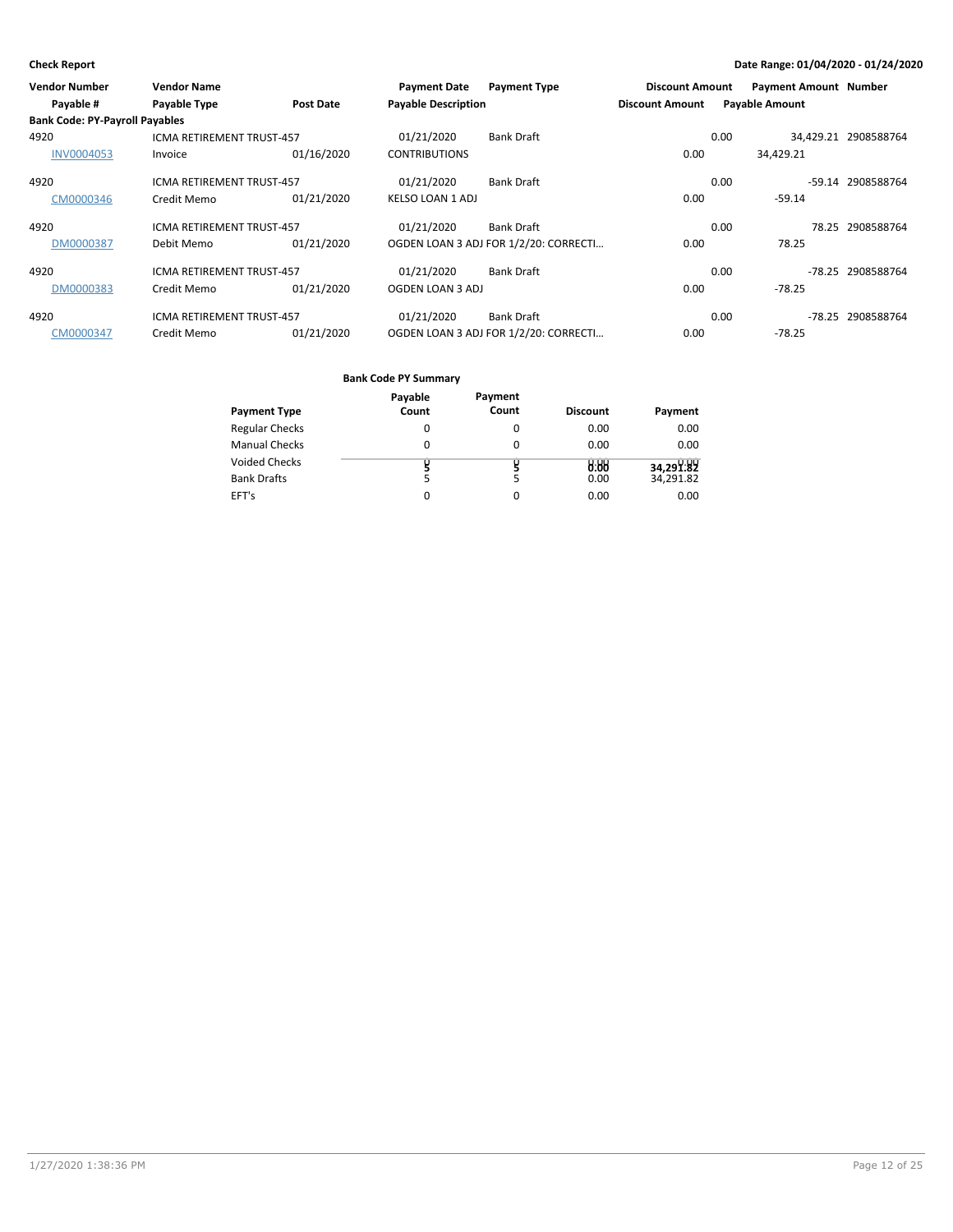| <b>Vendor Number</b>                  | <b>Vendor Name</b>        |                  | <b>Payment Date</b>                | <b>Payment Type</b>                     | <b>Discount Amount</b> |      | <b>Payment Amount Number</b> |  |
|---------------------------------------|---------------------------|------------------|------------------------------------|-----------------------------------------|------------------------|------|------------------------------|--|
| Payable #                             | Payable Type              | <b>Post Date</b> | <b>Payable Description</b>         |                                         | <b>Discount Amount</b> |      | <b>Payable Amount</b>        |  |
| <b>Bank Code: AP-Regular Payables</b> |                           |                  |                                    |                                         |                        |      |                              |  |
| 4970                                  | <b>WHITSON ENGINEERS</b>  |                  | 01/10/2020                         | Regular                                 |                        | 0.00 | 12.930.00 100665             |  |
| 0022891                               | Invoice                   | 01/10/2020       | AUG 2019 - MANZANITA PARK SVCS     |                                         | 0.00                   |      | 4,647.00                     |  |
| 0023263                               | Invoice                   | 01/10/2020       | NOV 2019 - CAPRA PARK - CIVIL SVCS |                                         | 0.00                   |      | 4,515.00                     |  |
| 0023312                               | Invoice                   | 01/10/2020       | 11/1/19 - 11/30/19 ELLIS PARK SVCS |                                         | 0.00                   |      | 3.768.00                     |  |
| 5038                                  | THE VILLAGE PROJECT, INC. |                  | 01/10/2020                         | Regular                                 |                        | 0.00 | 2,092.66 100656              |  |
| <b>NOV 2019</b>                       | Invoice                   | 01/10/2020       |                                    | NOV 2019 - CAL VIP GRANT FOR YOUTH VIO  | 0.00                   |      | 2.092.66                     |  |
| 5038                                  | THE VILLAGE PROJECT, INC. |                  | 01/21/2020                         | Regular                                 |                        | 0.00 | 2,531.75 100752              |  |
| 2 QTR                                 | Invoice                   | 01/21/2020       |                                    | 2 OTR. FY 2019/20 - CDBG FOR AFTERSCHOO | 0.00                   |      | 2.531.75                     |  |
| 5038                                  | THE VILLAGE PROJECT, INC. |                  | 01/24/2020                         | Regular                                 |                        | 0.00 | 1,150.50 100818              |  |
| <b>DEC 2019</b>                       | Invoice                   | 01/24/2020       |                                    | DEC 2019 - CAL GRANT - YOUTH VIOLENCE P | 0.00                   |      | 1,150.50                     |  |

|                       | Payable  | Payment      |                 |             |
|-----------------------|----------|--------------|-----------------|-------------|
| <b>Payment Type</b>   | Count    | Count        | <b>Discount</b> | Payment     |
| <b>Regular Checks</b> | 6        | 4            | 0.00            | 18,704.91   |
| <b>Manual Checks</b>  | <u>n</u> | <sup>n</sup> | 0.00            | <u>n vv</u> |
| <b>Voided Checks</b>  | 8        |              | 0.88            | 18,704.91   |
| <b>Bank Drafts</b>    | 0        | 0            | 0.00            | 0.00        |
| EFT's                 | 0        | 0            | 0.00            | 0.00        |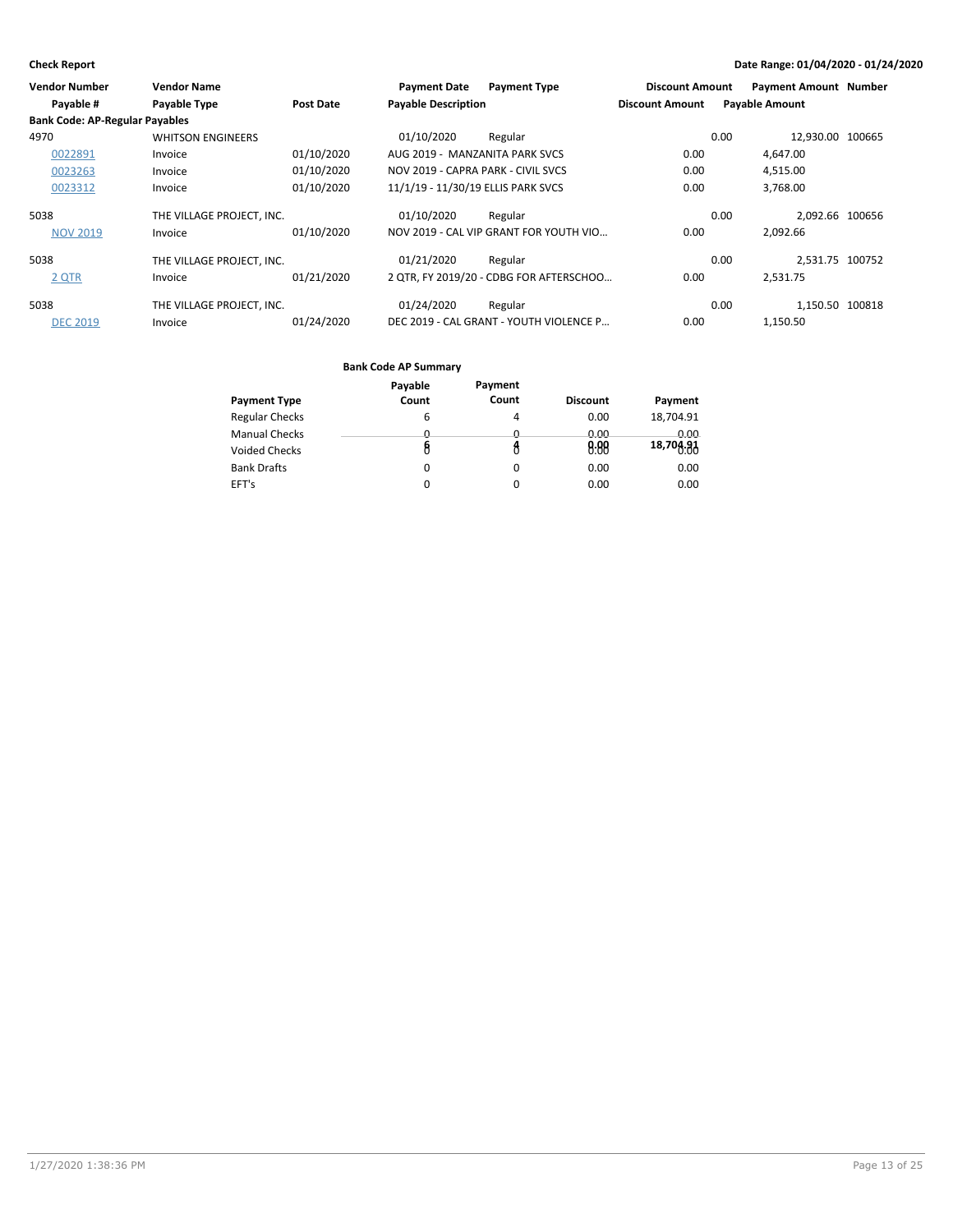| <b>Vendor Number</b>                  | Vendor Name         |            | <b>Payment Date</b>        | <b>Payment Type</b> | <b>Discount Amount</b> |      | <b>Payment Amount Number</b> |                         |
|---------------------------------------|---------------------|------------|----------------------------|---------------------|------------------------|------|------------------------------|-------------------------|
| Payable #                             | Payable Type        | Post Date  | <b>Payable Description</b> |                     | <b>Discount Amount</b> |      | <b>Pavable Amount</b>        |                         |
| <b>Bank Code: PY-Payroll Payables</b> |                     |            |                            |                     |                        |      |                              |                         |
| 5144                                  | STATE OF CALIFORNIA |            | 01/21/2020                 | <b>Bank Draft</b>   |                        | 0.00 |                              | 100.26 0-111-423-424    |
| <b>INV0004060</b>                     | Invoice             | 01/16/2020 | <b>SIT PAYABLE</b>         |                     | 0.00                   |      | 100.26                       |                         |
| 5144                                  | STATE OF CALIFORNIA |            | 01/17/2020                 | <b>Bank Draft</b>   |                        | 0.00 |                              | 25.127.76 1-169-444-800 |
| <b>INV0004056</b>                     | Invoice             | 01/16/2020 | <b>SIT PAYABLE</b>         |                     | 0.00                   |      | 25,127.76                    |                         |

|                       | Payable | Payment  |                 |           |
|-----------------------|---------|----------|-----------------|-----------|
| <b>Payment Type</b>   | Count   | Count    | <b>Discount</b> | Payment   |
| <b>Regular Checks</b> | 0       | $\Omega$ | 0.00            | 0.00      |
| <b>Manual Checks</b>  | ø       | ø        | 0.00            | 25,228.00 |
| <b>Voided Checks</b>  | 0       | 0        | 0.00            | 0.00      |
| <b>Bank Drafts</b>    | 2       | 2        | 0.00            | 25,228.02 |
| EFT's                 | 0       | 0        | 0.00            | 0.00      |
|                       |         |          |                 |           |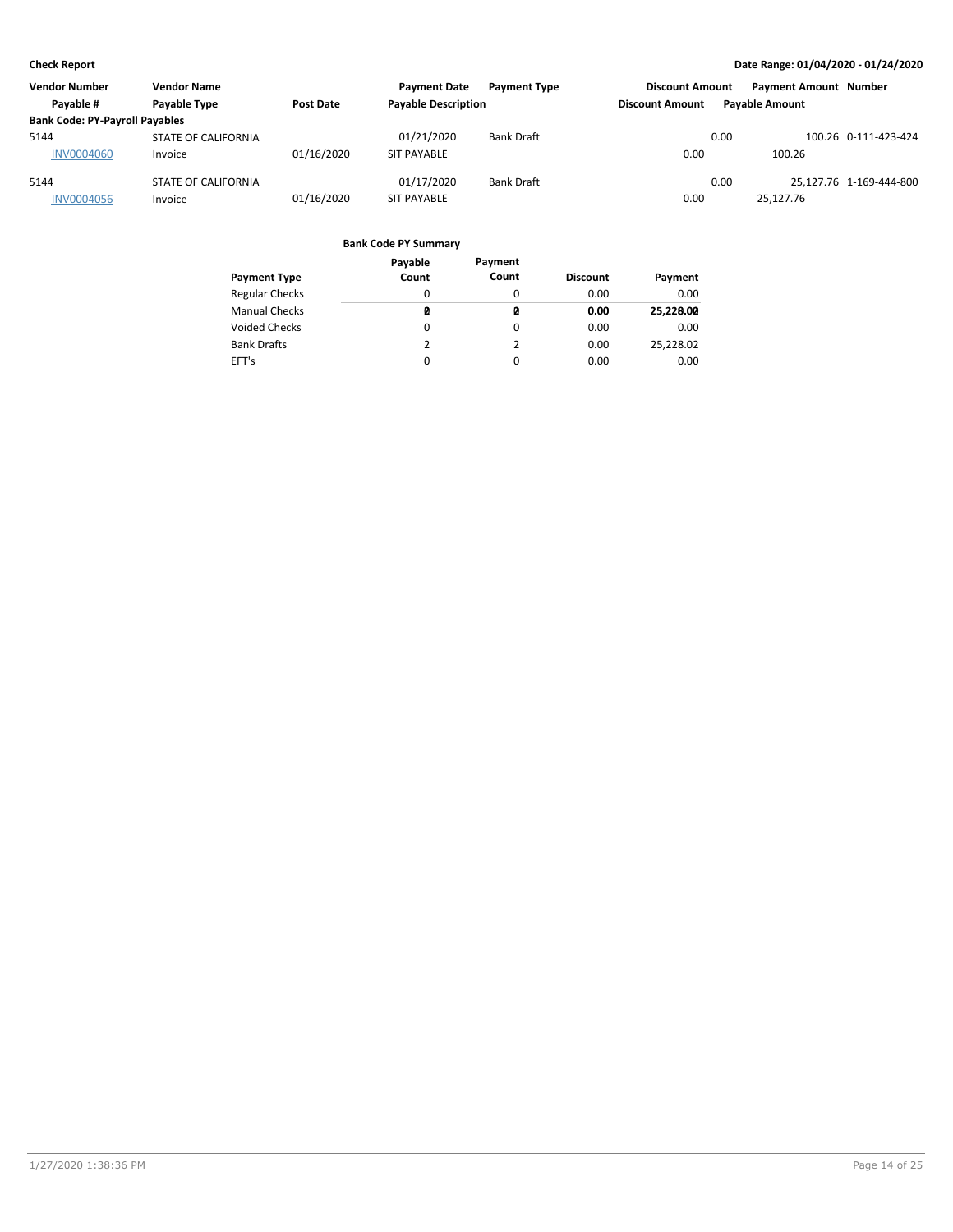| <b>Vendor Number</b><br>Payable #     | <b>Vendor Name</b><br>Payable Type | Post Date  | <b>Payment Date</b><br><b>Payable Description</b> | <b>Payment Type</b>                      | <b>Discount Amount</b><br><b>Discount Amount</b> | <b>Payment Amount Number</b><br><b>Payable Amount</b> |               |
|---------------------------------------|------------------------------------|------------|---------------------------------------------------|------------------------------------------|--------------------------------------------------|-------------------------------------------------------|---------------|
| <b>Bank Code: AP-Regular Payables</b> |                                    |            |                                                   |                                          |                                                  |                                                       |               |
| 5163                                  | DON CHAPIN COMPANY, INC.           |            | 01/10/2020                                        | Regular                                  |                                                  | 14,400.00 100600<br>0.00                              |               |
| 219136*01                             | Invoice                            | 01/10/2020 |                                                   | EMERGNCY SEWER - ORD GR@ NOCHE BUE       | 0.00                                             | 13,680.00                                             |               |
| 219136*02                             | Invoice                            | 01/10/2020 |                                                   | RETENTION THRU 12/31/2019 FOR EMRGNC     | 0.00                                             | 720.00                                                |               |
| 5163                                  | DON CHAPIN COMPANY, INC.           |            | 01/21/2020                                        | Regular                                  |                                                  | 0.00<br>17,570.25 100685                              |               |
| 219073A04                             | Invoice                            | 01/21/2020 |                                                   | BIKE SAFE GRATE REPLCMNT THROUGH 11/     | 0.00                                             | 17,570.25                                             |               |
| 5163                                  | DON CHAPIN COMPANY, INC.           |            | 01/24/2020                                        | Regular                                  |                                                  | 0.00<br>19,408.50 100771                              |               |
| 219073*05                             | Invoice                            | 01/24/2020 |                                                   | BIKE SAFE GRATES PROJECT SVCS THRU 1/20  | 0.00                                             | 19,408.50                                             |               |
| 5198                                  | <b>GOLDEN STATE PORTABLES</b>      |            | 01/10/2020                                        | Regular                                  |                                                  | 0.00                                                  | 778.06 100608 |
| 41442                                 | Invoice                            | 01/10/2020 |                                                   | PORTA TOILETS FOR TREE LIGHTING - 12/13/ | 0.00                                             | 778.06                                                |               |
| 5198                                  | <b>GOLDEN STATE PORTABLES</b>      |            | 01/21/2020                                        | Regular                                  |                                                  | 0.00                                                  | 607.90 100694 |
| 41367                                 | Invoice                            | 01/21/2020 |                                                   | DEC 2019 - OFC TRAILERS 440 HARCOURT A   | 0.00                                             | 487.54                                                |               |
| 41368                                 | Invoice                            | 01/21/2020 |                                                   | DEC 2019 - 610 OLYMPIA AVE TOILET RENTAL | 0.00                                             | 120.36                                                |               |
| 5198                                  | <b>GOLDEN STATE PORTABLES</b>      |            | 01/24/2020                                        | Regular                                  |                                                  | 0.00                                                  | 421.31 100777 |
| 40535                                 | Invoice                            | 01/24/2020 |                                                   | PORTA TOILETS FOR SUNDAY BLUES 7/12/19   | 0.00                                             | 421.31                                                |               |

|                       | Payable | Payment |                 |           |
|-----------------------|---------|---------|-----------------|-----------|
| <b>Payment Type</b>   | Count   | Count   | <b>Discount</b> | Payment   |
| <b>Regular Checks</b> | ğ       | B       | 9.99            | 33,188.02 |
| <b>Manual Checks</b>  | 0       | 0       | 0.00            | 0.00      |
| <b>Voided Checks</b>  | 0       | 0       | 0.00            | 0.00      |
| <b>Bank Drafts</b>    | 0       | 0       | 0.00            | 0.00      |
| EFT's                 | 0       | 0       | 0.00            | 0.00      |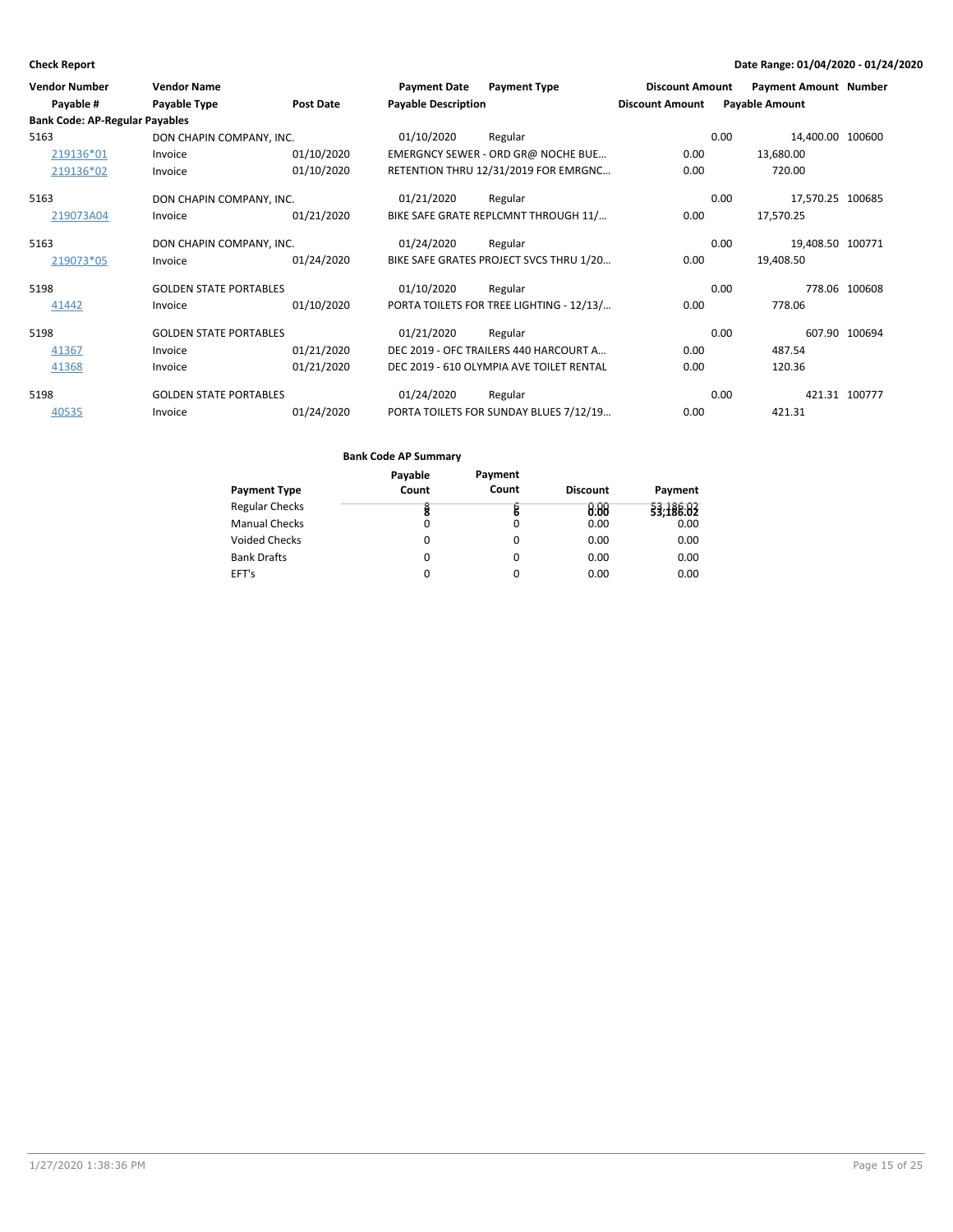| <b>Vendor Number</b>                  | <b>Vendor Name</b> |                  | <b>Payment Date</b>        | <b>Payment Type</b> | <b>Discount Amount</b> |      | <b>Payment Amount Number</b> |                         |
|---------------------------------------|--------------------|------------------|----------------------------|---------------------|------------------------|------|------------------------------|-------------------------|
| Payable #                             | Payable Type       | <b>Post Date</b> | <b>Payable Description</b> |                     | <b>Discount Amount</b> |      | <b>Payable Amount</b>        |                         |
| <b>Bank Code: PY-Payroll Payables</b> |                    |                  |                            |                     |                        |      |                              |                         |
| 5264                                  | RABOBANK, N.A.     |                  | 01/17/2020                 | <b>Bank Draft</b>   |                        | 0.00 |                              | 18.349.44 2700417554961 |
| <b>INV0004058</b>                     | Invoice            | 01/16/2020       | <b>MEDICARE PAYABLE</b>    |                     | 0.00                   |      | 18.349.44                    |                         |
| 5264                                  | RABOBANK, N.A.     |                  | 01/17/2020                 | <b>Bank Draft</b>   |                        | 0.00 |                              | 65.538.42 2700417554961 |
| <b>INV0004057</b>                     | Invoice            | 01/16/2020       | <b>FIT PAYABLE</b>         |                     | 0.00                   |      | 65.538.42                    |                         |
| 5264                                  | RABOBANK, N.A.     |                  | 01/21/2020                 | <b>Bank Draft</b>   |                        | 0.00 | 71.84                        | 2700421115582           |
| <b>INV0004062</b>                     | Invoice            | 01/16/2020       | <b>MEDICARE PAYABLE</b>    |                     | 0.00                   |      | 71.84                        |                         |
| 5264                                  | RABOBANK, N.A.     |                  | 01/21/2020                 | <b>Bank Draft</b>   |                        | 0.00 |                              | 250.18 2700421115582    |
| INV0004061                            | Invoice            | 01/16/2020       | <b>FIT PAYABLE</b>         |                     | 0.00                   |      | 250.18                       |                         |

|                       | Payable  | Payment      |                 |                |
|-----------------------|----------|--------------|-----------------|----------------|
| <b>Payment Type</b>   | Count    | <b>Count</b> | <b>Discount</b> | <b>Payment</b> |
| <b>Regular Checks</b> |          |              | 8:88            | 84,209.88      |
| <b>Manual Checks</b>  | 0        | $\Omega$     | 0.00            | 0.00           |
| <b>Voided Checks</b>  | 0        | $\Omega$     | 0.00            | 0.00           |
| <b>Bank Drafts</b>    | 4        | 4            | 0.00            | 84,209.88      |
| EFT's                 | $\Omega$ | 0            | 0.00            | 0.00           |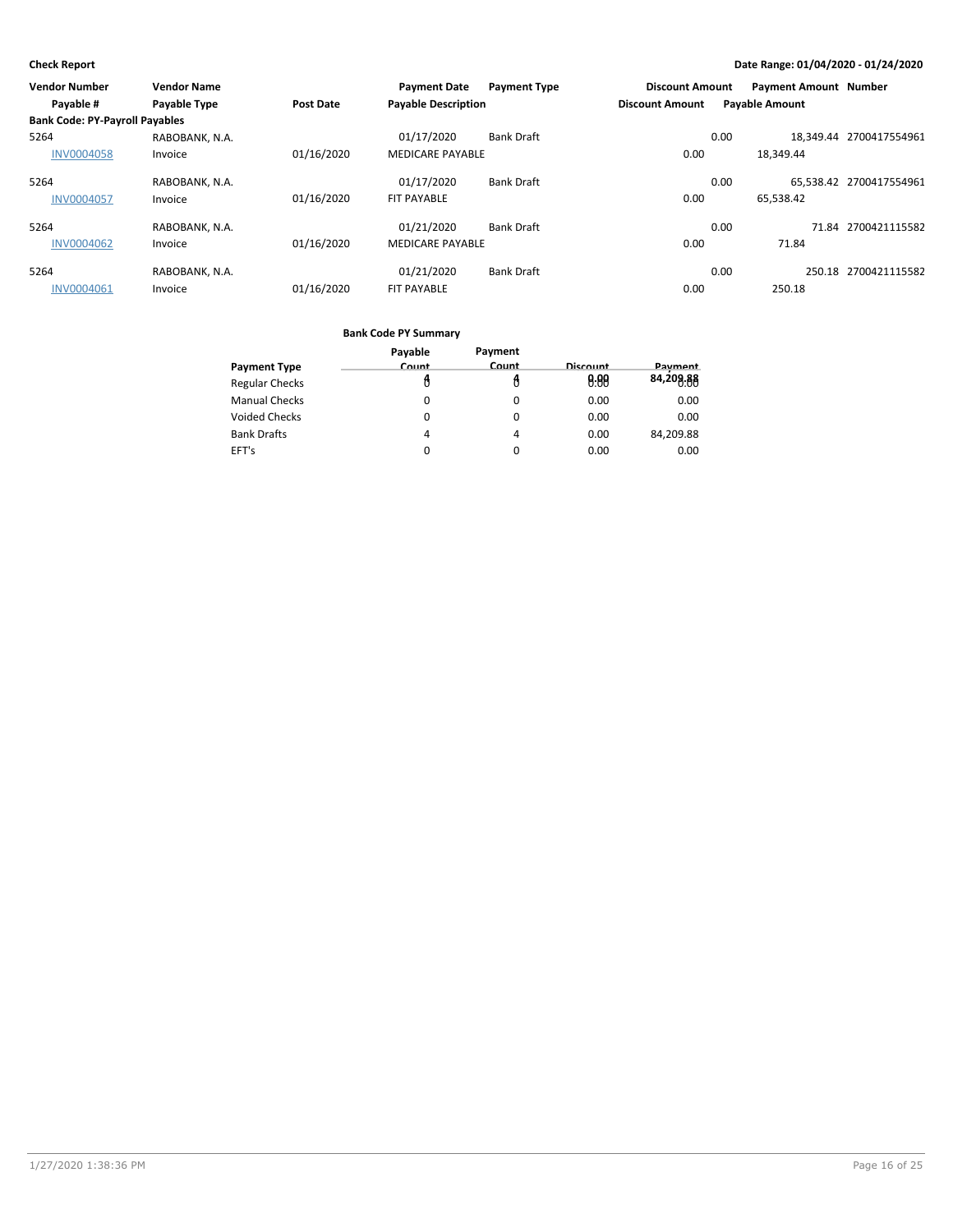| <b>Vendor Number</b><br>Payable #     | <b>Vendor Name</b><br>Payable Type             | <b>Post Date</b>         | <b>Payment Date</b><br><b>Payable Description</b> | <b>Payment Type</b>                                                              | <b>Discount Amount</b><br><b>Discount Amount</b> |      | <b>Payment Amount Number</b><br><b>Payable Amount</b> |               |
|---------------------------------------|------------------------------------------------|--------------------------|---------------------------------------------------|----------------------------------------------------------------------------------|--------------------------------------------------|------|-------------------------------------------------------|---------------|
| <b>Bank Code: AP-Regular Payables</b> |                                                |                          |                                                   |                                                                                  |                                                  |      |                                                       |               |
| 5319<br>2020 220                      | MONTEREY COUNTY MAYORS' ASSOCIATION<br>Invoice | 01/24/2020               | 01/24/2020                                        | Regular<br>ANNUAL DUES FOR MTY CO. MAYOR'S ASSO                                  | 0.00                                             | 0.00 | 1,500.00 100798<br>1,500.00                           |               |
| 5326                                  | TYLER TECHNOLOGIES, INC.                       |                          | 01/10/2020                                        | Regular                                                                          |                                                  | 0.00 |                                                       | 250.00 100657 |
| 025-282297                            | Invoice                                        | 01/10/2020               |                                                   | J. RILEY - CAL INCODE 10 FINANCIAL TRAINI                                        | 0.00                                             |      | 125.00                                                |               |
| 025-282309                            | Invoice                                        | 01/10/2020               |                                                   | J. RILEY - CAL INCODE 10 FINANCIAL TRAINI                                        | 0.00                                             |      | 125.00                                                |               |
|                                       |                                                |                          |                                                   |                                                                                  |                                                  |      |                                                       |               |
| 5475                                  | TERRYBERRY                                     |                          | 01/21/2020                                        | Regular                                                                          |                                                  | 0.00 |                                                       | 525.92 100750 |
| G91902<br>G94489                      | Invoice                                        | 01/21/2020<br>01/21/2020 |                                                   | (1) EMPLOYEE SERVICE AWARD / #37951E-P<br>(1) EMPLOYEE SERVICE AWARD / #38158E-P | 0.00<br>0.00                                     |      | 257.69<br>268.23                                      |               |
|                                       | Invoice                                        |                          |                                                   |                                                                                  |                                                  |      |                                                       |               |
| 5523                                  | ADVANCE WATER ENGINEERING, INC.                |                          | 01/10/2020                                        | Regular                                                                          |                                                  | 0.00 |                                                       | 266.25 100575 |
| 14147                                 | Invoice                                        | 01/10/2020               |                                                   | JAN 2020 - FT ORD WATER CHEM TREATME                                             | 0.00                                             |      | 266.25                                                |               |
| 5543                                  | <b>MONTEREY BAY URGENT</b>                     |                          | 01/21/2020                                        | Regular                                                                          |                                                  | 0.00 |                                                       | 662.00 100727 |
| 271195                                | Invoice                                        | 01/21/2020               | MAINT & UTILITY EXAM 11/4/19                      |                                                                                  | 0.00                                             |      | 60.00                                                 |               |
| 271881                                | Invoice                                        | 01/21/2020               | MAINT & UTILITY EXAM 11/20/19                     |                                                                                  | 0.00                                             |      | 80.00                                                 |               |
| 272219                                | Invoice                                        | 01/21/2020               |                                                   | PRE-EMPLOYMENT - RECREATION 11/26/19                                             | 0.00                                             |      | 21.00                                                 |               |
| 272611                                | Invoice                                        | 01/21/2020               | SEASIDE POLICE DEPT 12/12/19                      |                                                                                  | 0.00                                             |      | 21.00                                                 |               |
| 272619                                | Invoice                                        | 01/21/2020               | SEASIDE POLICE DEPT 12/12/19                      |                                                                                  | 0.00                                             |      | 147.00                                                |               |
| 272621                                | Invoice                                        | 01/17/2020               | SEASIDE POLICE DEPT 12/12/19                      |                                                                                  | 0.00                                             |      | 40.00                                                 |               |
| 272634                                | Invoice                                        | 01/21/2020               | PRE-EMPLOYMENT TESTING 12/13/19                   |                                                                                  | 0.00                                             |      | 60.00                                                 |               |
| 272659                                | Invoice                                        | 01/21/2020               | SEASIDE POLICE DEPT 12/16/19                      |                                                                                  | 0.00                                             |      | 147.00                                                |               |
| 272663                                | Invoice                                        | 01/21/2020               | SEASIDE POLICE DEPT 12/16/19                      |                                                                                  | 0.00                                             |      | 25.00                                                 |               |
| 272664                                | Invoice                                        | 01/21/2020               | SEASIDE POLICE DEPT 12/16/19                      |                                                                                  | 0.00                                             |      | 40.00                                                 |               |
| 272666                                | Invoice                                        | 01/21/2020               | SEASIDE POLICE DEPT 12/16/19                      |                                                                                  | 0.00                                             |      | 21.00                                                 |               |
|                                       |                                                |                          |                                                   |                                                                                  |                                                  |      |                                                       |               |
| 5582                                  | O'REILLY AUTO PARTS                            |                          | 01/21/2020                                        | Regular                                                                          |                                                  | 0.00 |                                                       | 217.46 100732 |
| 3503-425170                           | Invoice                                        | 01/21/2020               | (1) EGR VALVE                                     |                                                                                  | 0.00                                             |      | 34.36                                                 |               |
| 3503-425320                           | Invoice                                        | 01/21/2020               | (1) CONTROL VLV                                   |                                                                                  | 0.00                                             |      | 36.69                                                 |               |
| 3503-430195                           | Invoice                                        | 01/21/2020               | (1) BATTERY PLUS CORE CHARGE                      |                                                                                  | 0.00                                             |      | 146.41                                                |               |
| 5873                                  | UNITED SITE SERVICES, INC.                     |                          | 01/10/2020                                        | Regular                                                                          |                                                  | 0.00 |                                                       | 54.26 100659  |
| 114-9527217                           | Invoice                                        | 01/10/2020               |                                                   | 11/01/19 - 11/28/19 - TRAILER KIT SINGLE                                         | 0.00                                             |      | 54.26                                                 |               |
| 5873                                  | UNITED SITE SERVICES, INC.                     |                          | 01/21/2020                                        | Regular                                                                          |                                                  | 0.00 |                                                       | 54.26 100755  |
| 114-9666358                           | Invoice                                        | 01/21/2020               |                                                   | 11/29/19 - 12/26/19 TRAILER KIT SINGLE                                           | 0.00                                             |      | 54.26                                                 |               |
|                                       | <b>FASTENAL COMPANY</b>                        |                          |                                                   |                                                                                  |                                                  |      |                                                       |               |
| 5969                                  |                                                |                          | 01/10/2020<br>DECEMBER 2019 VENDING               | Regular                                                                          |                                                  | 0.00 |                                                       | 807.09 100604 |
| <b>CASEA96948</b>                     | Invoice                                        | 01/10/2020               | (5) 3/8 GLV4O190STRELB                            |                                                                                  | 0.00<br>0.00                                     |      | 521.38<br>18.39                                       |               |
| <b>CASEA97210</b>                     | Invoice                                        | 01/10/2020               |                                                   |                                                                                  |                                                  |      |                                                       |               |
| <b>CASEA97212</b>                     | Invoice                                        | 01/10/2020               | (10) HANDY FIRST AID KITS                         |                                                                                  | 0.00                                             |      | 63.47                                                 |               |
| <b>CASEA97224</b>                     | Invoice                                        | 01/10/2020               |                                                   | (12) XXL GLOVE PR (FOR STREETS DEPT)                                             | 0.00                                             |      | 180.68                                                |               |
| <b>CASEA97225</b>                     | Invoice                                        | 01/10/2020               | MISC SUPPLIES FOR PARKS DEPT                      |                                                                                  | 0.00                                             |      | 23.17                                                 |               |
| 5969                                  | FASTENAL COMPANY                               |                          | 01/21/2020                                        | Regular                                                                          |                                                  | 0.00 |                                                       | 10.62 100689  |
| <b>CASEA97446</b>                     | Invoice                                        | 01/21/2020               | (1) 50' x 1/4" SOLID BRD ROPE                     |                                                                                  | 0.00                                             |      | 10.62                                                 |               |
| 6027                                  | RICHARDS, WATSON & GERSHON                     |                          | 01/24/2020                                        | Regular                                                                          |                                                  | 0.00 | 6,077.50 100808                                       |               |
| 225035                                | Invoice                                        | 01/24/2020               |                                                   | CAMPUS TOWN/KB-SUCCESSOR AGENCY SV                                               | 0.00                                             |      | 110.00                                                |               |
| 225043                                | Invoice                                        | 01/24/2020               |                                                   | GEN LEGAL SVCS - SUCCESOR THRU 12/31/19                                          | 0.00                                             |      | 5,967.50                                              |               |
|                                       | PLAYCORE WISCONSIN INC                         |                          | 01/21/2020                                        |                                                                                  |                                                  | 0.00 |                                                       | 848.25 100740 |
| 6162                                  |                                                |                          |                                                   | Regular                                                                          |                                                  |      |                                                       |               |
| SI217859                              | Invoice                                        | 01/21/2020               | (200) MURIATIC ACID - MINI BULK                   |                                                                                  | 0.00                                             |      | 848.25                                                |               |
| 6172                                  | LEXISNEXIS RISK DATA MANGEMENT INC.            |                          | 01/10/2020                                        | Regular                                                                          |                                                  | 0.00 |                                                       | 150.00 100617 |
| 1035416-20191231 Invoice              |                                                | 01/10/2020               |                                                   | DEC 2019 - MINIMUM COMMITMENT FEE                                                | 0.00                                             |      | 150.00                                                |               |
|                                       |                                                |                          |                                                   |                                                                                  |                                                  |      |                                                       |               |
| 6193                                  | PURCHASE POWER                                 |                          | 01/24/2020                                        | Regular                                                                          |                                                  | 0.00 | 1,065.47 100805                                       |               |
| 1/13/2020                             | Invoice                                        | 01/24/2020               |                                                   | ACCT #8000-9000-1135-1503; METER REFILL                                          | 0.00                                             |      | 1,065.47                                              |               |
| 6197                                  | U.S. BANK EQUIPMENT FINANCE                    |                          | 01/10/2020                                        | Regular                                                                          |                                                  | 0.00 |                                                       | 311.75 100658 |
| 402298970                             | Invoice                                        | 01/10/2020               | 986 HILBY AVE - KONICA COPIER                     |                                                                                  | 0.00                                             |      | 311.75                                                |               |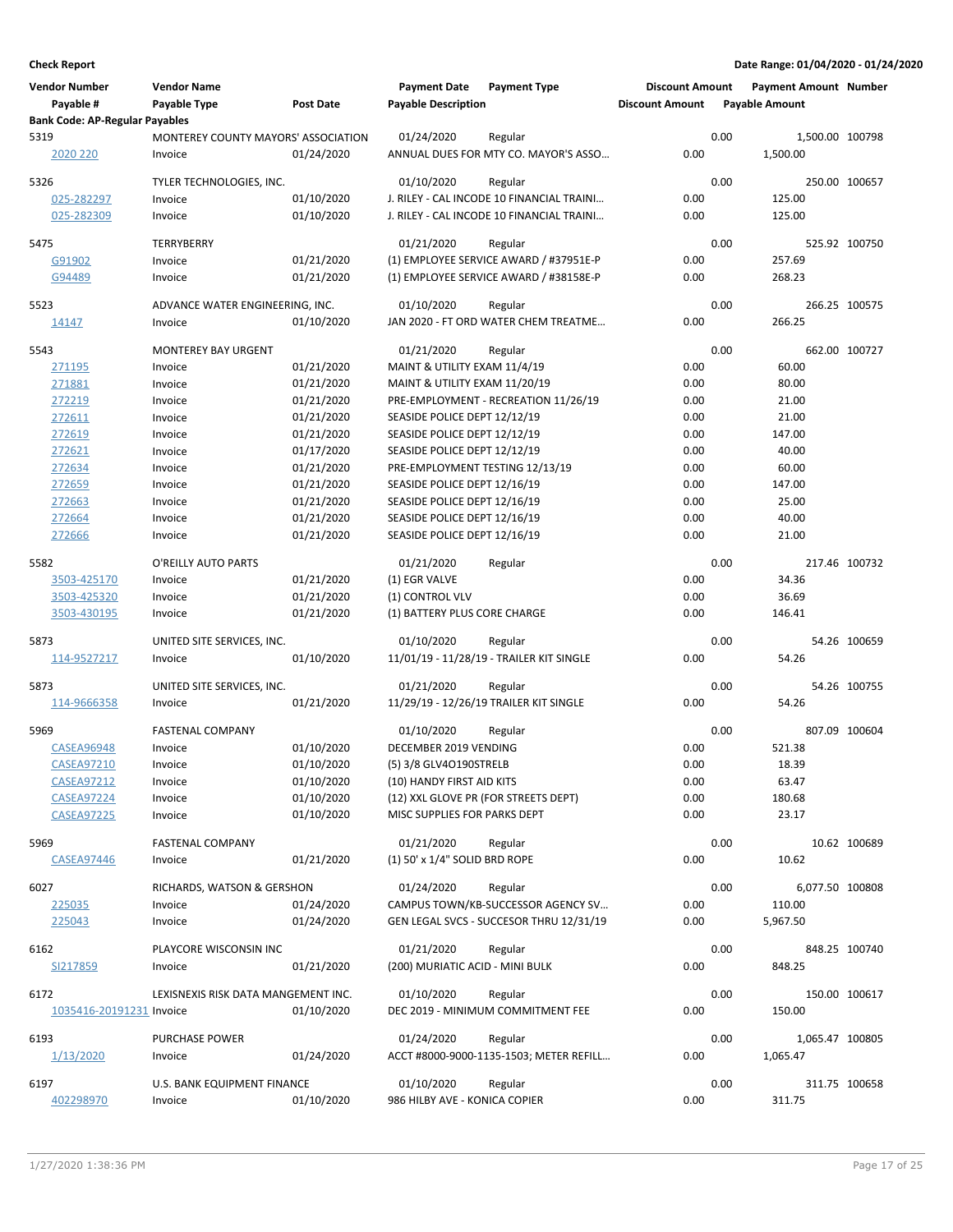| <b>Vendor Number</b>      | <b>Vendor Name</b>                 |                  | <b>Payment Date</b>                  | <b>Payment Type</b>                          | <b>Discount Amount</b> | <b>Payment Amount Number</b> |                 |
|---------------------------|------------------------------------|------------------|--------------------------------------|----------------------------------------------|------------------------|------------------------------|-----------------|
| Payable #                 | Payable Type                       | <b>Post Date</b> | <b>Payable Description</b>           |                                              | <b>Discount Amount</b> | <b>Payable Amount</b>        |                 |
| 6197                      | U.S. BANK EQUIPMENT FINANCE        |                  | 01/24/2020                           | Regular                                      |                        | 0.00                         | 213.51 100820   |
| 404649378                 | Invoice                            | 01/24/2020       | <b>656 BROADWAY AVE COPIER LEASE</b> |                                              | 0.00                   | 213.51                       |                 |
| 6210                      | SALINAS VALLEY PRO SQUAD           |                  | 01/10/2020                           | Regular                                      |                        | 0.00<br>1,644.18 100645      |                 |
| 304152                    | Invoice                            | 01/10/2020       |                                      | MISC CLOTHING/SUPPLIES FOR SEASIDE P.D.      | 0.00                   | 500.00                       |                 |
| 304208                    | Invoice                            | 01/10/2020       | MISC CLOTHING - SEASIDE P.D.         |                                              | 0.00                   | 500.00                       |                 |
| 304209                    | Invoice                            | 01/10/2020       | (1) DUTY BELT                        |                                              | 0.00                   | 72.09                        |                 |
| 304248                    | Invoice                            | 01/10/2020       |                                      | MISC CLOTHING/SUPPLIES - SEASIDE P.D.        | 0.00                   | 500.00                       |                 |
| 304251                    | Invoice                            | 01/10/2020       | (1) DUTY BELT                        |                                              | 0.00                   | 72.09                        |                 |
| 6258                      | TRAFFIC CONTROL SUPERVISORS ASSN   |                  | 01/21/2020                           | Regular                                      |                        | 0.00                         | 55.00 100753    |
| <b>DUES 2020</b>          | Invoice                            | 01/21/2020       |                                      | MEMBERSHIP AND DUES JAN 2020 - DEC 20        | 0.00                   | 55.00                        |                 |
| 6284                      | JOHNSON ELECTRONICS                |                  | 01/10/2020                           | Regular                                      |                        | 0.00                         | 141.00 100615   |
| 4069748                   | Invoice                            | 01/10/2020       |                                      | PATTULLO SWIM CTR - (DEC - FEB) ALARM        | 0.00                   | 57.00                        |                 |
| 4069760                   | Invoice                            | 01/10/2020       |                                      | 1635 BROADWAY AVE - DEC-FEB (QTRLY) FIR      | 0.00                   | 84.00                        |                 |
| 6306                      | <b>GAVILAN PEST CONTROL</b>        |                  | 01/24/2020                           | Regular                                      |                        | 0.00                         | 170.00 100775   |
| 0127961                   | Invoice                            | 01/24/2020       |                                      | 1136 WHEELER ST - MONTHLY PEST CONTR         | 0.00                   | 83.00                        |                 |
| 0128239                   | Invoice                            | 01/24/2020       |                                      | 986 HILBY AVE - MONTHLY PEST CONTROL         | 0.00                   | 87.00                        |                 |
| 6324                      | The Home Depot Pro                 |                  | 01/21/2020                           | Regular                                      |                        | 0.00                         | 866.88 100751   |
| 527787642                 | Invoice                            | 01/21/2020       | (4) TORK ADV WHT 3PNL                |                                              | 0.00                   | 151.77                       |                 |
| 527842512                 | Invoice                            | 01/21/2020       |                                      | (6 CA) BATH TSSUE, (3 CA) TLT ST CVR, (4 CA) | 0.00                   | 715.11                       |                 |
| 6324                      | The Home Depot Pro                 |                  | 01/24/2020                           | Regular                                      |                        | 0.00<br>1,810.19 100816      |                 |
| 529572505                 | Invoice                            | 01/24/2020       | (2 CASE) CLOROX WIPES DISINFECT      |                                              | 0.00                   | 100.42                       |                 |
| 529650244                 | Invoice                            | 01/24/2020       |                                      | 986 HILBY AVE - MISC JANITORIAL SUPPLIES     | 0.00                   | 1,709.77                     |                 |
| 6374                      | MEDTOX LABORATORIES, INC.          |                  | 01/21/2020                           | Regular                                      |                        | 0.00                         | 119.15 100720   |
| 12201991625               | Invoice                            | 01/17/2020       |                                      | SEASIDE POLICE DEPT - DRUGS OF ABUSE SC      | 0.00                   | 119.15                       |                 |
| 6379                      | <b>MARINA COAST WATER DISTRICT</b> |                  | 01/21/2020                           | Regular                                      |                        | 0.00<br>1,397.94 100714      |                 |
| 002160 003 12/19          | Invoice                            | 01/21/2020       |                                      | 11/30/19 - 12/31/19; ACCT #002160 003        | 0.00                   | 611.44                       |                 |
| 009643 000 12/19          | Invoice                            | 01/21/2020       |                                      | 11/30/19 - 12/31/19; ACCT #009643 000        | 0.00                   | 456.30                       |                 |
| 009927 000 12/19          | Invoice                            | 01/21/2020       |                                      | 11/30/19 - 12/31/19; ACCT # 009927 000       | 0.00                   | 330.20                       |                 |
| 6379                      | <b>MARINA COAST WATER DISTRICT</b> |                  | 01/21/2020                           | Regular                                      |                        | 0.00<br>5,752.89 100715      |                 |
| 11/1/19-11/29/19          | Invoice                            | 01/21/2020       | $11/1/19 - 11/29/19 - (3)$ ACCTS     |                                              | 0.00                   | 5,752.89                     |                 |
| 6477                      | <b>ROBERT S. JAQUES</b>            |                  | 01/21/2020                           | Regular                                      |                        | 0.00                         | 3,825.00 100743 |
| 12/02/19-12/24/19 Invoice |                                    | 01/21/2020       |                                      | 12/2/19-12/24/19 -- WATERMASTER TECH P       | 0.00                   | 3,825.00                     |                 |
| 6553                      | COMCAST                            |                  | 01/10/2020 Regular                   |                                              |                        | 0.00                         | 270.90 100592   |
| $1/2/20 - 2/1/20$         | Invoice                            | 01/10/2020       |                                      | ACCT # 8155 10 027 0272432; 12/27/2019 B     | 0.00                   | 270.90                       |                 |
| 6553                      | <b>COMCAST</b>                     |                  | 01/24/2020                           | Regular                                      |                        | 0.00                         | 39.68 100768    |
| $1/6/20 - 2/5/20$         | Invoice                            | 01/24/2020       |                                      | ACCT #8155 10 027 0033792; 1/6/20 - 2/5/20   | 0.00                   | 39.68                        |                 |
| 6599                      | MONTEREY PENINSULA ENGINEERING     |                  | 01/24/2020                           | Regular                                      |                        | 0.00<br>447,212.50 100799    |                 |
| $\overline{3}$            | Invoice                            | 01/24/2020       |                                      | LIFT STATION UPGRADES THROUGH 12/31/2        | 0.00                   | 447,212.50                   |                 |
| 6649                      | <b>YORK</b>                        |                  | 01/21/2020                           | Regular                                      |                        | 0.00                         | 4,250.00 100759 |
| 500019690                 | Invoice                            | 01/21/2020       |                                      | 1/1/20 - 3/31/20 - WORKERS COMP CLAIMS       | 0.00                   | 4,250.00                     |                 |
| 6664                      | CULLIGAN WATER CONDITIONING        |                  | 01/10/2020                           | Regular                                      |                        | 0.00                         | 292.50 100597   |
| 1165746                   | Invoice                            | 01/10/2020       |                                      | LOC 01 & LOC 03 FUEL SURCHG 12/12/19         | 0.00                   | 8.50                         |                 |
| 1166192                   | Invoice                            | 01/10/2020       | JAN 2020 - LOC 01 - 04 POU RENTAL    |                                              | 0.00                   | 284.00                       |                 |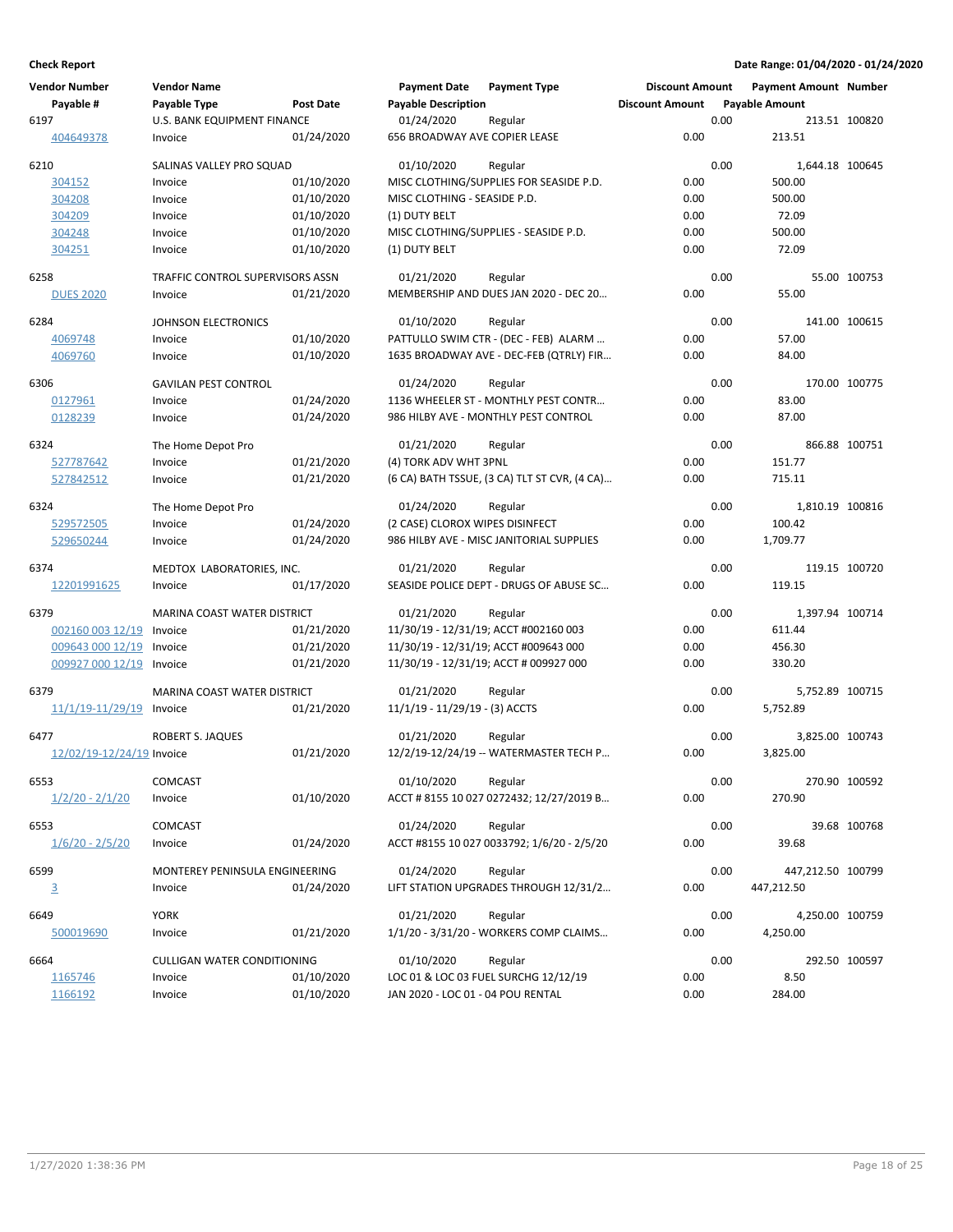| <b>Vendor Number</b>       | <b>Vendor Name</b>                   |            | <b>Payment Date</b>                | <b>Payment Type</b>                       | <b>Discount Amount</b> |      | Payment Amount Number |               |
|----------------------------|--------------------------------------|------------|------------------------------------|-------------------------------------------|------------------------|------|-----------------------|---------------|
| Payable #                  | Payable Type                         | Post Date  | <b>Payable Description</b>         |                                           | <b>Discount Amount</b> |      | <b>Payable Amount</b> |               |
| 6671                       | <b>VERIZON WIRELESS</b>              |            | 01/10/2020                         | Regular                                   |                        | 0.00 | 2,568.01 100663       |               |
| 9844924920                 | Invoice                              | 01/10/2020 |                                    | ACCT #742264136-00001; 11/24/19 - 12/23   | 0.00                   |      | 116.20                |               |
| 9844927982                 | Invoice                              | 01/10/2020 |                                    | ACCT #772515511-00003; 11/24/19 - 12/23   | 0.00                   |      | 855.00                |               |
| 9844927983                 | Invoice                              | 01/10/2020 |                                    | ACCT #772515511-00004; 11/24/19 - 12/23   | 0.00                   |      | 38.01                 |               |
| 9844927984                 | Invoice                              | 01/10/2020 |                                    | ACCT #772515511-00005; 11/24/19 - 12/23   | 0.00                   |      | 113.30                |               |
| 9844927985                 | Invoice                              | 01/10/2020 |                                    | ACCT #772515511-00006; 11/24/19 - 12/23   | 0.00                   |      | 138.16                |               |
| 9844927986                 | Invoice                              | 01/10/2020 |                                    | ACCT #772515511-00007; 11/24/19 - 12/23   | 0.00                   |      | 56.79                 |               |
| 9844927987                 | Invoice                              | 01/10/2020 |                                    | ACCT #772515511-00008; 11/24/19 - 12/23   | 0.00                   |      | 167.59                |               |
| 9844927988                 | Invoice                              | 01/10/2020 |                                    | ACCT #772515511-00009; 12/24/19 - 12/23   | 0.00                   |      | 1,082.96              |               |
|                            |                                      |            |                                    |                                           |                        |      |                       |               |
| 6671                       | <b>VERIZON WIRELESS</b>              |            | 01/21/2020                         | Regular                                   |                        | 0.00 | 1.049.13 100757       |               |
| 9845351427                 | Invoice                              | 01/21/2020 |                                    | ACCT #472229021-00001; 1/1/20 BILL DATE   | 0.00                   |      | 650.88                |               |
| 9845351429                 | Invoice                              | 01/21/2020 |                                    | ACCT #472229021-00003; 1/1/20 BILL DATE   | 0.00                   |      | 398.25                |               |
| 6671                       | <b>VERIZON WIRELESS</b>              |            | 01/24/2020                         | Regular                                   |                        | 0.00 |                       | 38.01 100821  |
| 9844924417                 | Invoice                              | 01/24/2020 |                                    | ACCT #742236901-00001; 11/24/19 - 12/23   | 0.00                   |      | 38.01                 |               |
|                            |                                      |            |                                    |                                           |                        |      |                       |               |
| 6685                       | <b>JONES &amp; MAYER</b>             |            | 01/21/2020                         | Regular                                   |                        | 0.00 |                       | 787.50 100710 |
| 95560                      | Invoice                              | 01/21/2020 | SEASIDE PD - MJM                   |                                           | 0.00                   |      | 787.50                |               |
| 6727                       | DATAPROSE, INC.                      |            | 01/10/2020                         | Regular                                   |                        | 0.00 |                       | 450.04 100598 |
| DP1904462                  | Invoice                              | 01/10/2020 |                                    | DEC 2019 - PRINTING / MAILING OF WATER    | 0.00                   |      | 450.04                |               |
|                            |                                      |            |                                    |                                           |                        |      |                       |               |
| 6747                       | <b>AT&amp;T MOBILITY</b>             |            | 01/10/2020                         | Regular                                   |                        | 0.00 | 1,754.87 100579       |               |
| $11/9/19 - 12/8/19$        | Invoice                              | 01/10/2020 |                                    | ACCT # 287272498122 / INV #28727249812    | 0.00                   |      | 563.80                |               |
| 11/9/19-12/8/19.           | Invoice                              | 01/10/2020 |                                    | ACCT #287256319516/ INV #287256319516     | 0.00                   |      | 1,191.07              |               |
| 6761                       | MONTEREY SIGNS, INC.                 |            | 01/10/2020                         | Regular                                   |                        | 0.00 |                       | 81.94 100630  |
| 17272                      | Invoice                              | 01/10/2020 |                                    | (1) CUSTOM VINYL PATCH FOR EASTER BAN     | 0.00                   |      | 81.94                 |               |
|                            |                                      |            |                                    |                                           |                        |      |                       |               |
| 6787                       | DEFRANCO PAINTING & DECORATING, INC. |            | 01/21/2020                         | Regular                                   |                        | 0.00 | 5,240.00 100681       |               |
| <u>1.</u>                  | Invoice                              | 01/21/2020 |                                    | REFINISH BATHROOM FLRS - LAGUNA GRAN      | 0.00                   |      | 2,940.00              |               |
| 1.                         | Invoice                              | 01/21/2020 |                                    | PAINT OVERHANGS FASCIA - LAGUNA GRAN      | 0.00                   |      | 2,300.00              |               |
|                            |                                      |            |                                    |                                           |                        |      |                       |               |
| 6818                       | DE LAGE LANDEN                       |            | 01/24/2020                         | Regular                                   |                        | 0.00 |                       | 518.35 100770 |
| 66411622                   | Invoice                              | 01/24/2020 | JAN 2020 - SHARP / MXM904 LEASE    |                                           | 0.00                   |      | 518.35                |               |
| 6963                       | MNS ENGINEERS, INC.                  |            | 01/24/2020                         | Regular                                   |                        | 0.00 | 24,243.30 100793      |               |
| 74267                      | Invoice                              | 01/24/2020 |                                    | 7/1/19 - 12/31/19 - W. BROADWAY URBAN V   | 0.00                   |      | 24,243.30             |               |
|                            |                                      |            |                                    |                                           |                        |      |                       |               |
| 6966                       | HOLIDAYGOO, INC.                     |            | 01/10/2020                         | Regular                                   |                        | 0.00 | 2,023.14 100613       |               |
| 18051                      | Invoice                              | 01/10/2020 |                                    | (18 PKS) CANDY/TOY FILLED PLASTIC EGGS (  | 0.00                   |      | 2,023.14              |               |
| 6970                       | ID CONCEPTS, LLC                     |            | 01/21/2020                         | Regular                                   |                        | 0.00 |                       | 45.34 100706  |
| 19900                      | Invoice                              | 01/21/2020 | (2) EMPLOYEE ID CREDENTIAL CARDS   |                                           | 0.00                   |      | 45.34                 |               |
|                            |                                      |            |                                    |                                           |                        |      |                       |               |
| 7020                       | <b>ERIC RANSOM</b>                   |            | 01/10/2020                         | Regular                                   |                        | 0.00 |                       | 730.80 100603 |
| <b>NOV/DEC 2019</b>        | Invoice                              | 01/10/2020 |                                    | NOV / DEC 2019 - INSTRUCTOR PAY (SELF D   | 0.00                   |      | 730.80                |               |
|                            |                                      |            |                                    |                                           |                        |      |                       |               |
| 7065                       | JAN ROEHL CONSULTING                 |            | 01/24/2020                         | Regular                                   |                        | 0.00 |                       | 637.50 100783 |
| <u>16</u>                  | Invoice                              | 01/24/2020 | DEC 2019 - CAL VIP EVALUATION SVCS |                                           | 0.00                   |      | 637.50                |               |
| 7071                       | AT&T                                 |            | 01/21/2020                         | Regular                                   |                        | 0.00 |                       | 153.18 100669 |
| 12/28/19 - 1/27/ Invoice   |                                      | 01/21/2020 |                                    | ACCT #237 841-1403 201 6; 12/28/19 BILL D | 0.00                   |      | 51.06                 |               |
| 12/28/19 - 1/27/20 Invoice |                                      | 01/21/2020 |                                    | ACCT #237 841-1401 204 2; 12/28/19 BILL D | 0.00                   |      | 51.06                 |               |
| 12/28/19-1/27/20 Invoice   |                                      | 01/21/2020 |                                    | ACCT #237 841-1412 213 0; 12/28/19 BILL D | 0.00                   |      | 51.06                 |               |
|                            |                                      |            |                                    |                                           |                        |      |                       |               |
| 7112                       | <b>ART BLACK</b>                     |            | 01/10/2020                         | Regular                                   |                        | 0.00 |                       | 430.00 100578 |
| 120001                     | Invoice                              | 01/10/2020 | McDONALDS - 1516 CANYON DEL REY    |                                           | 0.00                   |      | 430.00                |               |
| 7135                       | MONTEREY SANITARY SUPPLY, INC.       |            | 01/10/2020                         | Regular                                   |                        | 0.00 |                       | 99.00 100629  |
| 13560                      | Invoice                              | 01/10/2020 |                                    | MONTHLY MED WASTE SERVICE ON 01/02/2      | 0.00                   |      | 99.00                 |               |
|                            |                                      |            |                                    |                                           |                        |      |                       |               |
| 7135                       | MONTEREY SANITARY SUPPLY, INC.       |            | 01/24/2020                         | Regular                                   |                        | 0.00 |                       | 144.83 100800 |
| 13641                      | Invoice                              | 01/24/2020 |                                    | JAN 2020 - MONTHLY MEDICAL WASTE SVC      | 0.00                   |      | 144.83                |               |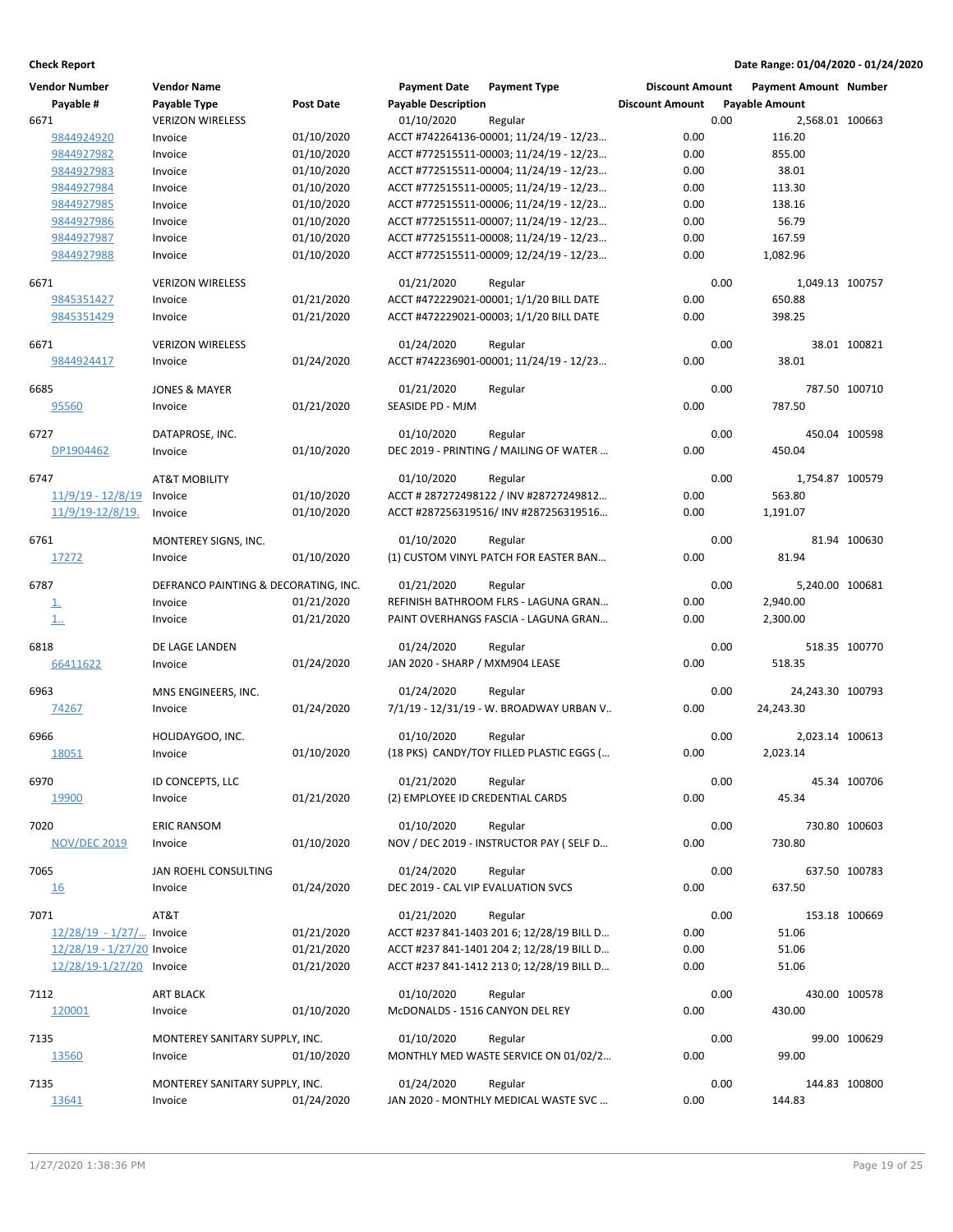| <b>Vendor Number</b>    | <b>Vendor Name</b>                      |                          | <b>Payment Date</b>                 | <b>Payment Type</b>                                                               | <b>Discount Amount</b> |      | <b>Payment Amount Number</b> |               |
|-------------------------|-----------------------------------------|--------------------------|-------------------------------------|-----------------------------------------------------------------------------------|------------------------|------|------------------------------|---------------|
| Payable #               | Payable Type                            | Post Date                | <b>Payable Description</b>          |                                                                                   | <b>Discount Amount</b> |      | <b>Payable Amount</b>        |               |
| 7170                    | <b>DEAN PAXTON</b>                      |                          | 01/21/2020                          | Regular                                                                           |                        | 0.00 | 2,400.00 100680              |               |
| 30                      | Invoice                                 | 01/21/2020               |                                     | 1/1/2020 - 12/31/2020 WATERMASTER UP                                              | 0.00                   |      | 2,400.00                     |               |
| 7173                    | Iconix Waterworks (US) Inc.             |                          | 01/10/2020                          | Regular                                                                           |                        | 0.00 |                              | 577.92 100614 |
| 17913045268             | Invoice                                 | 01/10/2020               |                                     | MISC SUPPLIES FOR WATER DEPT 10/25/19                                             | 0.00                   |      | 577.92                       |               |
|                         |                                         |                          |                                     |                                                                                   |                        |      |                              |               |
| 7173                    | Iconix Waterworks (US) Inc.             |                          | 01/21/2020                          | Regular                                                                           |                        | 0.00 |                              | 449.76 100705 |
| U2013000772             | Invoice                                 | 01/21/2020               | MISC SUPPLIES FOR WATER DEPT        |                                                                                   | 0.00                   |      | 449.76                       |               |
| 7209                    | SESAC                                   |                          | 01/10/2020                          | Regular                                                                           |                        | 0.00 |                              | 919.00 100649 |
| 747463                  | Invoice                                 | 01/10/2020               |                                     | MUSIC PERFORMANCE LICENSE 1/1/20-12/3                                             | 0.00                   |      | 919.00                       |               |
|                         |                                         |                          |                                     |                                                                                   |                        |      |                              |               |
| 7263<br>10515           | REGIONAL GOVERNMENT SERVICES<br>Invoice | 01/24/2020               | 01/24/2020                          | Regular<br>DEC 2019 - CONTRACT SERVICES -- ROBERTO                                | 0.00                   | 0.00 | 1,209.00 100806<br>1,209.00  |               |
|                         |                                         |                          |                                     |                                                                                   |                        |      |                              |               |
| 7266                    | E2 CONSULTING ENGINEERS, INC            |                          | 01/21/2020                          | Regular                                                                           |                        | 0.00 | 8,122.50 100686              |               |
| WW-SEA-2307-034 Invoice |                                         | 01/21/2020               |                                     | 10/28/19-11/24/19 LIFT STATION UPGRADE                                            | 0.00                   |      | 8,122.50                     |               |
| 7266                    | E2 CONSULTING ENGINEERS, INC            |                          | 01/24/2020                          | Regular                                                                           |                        | 0.00 | 11,392.30 100772             |               |
| WW-SEA-2307-035 Invoice |                                         | 01/24/2020               |                                     | 11/25/19 - 12/29/19 LIFT STATION UPGRADE                                          | 0.00                   |      | 11,392.30                    |               |
|                         |                                         |                          |                                     |                                                                                   |                        |      |                              |               |
| 7324                    | BEAR ELECTRICAL SOLUTIONS, INC.         |                          | 01/10/2020                          | Regular                                                                           |                        | 0.00 | 11,602.50 100583             |               |
| 9250                    | Invoice                                 | 01/10/2020               |                                     | OCT 2019 - RESPONSE TRAFFIC SIGNL MAINT                                           | 0.00                   |      | 4,357.00                     |               |
| 9274                    | Invoice                                 | 01/10/2020               |                                     | OCT 2019 - ROUTINE TRAFFIC SIGNL MAINT                                            | 0.00                   |      | 1,785.00                     |               |
| 9275<br>9494            | Invoice<br>Invoice                      | 01/10/2020<br>01/10/2020 |                                     | OCT 2019 - ROUTINE TRAFFIC SIGNL MAINT<br>NOV 2019 - RESPONSE TRAFFIC SIGNAL SVCS | 0.00<br>0.00           |      | 190.00<br>5,270.50           |               |
|                         |                                         |                          |                                     |                                                                                   |                        |      |                              |               |
| 7358                    | EAN SERVICES, LLC                       |                          | 01/21/2020                          | Regular                                                                           |                        | 0.00 |                              | 278.43 100687 |
| 800036278818            | Invoice                                 | 01/17/2020               |                                     | R. LUALEMANA / RENTAL AGREE # 7QV315                                              | 0.00                   |      | 159.87                       |               |
| 800036530157            | Invoice                                 | 01/17/2020               |                                     | R. LUALEMANA / RENTAL AGREE #7W7Y8V                                               | 0.00                   |      | 118.56                       |               |
| 7422                    | AROMAS FIREFIGHTERS ASSOCIATION         |                          | 01/10/2020                          | Regular                                                                           |                        | 0.00 |                              | 115.00 100577 |
| 00185                   | Invoice                                 | 01/10/2020               | (23) BLS HEALTHCARE PROVIDERS       |                                                                                   | 0.00                   |      | 115.00                       |               |
|                         |                                         |                          |                                     |                                                                                   |                        |      |                              |               |
| 7505                    | MONTEREY BAY ANALYTICAL SVCS.           |                          | 01/24/2020                          | Regular                                                                           |                        | 0.00 |                              | 104.00 100794 |
| 200102 09               | Invoice                                 | 01/24/2020               |                                     | (4) SAMPLES RECEIVED FOR SEASIDE MWS                                              | 0.00                   |      | 104.00                       |               |
| 7571                    | CARDINALE AUTOMOTIVE GROUP              |                          | 01/21/2020                          | Regular                                                                           |                        | 0.00 | 2,260.08 100675              |               |
| 11218GGCR               | Credit Memo                             | 08/07/2019               | CREDIT MEMO - (1) CORE RETURN       |                                                                                   | 0.00                   |      | $-109.25$                    |               |
| GCCS477975              | Invoice                                 | 01/21/2020               |                                     | 2015 CHEVY TAHOE - MAINTENANCE CHECK                                              | 0.00                   |      | 107.73                       |               |
| GCCS485691              | Invoice                                 | 01/21/2020               |                                     | REPAIR WORK TO 2006 CHEVY SILVERADO                                               | 0.00                   |      | 2,261.60                     |               |
| 7606                    | PROPERTY RESTORATION SERVICES           |                          | 01/21/2020                          | Regular                                                                           |                        | 0.00 | 1,725.79 100742              |               |
| E20-024.1               | Invoice                                 | 01/21/2020               |                                     | BOARD UP WORK AT 606 BROADWAY AVE -                                               | 0.00                   |      | 1,725.79                     |               |
|                         |                                         |                          |                                     |                                                                                   |                        |      |                              |               |
| 7644                    | <b>COMCAST BUSINESS</b>                 |                          | 01/10/2020                          | Regular                                                                           |                        | 0.00 | 4,800.84 100593              |               |
| 92961325                | Invoice                                 | 01/10/2020               | ACCT #939827683; 12/15/19 - 1/14/20 |                                                                                   | 0.00                   |      | 4,800.84                     |               |
| 7672                    | PATRICIA A. LINTELL                     |                          | 01/21/2020                          | Regular                                                                           |                        | 0.00 |                              | 100.00 100737 |
| 1/14/20                 | Invoice                                 | 01/21/2020               |                                     | 1/14/2020 SANITATION DISTRICT BOARD M                                             | 0.00                   |      | 100.00                       |               |
|                         |                                         |                          |                                     |                                                                                   |                        |      |                              |               |
| 7751                    | FBINAA FBI ACADEMY                      |                          | 01/21/2020                          | Regular                                                                           |                        | 0.00 |                              | 125.00 100690 |
| 70482                   | Invoice                                 | 01/17/2020               |                                     | MEMBERSHIP DUES - NICHOLAS D. BORGES /                                            | 0.00                   |      | 125.00                       |               |
| 7883                    | BARTLE WELLS ASSOCIATES                 |                          | 01/21/2020                          | Regular                                                                           |                        | 0.00 | 2,424.25 100671              |               |
| 1005B                   | Invoice                                 | 01/21/2020               | SEPT 2019 - WATER RATE STUDY        |                                                                                   | 0.00                   |      | 2,424.25                     |               |
|                         |                                         |                          |                                     |                                                                                   |                        |      |                              |               |
| 7883<br>1004A.          | BARTLE WELLS ASSOCIATES                 |                          | 01/24/2020                          | Regular<br>DEC 2019 WASTEWATER CAP STUDY / JOB #                                  | 0.00                   | 0.00 | 1,240.00 100761              |               |
|                         | Invoice                                 | 01/24/2020               |                                     |                                                                                   |                        |      | 1,240.00                     |               |
| 7935                    | AVENU MUNISERVICES                      |                          | 01/10/2020                          | Regular                                                                           |                        | 0.00 |                              | 45.24 100581  |
| INV06-005204            | Invoice                                 | 01/10/2020               |                                     | FEB 2019 - LTC DISCOVERY SVCS FOR P/E 2/                                          | 0.00                   |      | 20.26                        |               |
| INV06-006090            | Invoice                                 | 01/10/2020               |                                     | MAY 2019 - LTC - DISCOVERY SVCS P/E 5/30/                                         | 0.00                   |      | 24.98                        |               |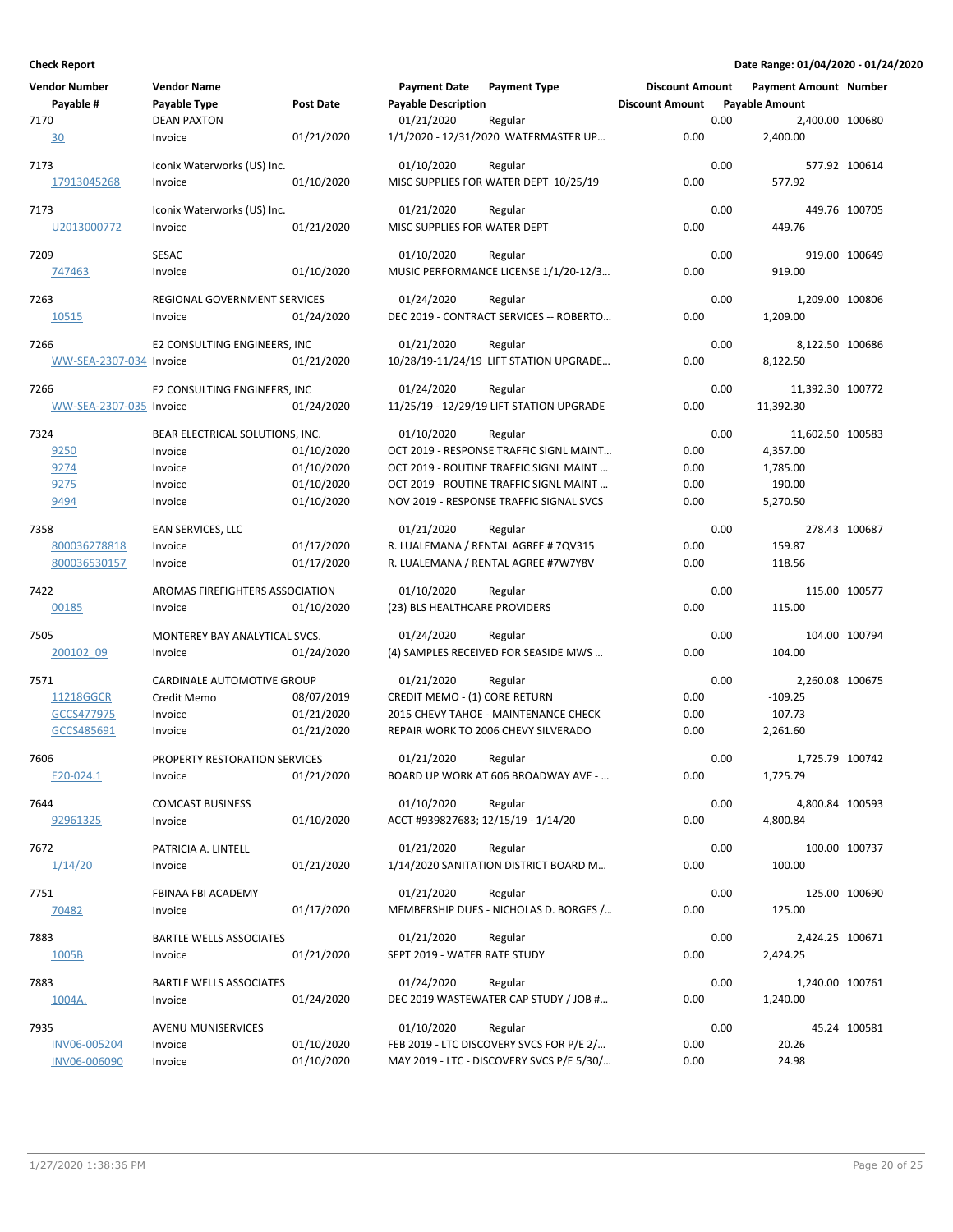| <b>Vendor Number</b> | <b>Vendor Name</b>                 |                  | <b>Payment Date</b>              | <b>Payment Type</b>                           | <b>Discount Amount</b> |      | <b>Payment Amount Number</b> |               |
|----------------------|------------------------------------|------------------|----------------------------------|-----------------------------------------------|------------------------|------|------------------------------|---------------|
| Payable #            | Payable Type                       | <b>Post Date</b> | <b>Payable Description</b>       |                                               | <b>Discount Amount</b> |      | <b>Payable Amount</b>        |               |
| 7996                 | <b>CIVICPLUS</b>                   |                  | 01/10/2020                       | Regular                                       |                        | 0.00 | 6,601.77 100590              |               |
| 193965               | Invoice                            | 01/10/2020       |                                  | CivicClerk ANNUAL FEE 1/1/20 - 12/31/20       | 0.00                   |      | 6,601.77                     |               |
| 8014                 | PAXTON ASSOCIATES                  |                  | 01/21/2020                       | Regular                                       |                        | 0.00 | 5,250.00 100738              |               |
| 1365                 | Invoice                            | 01/21/2020       |                                  | 11/26/19 - 12/25/19 - WATERMASTER ADM         | 0.00                   |      | 5,250.00                     |               |
|                      |                                    |                  |                                  |                                               |                        |      |                              |               |
| 8020                 | RAIMI & ASSOCIATES, INC.           |                  | 01/10/2020                       | Regular                                       |                        | 0.00 | 18,281.50 100644             |               |
| 19-3492              | Invoice                            | 01/10/2020       | NOV 2019 - GENERAL PLAN SVCS     |                                               | 0.00                   |      | 18,281.50                    |               |
| 8066                 | FUN EXPRESS, LLC                   |                  | 01/24/2020                       | Regular                                       |                        | 0.00 |                              | 271.27 100774 |
| 700690663-01         | Invoice                            | 01/24/2020       | SUPPLIES FOR EASTER EGG HUNT     |                                               | 0.00                   |      | 145.25                       |               |
| 700690759-01         | Invoice                            | 01/24/2020       | SUPPLIES FOR EASTER EGG HUNT     |                                               | 0.00                   |      | 126.02                       |               |
| 8091                 | <b>BADGER METER INC.</b>           |                  | 01/10/2020                       | Regular                                       |                        | 0.00 |                              | 727.13 100582 |
| 80044159             | Invoice                            | 01/10/2020       |                                  | DEC 2019 - ORION CELLULAR WATER METER         | 0.00                   |      | 727.13                       |               |
| 8142                 | US FOODS, INC.                     |                  | 01/10/2020                       | Regular                                       |                        | 0.00 |                              | 949.93 100660 |
| 5132246              | Invoice                            | 01/10/2020       |                                  | DELIVERY TO 986 HILBY AVE ON 12/10/19         | 0.00                   |      | 96.20                        |               |
| 5443292              | Invoice                            | 01/10/2020       |                                  | DELIVERY TO 986 HILBY AVE ON 12/27/19         | 0.00                   |      | 853.73                       |               |
|                      |                                    |                  |                                  |                                               |                        |      |                              |               |
| 8154                 | GREEN VALLEY LANDSCAPE, INC.       |                  | 01/21/2020                       | Regular                                       |                        | 0.00 |                              | 173.42 100698 |
| 13183                | Invoice                            | 01/21/2020       |                                  | (2) HONDA BLADE SETS, (2) BLADE BOLTS         | 0.00                   |      | 54.58                        |               |
| 13206                | Invoice                            | 01/21/2020       |                                  | (2) SAW CHAIN SETS, (132) 3/8" PICO MICRO     | 0.00                   |      | 118.84                       |               |
| 8192                 | <b>HEATHER HARDEE</b>              |                  | 01/24/2020                       | Regular                                       |                        | 0.00 | 1,180.00 100780              |               |
| SSPD20-01            | Invoice                            | 01/24/2020       |                                  | 11/24/19 - 1/2/20 - PRE-EMPLOY POLYGRAP       | 0.00                   |      | 1,180.00                     |               |
| 8273                 | SMILE BUSINESS PRODUCTS, INC.      |                  | 01/24/2020                       | Regular                                       |                        | 0.00 |                              | 383.78 100813 |
| 804980               | Invoice                            | 01/24/2020       |                                  | ENGINEERING - SHARP / MX-3070N LEASE          | 0.00                   |      | 221.39                       |               |
| 821615               | Invoice                            | 01/24/2020       |                                  | 440 HARCOURT - SHARP/MX-M904 BASE RA          | 0.00                   |      | 162.39                       |               |
| 8332                 | <b>IVY SIMPSON</b>                 |                  | 01/21/2020                       |                                               |                        | 0.00 |                              | 216.00 100708 |
| 1353                 | Invoice                            | 01/21/2020       | MONTHLY INTERIOR PLANT SERVICE   | Regular                                       | 0.00                   |      | 216.00                       |               |
|                      |                                    |                  |                                  |                                               |                        |      |                              |               |
| 8338                 | <b>FEDEX</b>                       |                  | 01/21/2020                       | Regular                                       |                        | 0.00 |                              | 14.88 100691  |
| 6-893-81133          | Invoice                            | 01/21/2020       |                                  | ACCT #6266-0569-9 / SHIPMENT ON 1/3/20        | 0.00                   |      | 14.88                        |               |
| 8345                 | RESTORATIVE JUSTICE PARTNERS, INC. |                  | 01/24/2020                       | Regular                                       |                        | 0.00 | 7,242.51 100807              |               |
| <b>DEC 2019</b>      | Invoice                            | 01/24/2020       | DEC 2019 - CAL VIP REIMBURSEMENT |                                               | 0.00                   |      | 3,819.50                     |               |
| <b>NOV 2019</b>      | Invoice                            | 01/24/2020       | NOV 2019 - CAL VIP REIMBURSEMENT |                                               | 0.00                   |      | 3,423.01                     |               |
| 8361                 | SPEAKWRITE LLC                     |                  | 01/10/2020                       | Regular                                       |                        | 0.00 | 1,363.74 100650              |               |
| b7871552             | Invoice                            | 01/10/2020       |                                  | DEC 2019 - POLICE DEPT BILLING ACCT GrpL      | 0.00                   |      | 1,363.74                     |               |
| 8375                 | STATE WATER RES. CONTROL BOARD     |                  | 01/10/2020                       |                                               |                        | 0.00 |                              | 55.00 100652  |
| <b>T. HOWARD</b>     | Invoice                            | 01/10/2020       |                                  | Regular<br>THOMAS HOWARD - WATER TREATMENT CE | 0.00                   |      | 55.00                        |               |
|                      |                                    |                  |                                  |                                               |                        |      |                              |               |
| 8380                 | SPORTSENGINE INC.                  |                  | 01/21/2020                       | Regular                                       |                        | 0.00 |                              | 111.00 100748 |
| 149024               | Invoice                            | 01/21/2020       | (2) PARKSREC APPLICANT PROFILES  |                                               | 0.00                   |      | 37.00                        |               |
| 149025               | Invoice                            | 01/21/2020       | (4) PARKSREC APPLICANT PROFILES  |                                               | 0.00                   |      | 74.00                        |               |
| 8426                 | <b>CLIFTONLARSONALLEN LLP</b>      |                  | 01/10/2020                       | Regular                                       |                        | 0.00 | 10,335.00 100591             |               |
| 2332591              | Invoice                            | 01/10/2020       | AUDIT SVCS THROUGH 12/24/2019    |                                               | 0.00                   |      | 10,335.00                    |               |
| 8437                 | SEASIDE HIGH SCHOOL KEY CLUB       |                  | 01/24/2020                       | Regular                                       |                        | 0.00 | 1,500.00 100810              |               |
| 1/16/20              | Invoice                            | 01/24/2020       |                                  | MAYOR'S YOUTH FUND FOR TRANSPORTATI           | 0.00                   |      | 1,500.00                     |               |
|                      |                                    |                  |                                  |                                               |                        |      |                              |               |
| 8455<br>1/14/20      | JERRY BLACKWELDER<br>Invoice       | 01/21/2020       | 01/21/2020                       | Regular                                       | 0.00                   | 0.00 | 100.00                       | 100.00 100709 |
|                      |                                    |                  |                                  | 1/14/20 SANITATION DISTRICT BOARD MEET        |                        |      |                              |               |
| 8465                 | SEASIDE HIGH SCHOOL                |                  | 01/24/2020                       | Regular                                       |                        | 0.00 | 3,000.00 100809              |               |
| 1/16/20              | Invoice                            | 01/24/2020       |                                  | MAYOR'S YOUTH FUND FOR EQUIP, COACHE          | 0.00                   |      | 3,000.00                     |               |
| 8479                 | KIMLEY-HORN AND ASSOCIATES, INC.   |                  | 01/10/2020                       | Regular                                       |                        | 0.00 | 5,295.38 100616              |               |
| 15466320             | Invoice                            | 01/10/2020       |                                  | CSUMB MASTER PLAN THROUGH 11/30/2019          | 0.00                   |      | 5,295.38                     |               |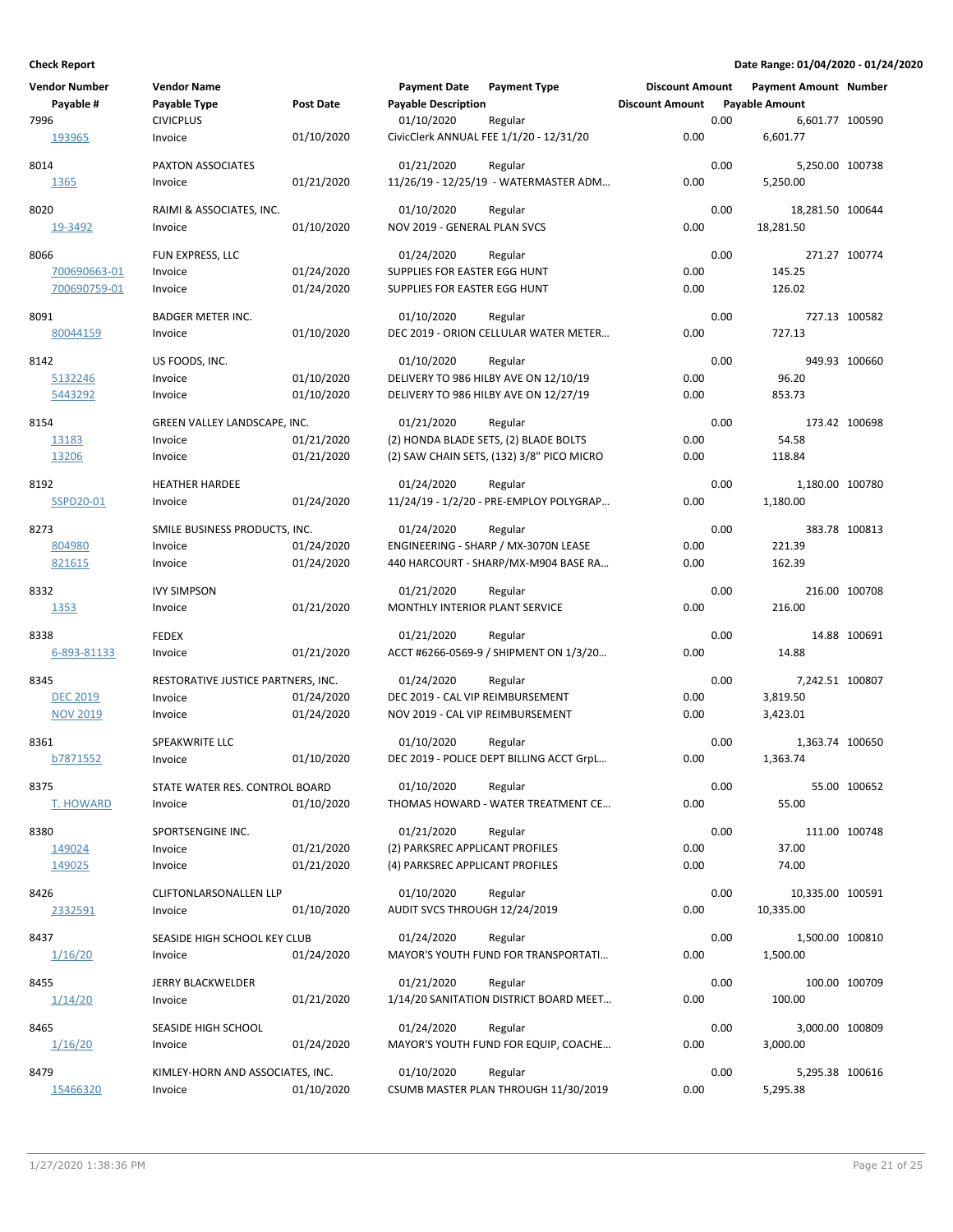| <b>Vendor Number</b> | <b>Vendor Name</b>                              |            | <b>Payment Date</b>                | <b>Payment Type</b>                              | <b>Discount Amount</b> |      | <b>Payment Amount Number</b> |               |
|----------------------|-------------------------------------------------|------------|------------------------------------|--------------------------------------------------|------------------------|------|------------------------------|---------------|
| Payable #            | Payable Type                                    | Post Date  | <b>Payable Description</b>         |                                                  | <b>Discount Amount</b> |      | <b>Payable Amount</b>        |               |
| 8479                 | KIMLEY-HORN AND ASSOCIATES, INC.                |            | 01/24/2020                         | Regular                                          |                        | 0.00 | 19,656.50 100784             |               |
| 15673133             | Invoice                                         | 01/24/2020 |                                    | ICE CORRIDER STUDY SVCS THROUGH 12/31            | 0.00                   |      | 19,656.50                    |               |
| 8565                 | SAN JOSE MOTOSPORT, INC.                        |            | 01/10/2020                         | Regular                                          |                        | 0.00 | 28,777.15 100647             |               |
| 12/05/2019           | Invoice                                         | 01/10/2020 |                                    | BMW PATROL MOTORCYLCE - SEASIDE PD               | 0.00                   |      | 28,777.15                    |               |
|                      |                                                 |            |                                    |                                                  |                        |      |                              |               |
| 8649                 | <b>GIANNA STAGNARO</b>                          |            | 01/24/2020                         | Regular                                          |                        | 0.00 |                              | 126.00 100776 |
| <b>TRAVEL JAN'20</b> | Invoice                                         | 01/24/2020 |                                    | TRAVEL ADVANCE FOR 1/26/20 - 1/29/20             | 0.00                   |      | 126.00                       |               |
|                      | DEPARTMENT OF INDUSTRIAL RELATIONS              |            |                                    |                                                  |                        |      |                              |               |
| 8664<br>E 1705631 SJ | Invoice                                         |            | 01/21/2020                         | Regular                                          | 0.00                   | 0.00 | 125.00                       | 125.00 100683 |
|                      |                                                 | 01/21/2020 |                                    | CONVEYANCE FOR 220 COE AVE SEASIDE, CA           |                        |      |                              |               |
| 8716                 | <b>BRET CONNEAU</b>                             |            | 01/24/2020                         | Regular                                          |                        | 0.00 |                              | 300.00 100763 |
| 1/2/2020             | Invoice                                         | 01/24/2020 |                                    | DJ SERVICE AT DANCE ON 2/28/2020 AT OL           | 0.00                   |      | 300.00                       |               |
| 8755                 | TRUST TWO - CORONA 1997 TRUST                   |            | 01/24/2020                         | Regular                                          |                        | 0.00 | 2,730.00 100819              |               |
| <b>INV0004072</b>    | Invoice                                         | 01/24/2020 |                                    | FEB 2020 RENT FOR 656 BROADWAY AVENUE            | 0.00                   |      | 2,730.00                     |               |
|                      |                                                 |            |                                    |                                                  |                        |      |                              |               |
| 8783                 | POWERDMS, INC.                                  |            | 01/24/2020                         | Regular                                          |                        | 0.00 | 3,036.37 100803              |               |
| Q-61201              | Invoice                                         | 01/24/2020 |                                    | ANNUAL HOSTED SUBSCIPTION FEE 4/10/20            | 0.00                   |      | 3,036.37                     |               |
| 8791                 | <b>MONTEREY ONE WATER</b>                       |            | 01/10/2020                         | Regular                                          |                        | 0.00 | 8,061.20 100627              |               |
| 13196                | Invoice                                         | 01/10/2020 | JUL-SEP 2019 LIFT STATION MAINT    |                                                  | 0.00                   |      | 8,061.20                     |               |
|                      |                                                 |            |                                    |                                                  |                        |      |                              |               |
| 8791                 | <b>MONTEREY ONE WATER</b>                       |            | 01/21/2020                         | Regular                                          |                        | 0.00 | 87,777.69 100728             |               |
| 13233                | Invoice                                         | 01/21/2020 | FY2019/2020 MRSWMP PROGRAM         |                                                  | 0.00                   |      | 87,777.69                    |               |
| 8850                 | PAMELA McCRUMB                                  |            | 01/21/2020                         |                                                  |                        | 0.00 |                              | 375.00 100734 |
| 1/7/2020             | Invoice                                         | 01/21/2020 |                                    | Regular<br>MUSIC FOR SENIOR'S VALENTINE LUNCHEON | 0.00                   |      | 375.00                       |               |
|                      |                                                 |            |                                    |                                                  |                        |      |                              |               |
| 8855                 | TELECOM LAW FIRM, P.C.                          |            | 01/10/2020                         | Regular                                          |                        | 0.00 |                              | 545.00 100655 |
| 7617                 | Invoice                                         | 01/10/2020 |                                    | OCT 2019 - SC1-4 CUP MSTR PKG LEGAL SCO          | 0.00                   |      | 545.00                       |               |
| 8863                 | INFRASTRUCTURE ENGINEERING CORP.                |            | 01/21/2020                         | Regular                                          |                        | 0.00 | 6,255.77 100707              |               |
| 12200                | Invoice                                         | 01/21/2020 |                                    | 10/26/19 - 11/29/19 - CANYON DEL REY SE          | 0.00                   |      | 6,255.77                     |               |
|                      |                                                 |            |                                    |                                                  |                        |      |                              |               |
| 8863                 | INFRASTRUCTURE ENGINEERING CORP.                |            | 01/24/2020                         | Regular                                          |                        | 0.00 |                              | 860.00 100782 |
| 12226                | Invoice                                         | 01/24/2020 |                                    | 9/28/19 - 12/27/19 SVCS FOR CANYON DEL           | 0.00                   |      | 860.00                       |               |
| 8892                 | NCI AFFILIATES, INC.                            |            | 01/10/2020                         | Regular                                          |                        | 0.00 | 1,166.67 100632              |               |
| 9193                 | Invoice                                         | 01/10/2020 |                                    | NOV 2019 - CREW PROVIDED GROUNDS MA              | 0.00                   |      | 1,166.67                     |               |
|                      |                                                 |            |                                    |                                                  |                        |      |                              |               |
| 8920                 | California Police Accreditation Coalition, Inc. |            | 01/21/2020                         | Regular                                          |                        | 0.00 |                              | 100.00 100674 |
| 00056                | Invoice                                         | 01/21/2020 |                                    | MEMBERSHIP RENEWAL TO 02/01/2021                 | 0.00                   |      | 100.00                       |               |
| 8975                 | CA DIESEL COMPLAINCE, INC.                      |            | 01/10/2020                         | Regular                                          |                        | 0.00 |                              | 710.00 100587 |
| 24730                | Invoice                                         | 01/10/2020 |                                    | PSIP-STATEWIDE - SMOKE OPACITY TESTS (10         | 0.00                   |      | 710.00                       |               |
|                      |                                                 |            |                                    |                                                  |                        |      |                              |               |
| 8979                 | ERROL L. MONTGOMERY & ASSOCIATES, INC.          |            | 01/21/2020                         | Regular                                          |                        | 0.00 | 17,227.62 100688             |               |
| 9150-19-7            | Invoice                                         | 01/21/2020 |                                    | OCT 2019 - SEASIDE BASIN WATERMASTER S           | 0.00                   |      | 4,855.00                     |               |
| 9150-19-8            | Invoice                                         | 01/21/2020 |                                    | NOV 2019 - SEASIDE BASIN WATERMASTER             | 0.00                   |      | 9,007.50                     |               |
| 9150-19-9            | Invoice                                         | 01/21/2020 |                                    | DEC 2019 - SEASIDE BASIN WATERMASTER S           | 0.00                   |      | 3,365.12                     |               |
| 8980                 | ATHENA OCCMED                                   |            | 01/10/2020                         | Regular                                          |                        | 0.00 | 2,409.00 100580              |               |
| 1208                 | Invoice                                         | 01/10/2020 |                                    | 9/27/19 - (3) FIRE PHYS, 10/11/19 - (1) FIRE     | 0.00                   |      | 2,409.00                     |               |
|                      |                                                 |            |                                    |                                                  |                        |      |                              |               |
| 8980                 | ATHENA OCCMED                                   |            | 01/21/2020                         | Regular                                          |                        | 0.00 | 1,653.00 100670              |               |
| 1209                 | Invoice                                         | 01/21/2020 | (1) FIRE PRE-HIRE PHYSICAL 7/19/19 |                                                  | 0.00                   |      | 1,055.00                     |               |
| 1210                 | Invoice                                         | 01/21/2020 | (1) FIRE ANNUAL PHYSICAL 9/6/19    |                                                  | 0.00                   |      | 598.00                       |               |
| 9031                 | <b>HAILEY NELSON</b>                            |            | 01/24/2020                         | Regular                                          |                        | 0.00 |                              | 132.00 100779 |
| <b>TRAVEL JAN'20</b> | Invoice                                         | 01/24/2020 | TRAVEL ADVANCE 1/26/20 - 1/29/20   |                                                  | 0.00                   |      | 132.00                       |               |
|                      |                                                 |            |                                    |                                                  |                        |      |                              |               |
| 9041                 | PARTNERS FOR PEACE                              |            | 01/10/2020                         | Regular                                          |                        | 0.00 | 6,018.02 100637              |               |
| <b>2, YEAR 2</b>     | Invoice                                         | 01/10/2020 |                                    | OCT 2019 - CAL VIP FOR LOVING SOLUTIONS          | 0.00                   |      | 3,569.01                     |               |
| 3, YEAR 2            | Invoice                                         | 01/10/2020 |                                    | NOV 2019 - CAL VIP FOR LOVING SOLUTIONS          | 0.00                   |      | 2,449.01                     |               |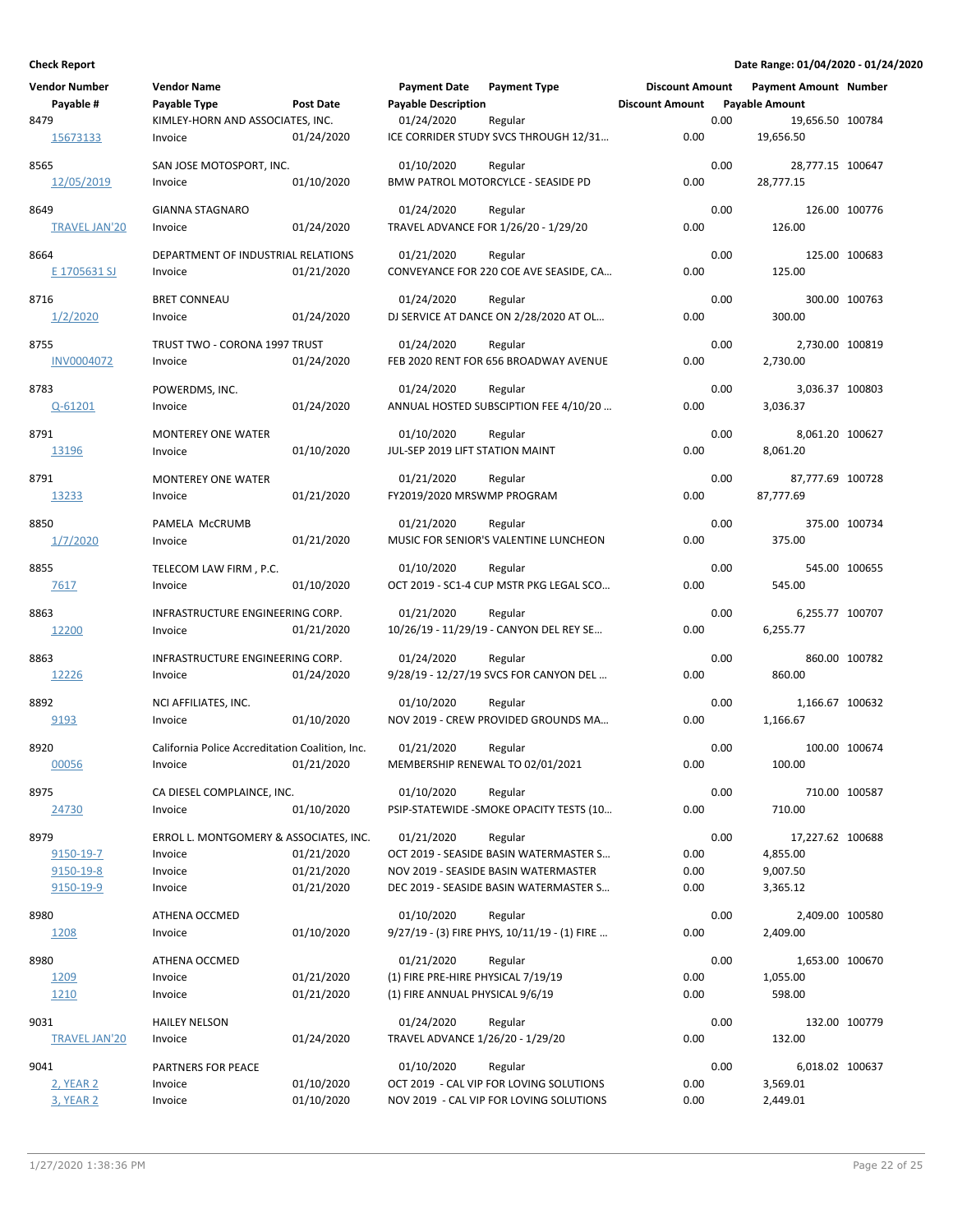| <b>Vendor Number</b><br>Payable # | <b>Vendor Name</b><br>Payable Type                    | Post Date  | <b>Payment Date</b><br><b>Payable Description</b> | <b>Payment Type</b>                           | <b>Discount Amount</b><br><b>Discount Amount</b> |      | <b>Payment Amount Number</b><br><b>Payable Amount</b> |               |
|-----------------------------------|-------------------------------------------------------|------------|---------------------------------------------------|-----------------------------------------------|--------------------------------------------------|------|-------------------------------------------------------|---------------|
| 9051                              | A & B FIRE PROTECTION AND SAFETY INC.                 |            | 01/10/2020                                        | Regular                                       |                                                  | 0.00 | 3,100.00 100573                                       |               |
| 1319571-IN                        | Invoice                                               | 01/10/2020 |                                                   | 10/4/19 FIRE SPRINKLER INSPECTIONS AT (5)     | 0.00                                             |      | 3,100.00                                              |               |
| 9088                              | GENE'S IMPORT AUTO BODY, INC.                         |            | 01/21/2020                                        | Regular                                       |                                                  | 0.00 | 6,308.06 100692                                       |               |
| 18099                             | Invoice                                               | 01/21/2020 |                                                   | REPAIR WORK TO 2019 DODGE DURANGO P           | 0.00                                             |      | 6,308.06                                              |               |
| 9104                              | SCHAAF & WHEELER, CONSULTING CIVIL ENGINEE 01/21/2020 |            |                                                   | Regular                                       |                                                  | 0.00 | 1,925.00 100746                                       |               |
| 31924                             | Invoice                                               | 01/21/2020 |                                                   | WATER TANK IMPROVEMENTS THROUGH 10            | 0.00                                             |      | 1,925.00                                              |               |
|                                   |                                                       |            |                                                   |                                               |                                                  |      |                                                       |               |
| 9111                              | CALIFORNIA COASTAL RURAL DEVELOPMENT COR 01/24/2020   |            |                                                   | Regular                                       |                                                  | 0.00 | 1,500.00 100766                                       |               |
| 3015                              | Invoice                                               | 01/24/2020 |                                                   | NOV 2019 - CAL COASTAL SBDC CONSULTING        | 0.00                                             |      | 1,500.00                                              |               |
| 9157                              | GREG S. OMOTO                                         |            | 01/10/2020                                        | Regular                                       |                                                  | 0.00 |                                                       | 455.00 100610 |
| <b>NOV/DEC 2019</b>               | Invoice                                               | 01/10/2020 |                                                   | ADULT SOFTBALL OFFICIAL (11/25/19 - 12/1      | 0.00                                             |      | 455.00                                                |               |
| 9199                              | Spay Neuter Imperative Project California             |            | 01/24/2020                                        | Regular                                       |                                                  | 0.00 | 9,000.00 100814                                       |               |
| <b>CONTRACT SIGNE Invoice</b>     |                                                       | 01/24/2020 | PET SPAY/NEUTER SVCS FOR 6 MOS                    |                                               | 0.00                                             |      | 9,000.00                                              |               |
| 9210                              | SOUTH BAY FOUNDRY, INC. / PHOENIX IRON WOF 01/21/2020 |            |                                                   | Regular                                       |                                                  | 0.00 | 41,078.00 100747                                      |               |
| 198974                            | Invoice                                               | 01/21/2020 | BIKE SAFE GRATES (START 11/22/19)                 |                                               | 0.00                                             |      | 41,078.00                                             |               |
|                                   |                                                       |            |                                                   |                                               |                                                  |      |                                                       |               |
| 9212                              | <b>WEX BANK</b>                                       |            | 01/10/2020                                        | Regular                                       |                                                  | 0.00 |                                                       | 246.49 100664 |
| 62933874                          | Invoice                                               | 01/10/2020 |                                                   | DEC 2019 - POLICE DEPT GAS PURCHASES          | 0.00                                             |      | 246.49                                                |               |
| 9224                              | <b>ALISSA KISPERSKY</b>                               |            | 01/21/2020                                        | Regular                                       |                                                  | 0.00 |                                                       | 100.00 100666 |
| 1/14/20                           | Invoice                                               | 01/21/2020 |                                                   | 1/14/2020 SANITATION DISTRICT BOARD M         | 0.00                                             |      | 100.00                                                |               |
| 9247                              | VERIZON CONNECT NWF INC.                              |            | 01/10/2020                                        | Regular                                       |                                                  | 0.00 | 1,773.95 100662                                       |               |
| OSV000001990182 Invoice           |                                                       | 01/10/2020 |                                                   | DEC 2019 - MO. SVC FOR GPS DEVICES / CIT      | 0.00                                             |      | 1,773.95                                              |               |
|                                   |                                                       |            |                                                   |                                               |                                                  |      |                                                       |               |
| 9249<br>02086                     | STEVENSON, PORTO & PIERCE, INC.<br>Invoice            | 01/10/2020 | 01/10/2020                                        | Regular<br>CAMPUS TOWN PROJECT THROUGH 12/31/ | 0.00                                             | 0.00 | 1,635.00 100653<br>1,635.00                           |               |
|                                   |                                                       |            |                                                   |                                               |                                                  |      |                                                       |               |
| 9257                              | ZORO TOOLS, INC.                                      |            | 01/21/2020                                        | Regular                                       |                                                  | 0.00 |                                                       | 157.74 100760 |
| <b>INV7009999</b>                 | Invoice                                               | 01/21/2020 |                                                   | (1) FILTER SYSTEM KIT, (1) FILTR CARTRIDGE    | 0.00                                             |      | 157.74                                                |               |
| 9300                              | PORTLAND PRECISION INSTRUMENT & REPAIR IN( 01/10/2020 |            |                                                   | Regular                                       |                                                  | 0.00 | 4,165.00 100641                                       |               |
| <b>INV114602</b>                  | Invoice                                               | 01/10/2020 |                                                   | 1/6/20 - SWTR - CUSTOM REMOTE TRAINING        | 0.00                                             |      | 4,165.00                                              |               |
| 9301                              | <b>ILLINOIS TOOL WORKS</b>                            |            | 01/24/2020                                        | Regular                                       |                                                  | 0.00 | 60,478.40 100781                                      |               |
| <b>INV169380</b>                  | Invoice                                               | 01/24/2020 |                                                   | (1) STANDARD - VALVE MAINT TRAILER, GAS       | 0.00                                             |      | 60,478.40                                             |               |
|                                   |                                                       |            |                                                   |                                               |                                                  |      |                                                       |               |
| 9313<br><b>DEC 2019</b>           | MANUEL L. LOPEZ & LINDA L. LOPEZ<br>Invoice           | 01/21/2020 | 01/21/2020<br>(1) LIVESCAN BILLING - S. YABES     | Regular                                       | 0.00                                             | 0.00 | 28.00                                                 | 28.00 100713  |
|                                   |                                                       |            |                                                   |                                               |                                                  |      |                                                       |               |
| 9333                              | O'MELVENY & MYERS, LLP                                |            | 01/21/2020                                        | Regular                                       |                                                  | 0.00 | 2,002.56 100731                                       |               |
| 1051913                           | Invoice                                               | 01/21/2020 |                                                   | NOV 2019 - SEASIDE WATER RIGHTS SVCS          | 0.00                                             |      | 2,002.56                                              |               |
| 9348                              | SANTA CRUZ WESTSIDE ELECTRIC, INC.                    |            | 01/10/2020                                        | Regular                                       |                                                  | 0.00 | 88,421.25 100648                                      |               |
| 7106                              | Invoice                                               | 01/10/2020 |                                                   | CITY HALL SOLAR CANOPY PROJECT THROU          | 0.00                                             |      | 88,421.25                                             |               |
| 9351                              | <b>AARON BIERMAN</b>                                  |            | 01/10/2020                                        | Regular                                       |                                                  | 0.00 | 1,912.50 100574                                       |               |
| 962                               | Invoice                                               | 01/10/2020 |                                                   | 10/7/19-11/6/19 - LAGUNA GRANDE WELL          | 0.00                                             |      | 1,912.50                                              |               |
| 9353                              | PRAETORIAN GROUP INC.                                 |            | 01/21/2020                                        | Regular                                       |                                                  | 0.00 |                                                       | 990.00 100741 |
| 65881 rev. 1                      | Invoice                                               | 01/17/2020 |                                                   | (2) TASER CEW INSTRUCTOR CERTIFICATIONS       | 0.00                                             |      | 990.00                                                |               |
|                                   |                                                       |            |                                                   |                                               |                                                  |      |                                                       |               |
| 9354                              | <b>VARGAS CONSTRUCTION</b>                            |            | 01/21/2020                                        | Regular                                       |                                                  | 0.00 |                                                       | 450.00 100756 |
| <b>PERMIT #0020637</b>            | Invoice                                               | 01/21/2020 |                                                   | REFUND FOR PERMIT #0020637/955 HILBY          | 0.00                                             |      | 450.00                                                |               |
| 9356                              | BRIGHT FUTURE SOLAR ENERGY INC.                       |            | 01/24/2020                                        | Regular                                       |                                                  | 0.00 | 30,408.00 100764                                      |               |
| 1418                              | Invoice                                               | 01/24/2020 |                                                   | FIRE TRUCK STORAGE AT CITY OF MARINA          | 0.00                                             |      | 29,400.00                                             |               |
| 1419                              | Invoice                                               | 01/24/2020 |                                                   | PERMIT FEES - CITY OF MARINA #B19-000381      | 0.00                                             |      | 1,008.00                                              |               |
| 9357                              | LINA MORGAN                                           |            | 01/24/2020                                        | Regular                                       |                                                  | 0.00 |                                                       | 65.25 100788  |
| 126117                            | Invoice                                               | 01/24/2020 |                                                   | PATTULLO SWIM CTR POOL REFUND 1/19/2          | 0.00                                             |      | 65.25                                                 |               |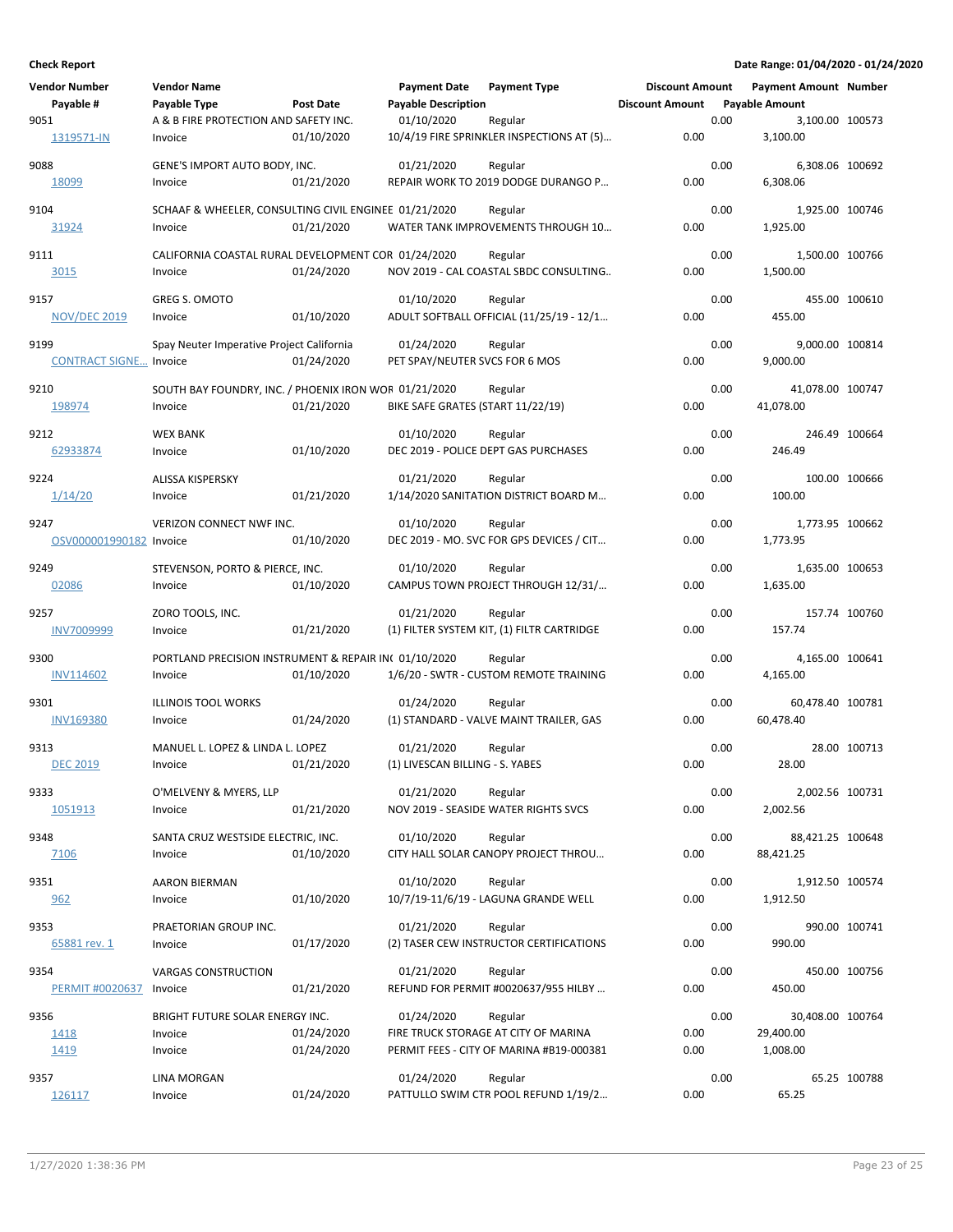| Vendor Number | Vendor Name                                      |                  | <b>Payment Date</b>           | <b>Payment Type</b> | <b>Discount Amount</b> |                       | Payment Amount Number |  |
|---------------|--------------------------------------------------|------------------|-------------------------------|---------------------|------------------------|-----------------------|-----------------------|--|
| Payable #     | Payable Type                                     | <b>Post Date</b> | <b>Payable Description</b>    |                     | <b>Discount Amount</b> | <b>Pavable Amount</b> |                       |  |
| 9358          | CLEAN MANAGEMENT ENVIRONMENTAL GROUP, 01/24/2020 |                  |                               | Regular             |                        | 0.00                  | 4.095.00 100767       |  |
| 62300         | Invoice                                          | 01/24/2020       | DISPOSAL OF ILLEGAL FIREWORKS |                     | 0.00                   | 4,095.00              |                       |  |

|                       | Payable  | Payment            |          |              |
|-----------------------|----------|--------------------|----------|--------------|
| <b>Payment Type</b>   | Co1002   | Coust <sub>2</sub> | Discolon | 1,08BaV38e20 |
| <b>Regular Checks</b> | 192      | 132                | 0.00     | 1,083,138.20 |
| <b>Manual Checks</b>  | 0        | $\Omega$           | 0.00     | 0.00         |
| Voided Checks         | 0        | 0                  | 0.00     | 0.00         |
| <b>Bank Drafts</b>    | 0        | $\Omega$           | 0.00     | 0.00         |
| EFT's                 | $\Omega$ | 0                  | 0.00     | 0.00         |